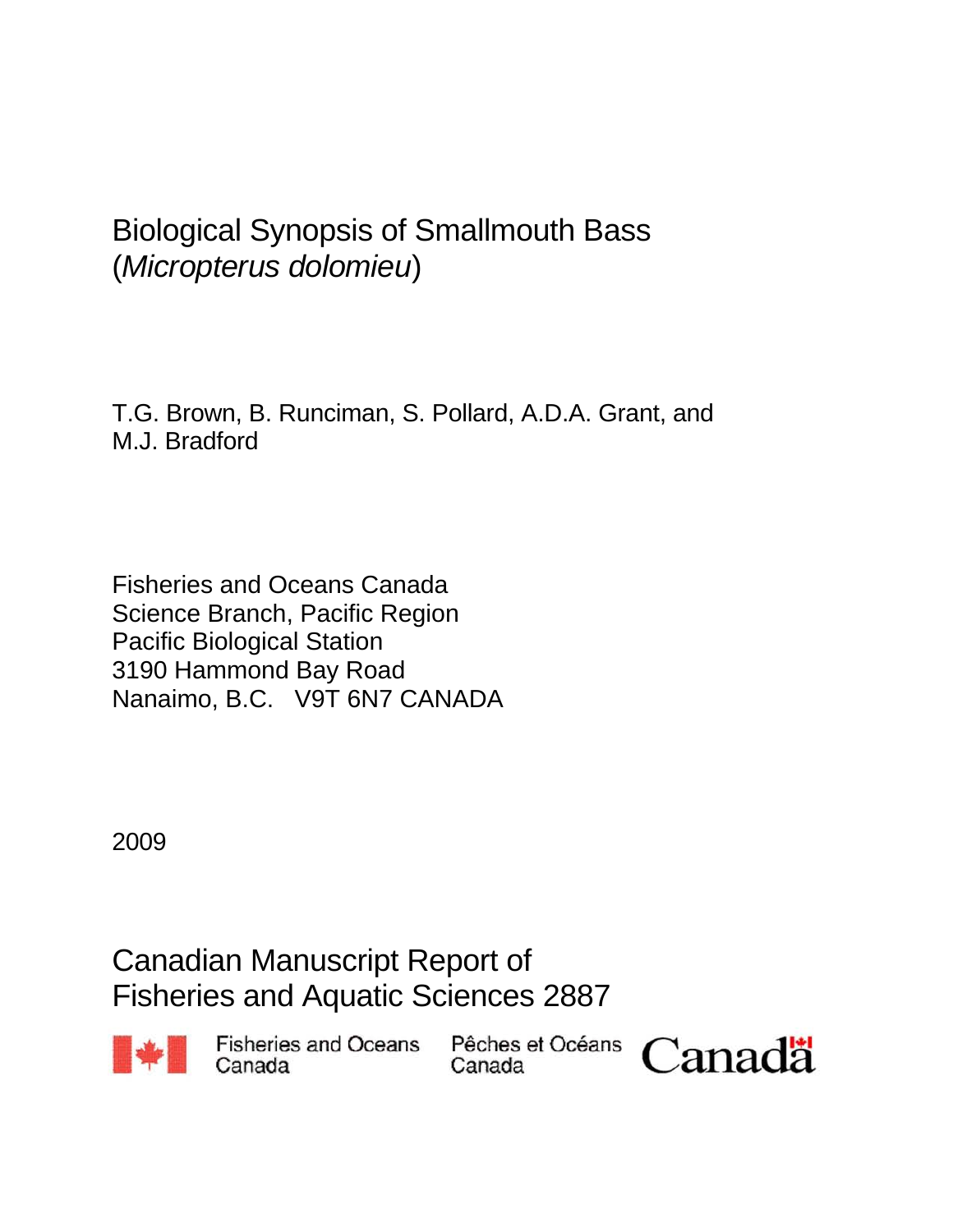#### Canadian Manuscript Report of Fisheries and Aquatic Sciences

Manuscript reports contain scientific and technical information that contributes to existing knowledge but which deals with national or regional problems. Distribution is restricted to institutions or individuals located in particular regions of Canada. However, no restriction is placed on subject matter, and the series reflects the broad interests and policies of the Department of Fisheries and Oceans, namely, fisheries and aquatic sciences.

Manuscript reports may be cited as full publications. The correct citation appears above the abstract of each report. Each report is abstracted in *Aquatic Sciences and Fisheries Abstracts* and indexed in the Department's annual index to scientific and technical publications.

Numbers 1-900 in this series were issued as Manuscript Reports (Biological Series) of the Biological Board of Canada, and subsequent to 1937 when the name of the Board was changed by Act of Parliament, as Manuscript Reports (Biological Series) of the Fisheries Research Board of Canada. Numbers 1426 - 1550 were issued as Department of Fisheries and the Environment, Fisheries and Marine Service Manuscript Reports. The current series name was changed with report number 1551.

Manuscript reports are produced regionally but are numbered nationally. Requests for individual reports will be filled by the issuing establishment listed on the front cover and title page. Out-of-stock reports will be supplied for a fee by commercial agents.

#### Rapport manuscrit canadien des sciences halieutiques et aquatiques

Les rapports manuscrits contiennent des renseignements scientifiques et techniques ques qui constituent une contribution aux connaissances actuelles, mais qui traitent de problemes nationaux ou régionaux. La distribution en est limitée aux organismes et aux personnes de régions particulières du Canada. Il n'y a aucune restriction quant au sujet; de fait, la série reflète la vaste gamme des intérêts et des politiques du ministère des Pêches et des Océans, c'est-à-dire les sciences halieutiques et aquatiques.

Les rapports manuscrits peuvent être cités comme des publications complètes. Le titre exact paraît au-dessus du résumé de chaque rapport. Les rapports manuscrits sont résumés dans la revue *Resumes des sciences aquatiques et halieutiques,* et ils sont classes dans I'index annual des publications scientifiques et techniques du Ministère.

Les numéros 1 à 900 de cette série ont été publiés à titre de manuscrits (série biologique) de I'Office de biologie du Canada, et apres Ie changement de la designation de cet organisme par decret du Parlement, en 1937, ont été classés comme manuscrits (série biologique) de l'Office des recherches sur les pêcheries du Canada. Les numéros 901 à 1425 ont été publiés à titre de rapports manuscrits de l'Office des recherches sur les pecheries du Canada. Les numeros 1426 a 1550 sont parus a titre de rapports manuscrits du Service des pêches et de la mer, ministère des Pêches et de l'Environnement. Le nom actuel de la serie a 6t6 etabli lors de la parution du numero 1551.

Les rapports manuscrits sont produits a l'échelon régional, mais numérotés à l'échelon national. Les demandes de rapports seront satisfaites par l'etablissement auteur dont Ie nom figure sur la couverture et la page du titre. Les rapports epuises seront foumis contre retribution par des agents commerciaux.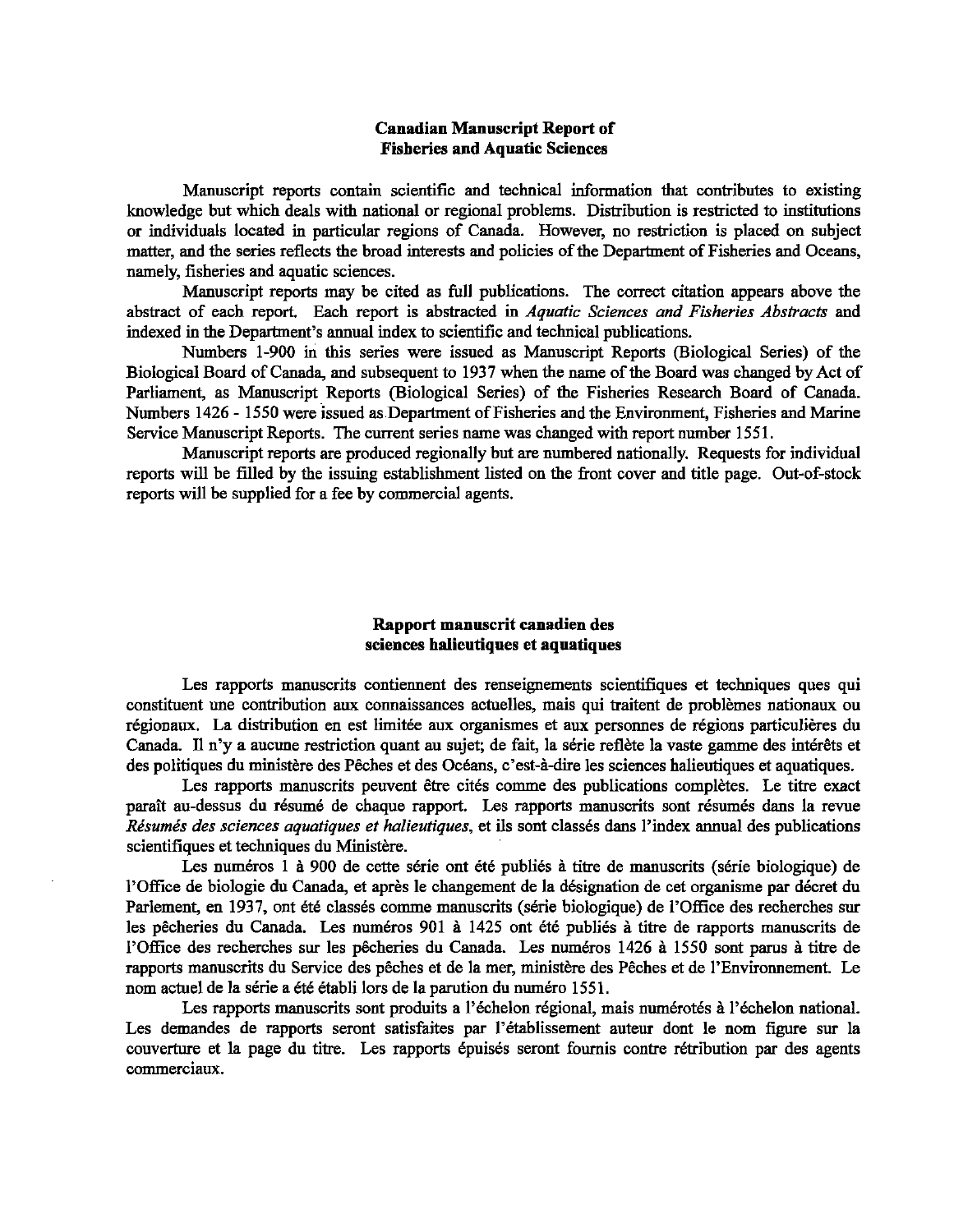Canadian Manuscript Report of Fisheries and Aquatic Sciences 2887

2009

### BIOLOGICAL SYNOPSIS OF SMALLMOUTH BASS (*Micropterus dolomieu)*

by

T. G. Brown, B. Runciman, S. Pollard, A. D. A. Grant, and M.J. Bradford

Fisheries and Oceans Canada Science Branch, Pacific Region Pacific Biological Station 3190 Hammond Bay Road Nanaimo, B.C. V9T 6N7 CANADA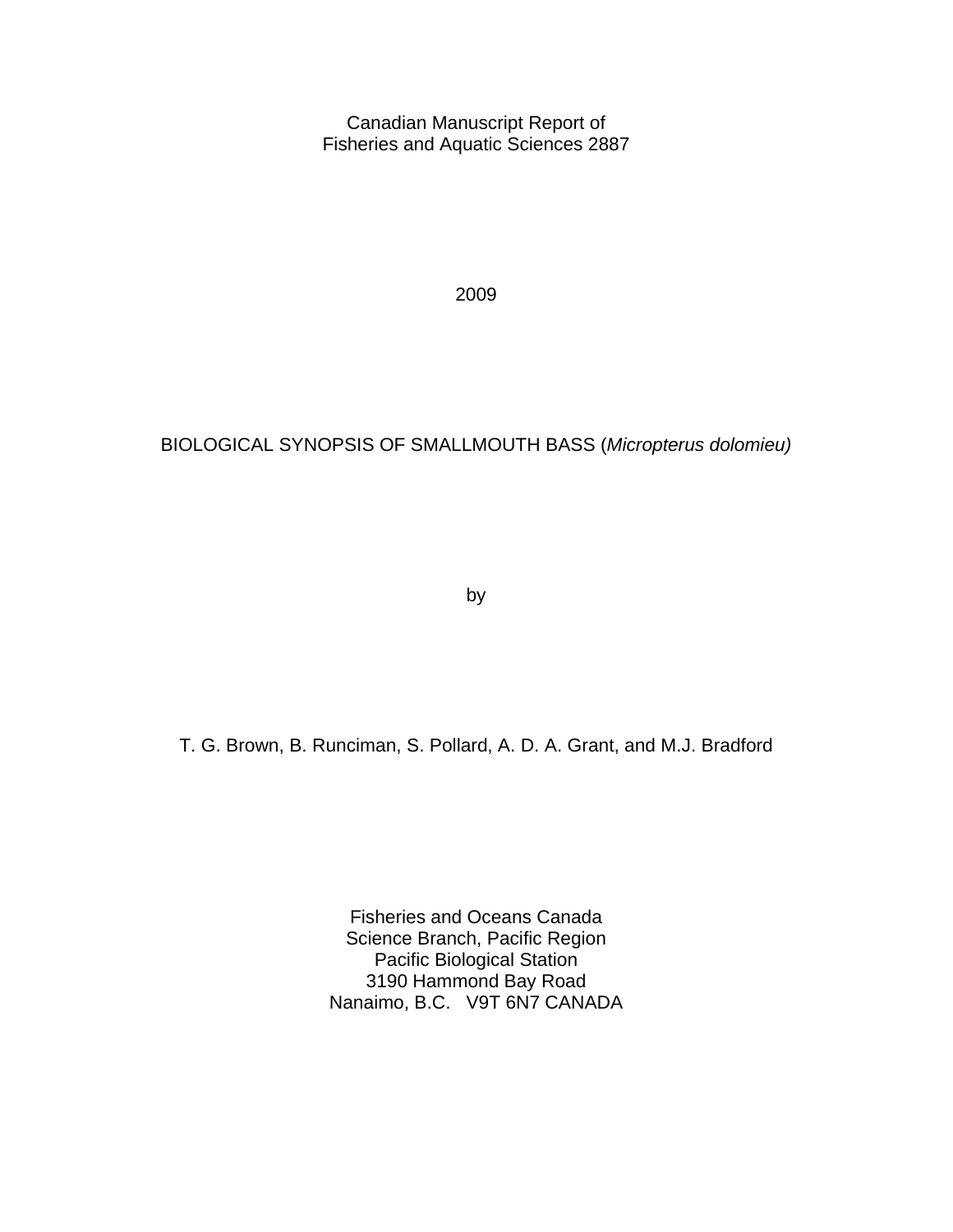© Her Majesty the Queen in Right of Canada, 2009 Cat. No. Fs 97-4/ 2887E ISSN 0706-6473

Correct citation for this publication:

Brown, T.G., Runciman B., Pollard, S., Grant, A.D.A., and Bradford, M.J. 2009. Biological synopsis of smallmouth bass **(***Micropterus dolomieu*). Can. Manuscr. Rep. Fish. Aquat. Sci. 2887: v + 50 p.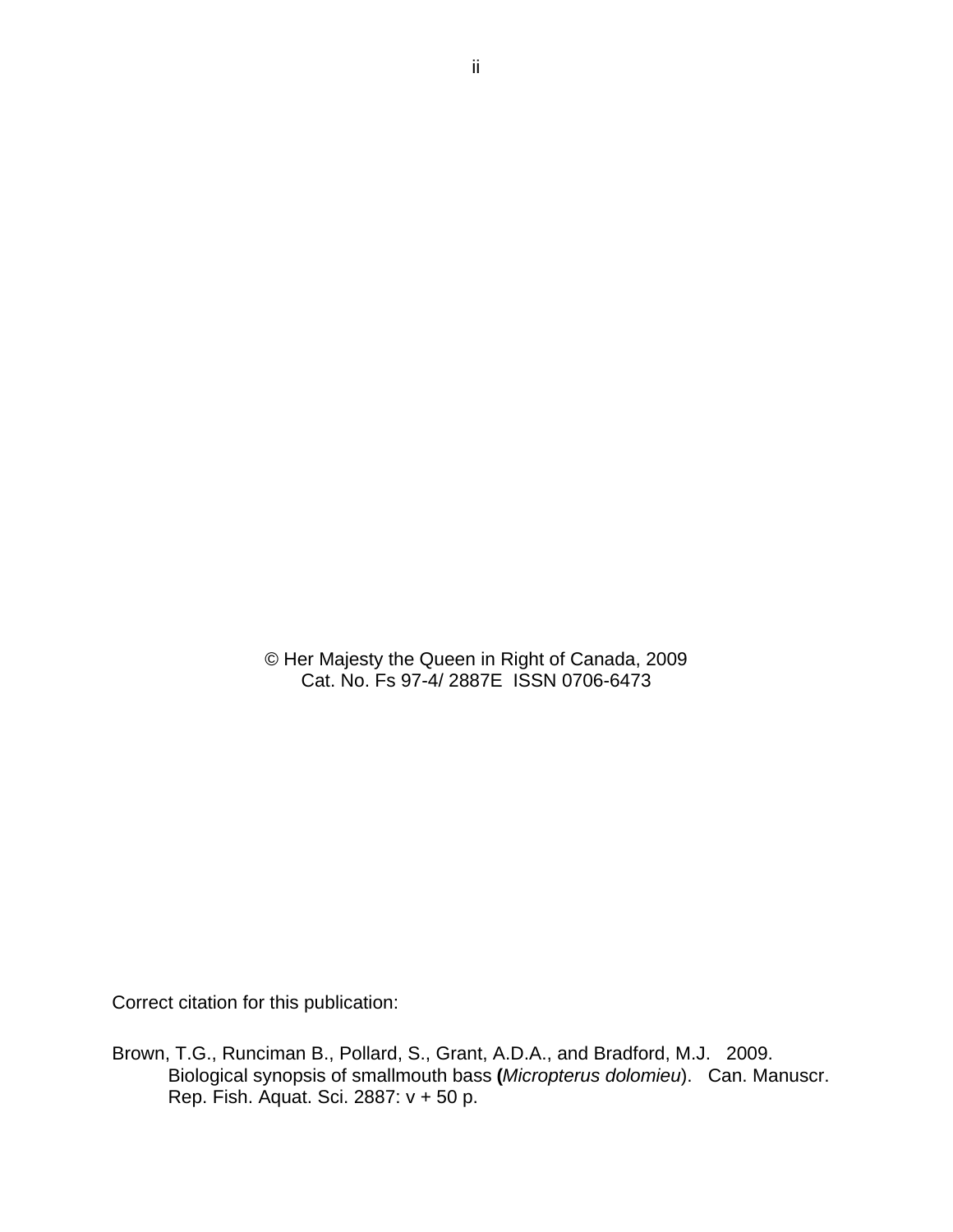# **TABLE OF CONTENTS**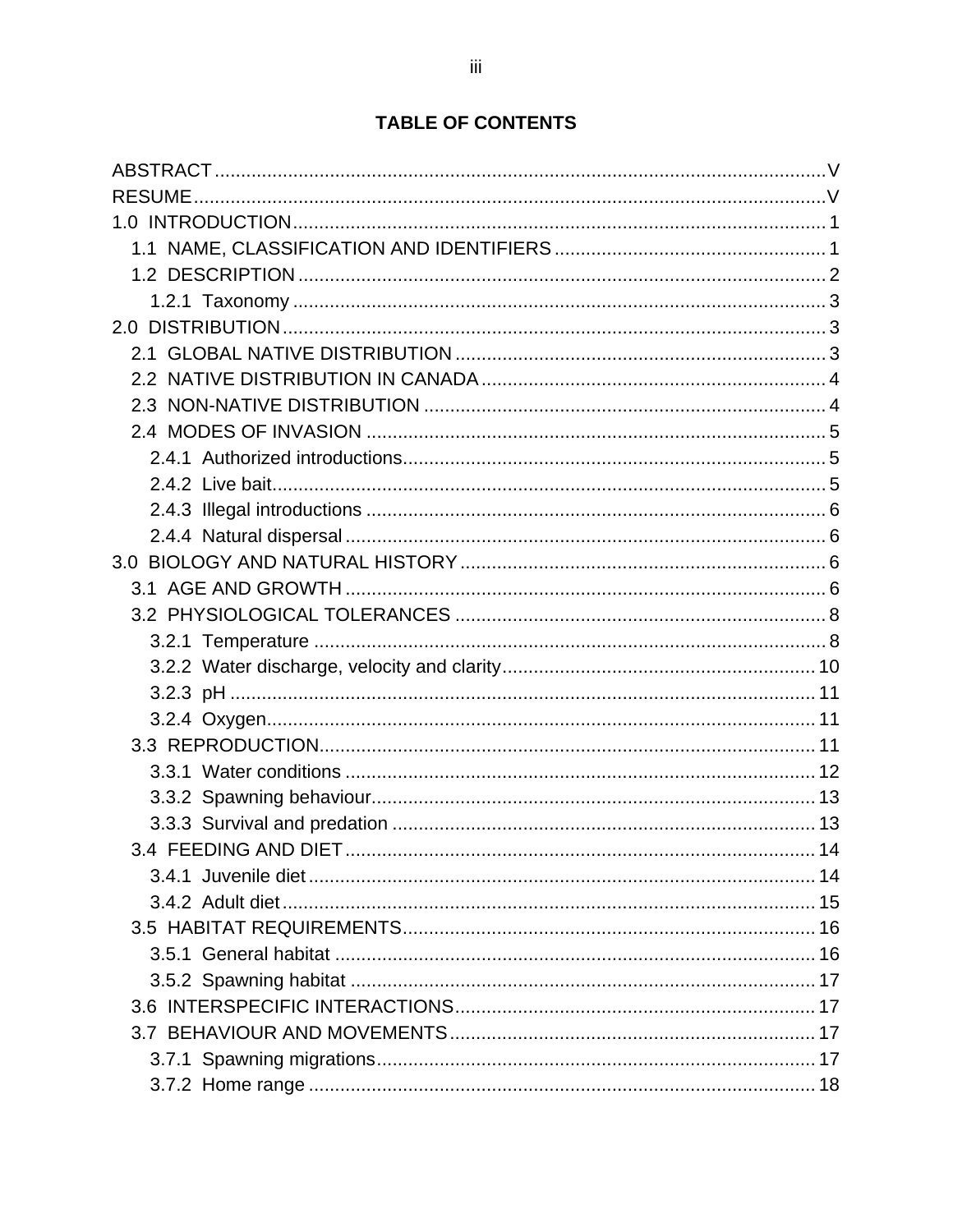| 5.1 IMPACTS ON PLANKTON, ZOOPLANKTON, BENTHOS, AND ALGAE  22 |  |
|--------------------------------------------------------------|--|
|                                                              |  |
|                                                              |  |
|                                                              |  |
|                                                              |  |
|                                                              |  |
|                                                              |  |
|                                                              |  |
|                                                              |  |
|                                                              |  |
|                                                              |  |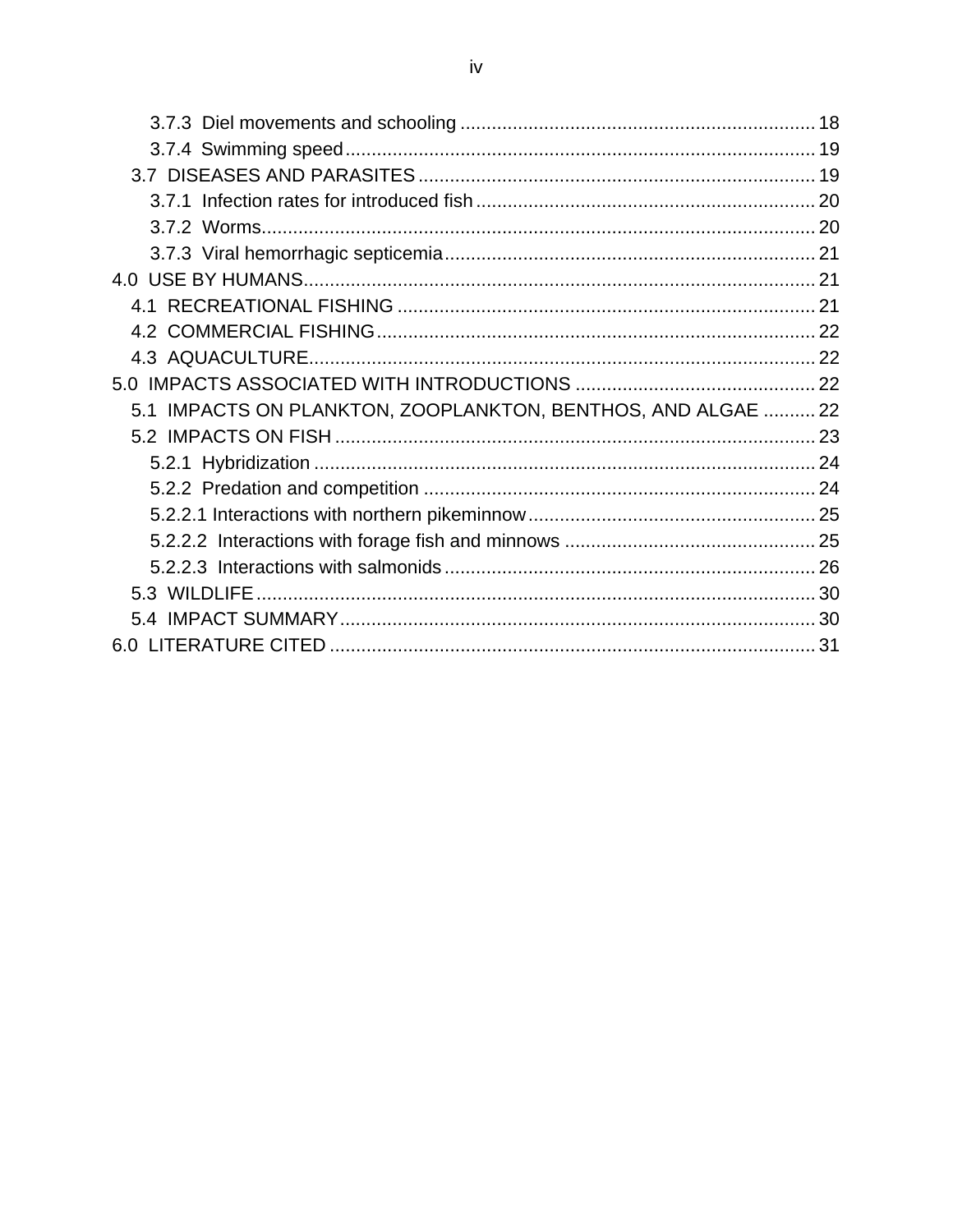#### **ABSTRACT**

<span id="page-6-0"></span>Brown, T. G., Runciman, B., Pollard, S, Grant A.D.A. and Bradford, M.J. 2009. Biological synopsis of smallmouth bass (*Micropterus dolomieu)*. Can. Manuscr. Rep. Fish. Aquat. Sci. 2887: v + 50 p.

This synopsis reviews biological information on the smallmouth bass in support of a risk assessment evaluating the impacts of its expansion into non-native areas of Canada. Smallmouth bass is native to the fresh waters of eastern-central North America. Its North American expansion started in the late 1800s and it is now one of the most widely distributed fishes in the world, mainly because of its popularity among anglers. Smallmouth bass usually reside in the littoral zone of clear lakes and slower moving rivers. Juvenile bass > 50mm TL are piscivorous, as are adult fish, and their diet is comprised of crayfish, minnows and other fish and amphibians. Introduced bass can have significant impacts on native fish communities through predation, especially for small-bodied fish such as minnows and salmonids and can cause the extirpation of some populations.

#### **RESUME**

Brown, T. G., Runciman, B., Pollard, S, Grant A.D.A. and Bradford, M.J. 2009. Biological synopsis of smallmouth bass (*Micropterus dolomieu)*. Can. Manuscr. Rep. Fish. Aquat. Sci. 2887: v + 50 p.

Le présent synopsis examine les données biologiques sur l'achigan à petite bouche pour appuyer une évaluation des risques portant sur les effets de l'expansion de son aire de répartition vers des régions non indigènes au Canada. L'achigan à petite bouche est un poisson d'eau douce indigène du centre-est de l'Amérique du Nord. L'expansion de son aire de répartition en Amérique du Nord a débuté à la fin des années 1800 et il est aujourd'hui l'un des poissons les plus répandus dans le monde, principalement en raison de sa popularité auprès des pêcheurs à la ligne. L'achigan à petite bouche fréquente généralement la zone littorale de lacs à eau claire et les cours d'eau à courant faible. Les juvéniles de >50 mm de longueur totale sont piscivores, tout comme les adultes, et leur régime alimentaire se compose d'écrevisses, de ménés et d'autres poissons et amphibiens. À cause de la prédation, les achigans introduits peuvent avoir d'importantes répercussions sur les communautés de poissons indigènes, particulièrement sur les poissons de petite taille comme les ménés et les salmonidés, et ils peuvent causer la disparition de certaines populations.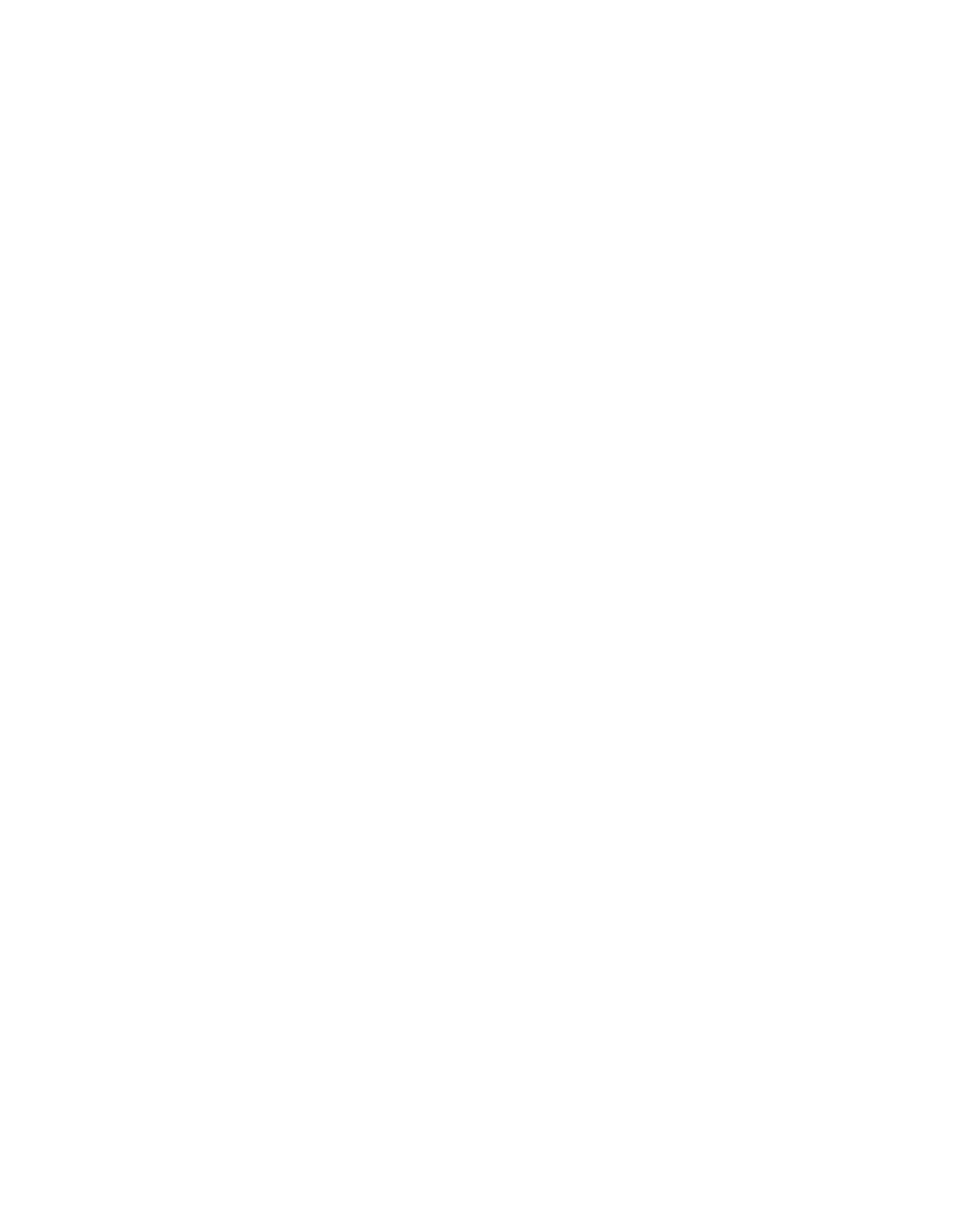#### **1.0 INTRODUCTION**

<span id="page-8-0"></span>Smallmouth bass are highly prized as a recreational sports fish. Their value as a sports fish has led to their many global and North American introductions. They are considered to be capable invaders, strong competitors, and known predators on native fish species. Factors favoring invasive smallmouth bass include their small size at the onset of piscivory, juvenile use of cover, low overlap with other predators (Gard 2004), and high fecundity combined with parental care. It is also likely that smallmouth bass will increase their range north in response to climatic trends associated with global warming (Jackson and Mandrak 2002). Their invasive spread into new water bodies is considered a threat to freshwater biodiversity and to the species currently supporting commercial, recreational, and native food fisheries. The recent, apparently deliberate and clearly illegal spread of bass into new water bodies has created considerable concern.

A qualitative and quantitative risk assessment is required by DFO to determine the level of risk that bass species pose to freshwater lakes, rivers and existing fisheries. This report provides the basic biological information required for this risk assessment.

#### **1.1 NAME, CLASSIFICATION AND IDENTIFIERS**

Kingdom: Animalia Phylum: Chordata Subphylum: Vertebrata Class: Actinopterygii Order: Perciformes Suborder: Percoidei Family: Centrarchidae Genus: *Micropterus*  Species: *dolomieu*

Scientific Name: *Micropterus dolomieu* Lacepède (1802)

Common name (English): smallmouth bass

Common name (French): achigan à petite bouche

Integrated Taxonomic Information System Serial Number: 550562 *Sources*: Zip Code Zoo; Animal Diversity Web (all 2008).

The genus name *Micropterus* means "small fin"; the species name honours the French mineralogist Dieudonne de Dolomieu. "Small fin" is actually a misnomer; the specimen in question had a damaged fin, which gave the appearance of a small fin behind the dorsal. Numerous other regional common names for smallmouth bass can been found in Scott and Crossman (1973).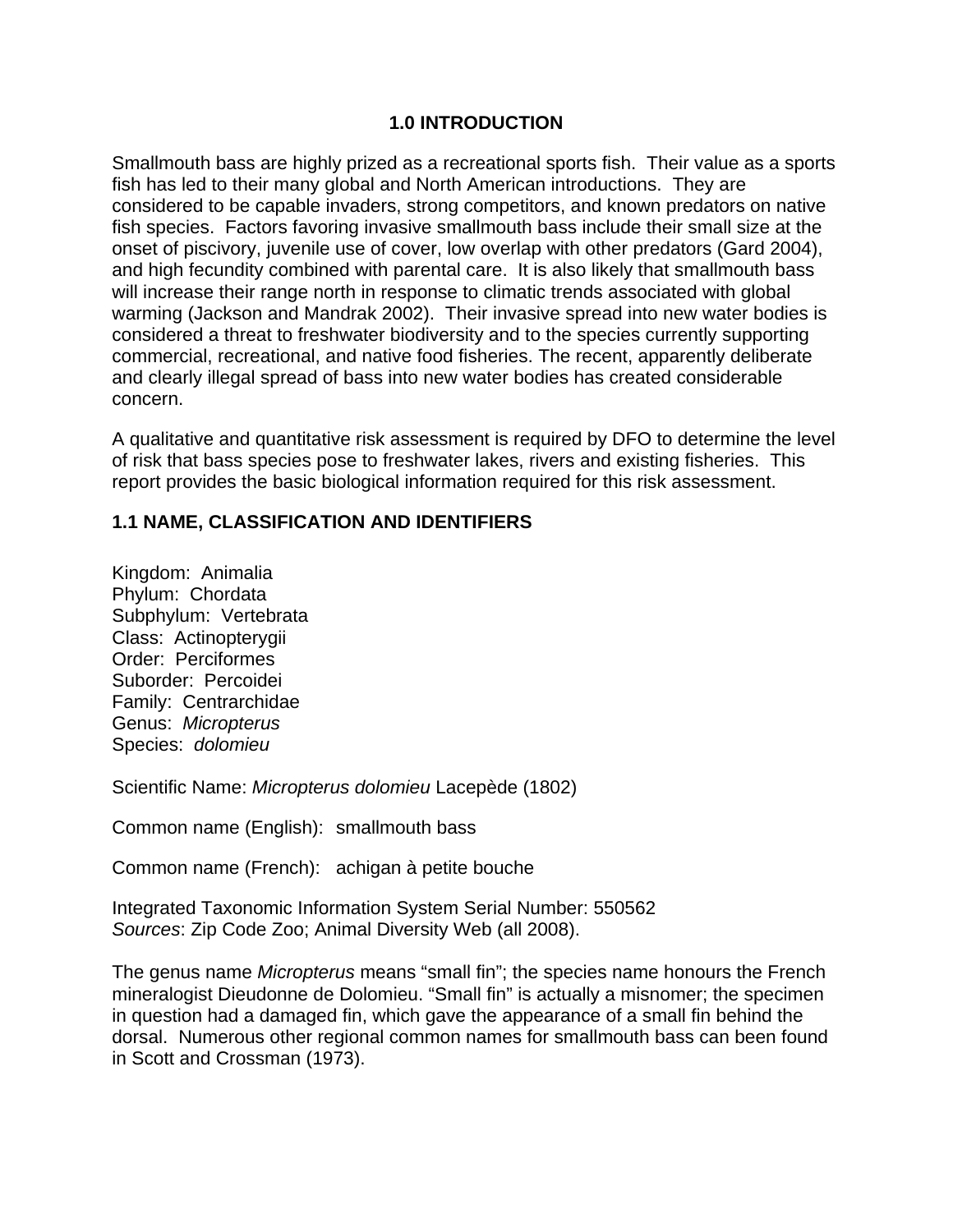#### <span id="page-9-0"></span>**1.2 DESCRIPTION**

Members of the sunfish family have two dorsal fins which appear joined. The anterior fin has spines and the posterior one has soft rays (Scott and Crossman 1973). Although members of the sunfish family are usually laterally flattened (compressiform), basses tend to be slightly more fusiform (streamlined), with an emarginated tail. This implies that they can swim faster in open water and have excellent acceleration. Smallmouth bass has the general body shape of a slender, streamlined perch (Figure 1). Most smallmouth bass caught in Canada range from 20-38 cm in length (Scott and Crossman 1973).

Smallmouth and largemouth bass can be easily told apart. While the maxilla of the smallmouth is roughly even with the pupil of the eye and the upper jaw reaches to near the rear margin of the eye, the largemouth bass upper and lower jaws extend past the back edge of the eye. The largemouth has a more pronounced notch between the spiny and soft parts of the dorsal fin, while this notch is more broadly connected in the smallmouth. The smallmouth has irregular dark brown dorsal vertical bars or shading, while the largemouth bass has irregular bars forming a strip along the side and is often dark green on the dorsal surface. The eye of largemouth is gold, while the smallmouth bass eye is often red.

The dorsal colouring of adult smallmouth bass tends to match its environment, and can vary from dark-brown to dark-olive-green to bronze. Smallmouth taken from weedy areas are often greenish, while those found near rocky lake shoals may be shades of brown and light gold (Scott and Crossman 1973). The sides are lighter than the dorsal surface and the underside is cream to white. Olive-green bars radiate dorsally from the eye and one bar radiates from the eye to the snout. The sides can have 8-15 pronounced or vague, vertical bars that are sometimes broken (Scott and Crossman 1973).

Juvenile smallmouth bass have similar colours, but the vertical bars or rows of spots are more pronounced. The caudal fin is also unmistakably orange.



Figure 1. Smallmouth bass *Micropterus dolomieu*. Image courtesy of the New York State Department of Environmental Conservation, Albany, NY.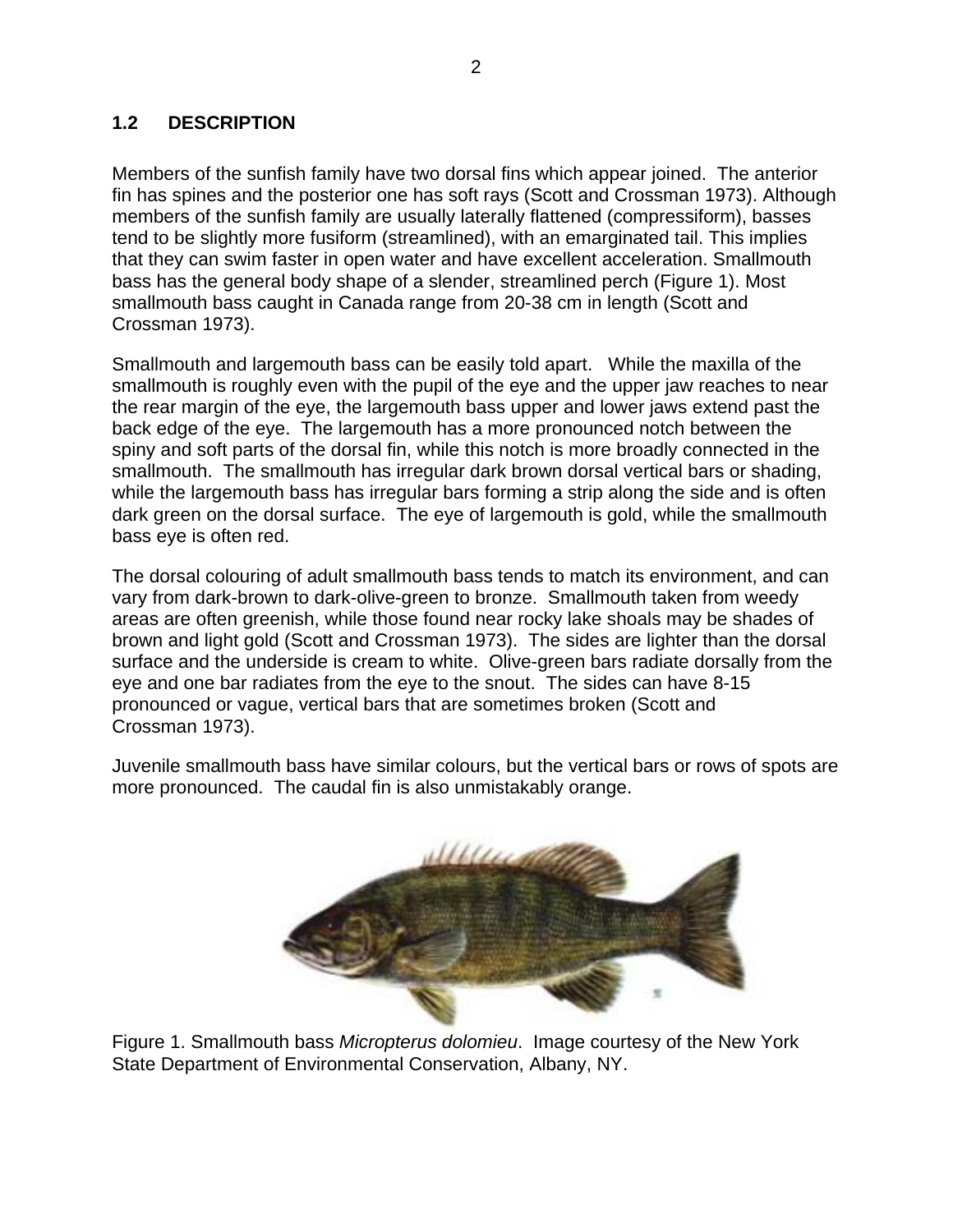#### <span id="page-10-0"></span>**1.2.1 Taxonomy**

The perciformes (perch-like fishes) make up one of the more numerous orders of vertebrates. The suborder Percoidei includes the bass, crappies, bluegill and pumpkinseed fish. The genus *Micropterus* contains eight species of bass (Near et al. 2003). Although *Micropterus dolomieu* is commonly referred to as a bass, it is actually in the sunfish family. The Centrarchidae or sunfish family is native to North America and is the second largest fish family in North America, comprising 30 species (Scott and Crossman 1973). The sunfish family is characterized by a generally compressiform shape, with 3 anal and 6-13 dorsal spines.

#### **2.0 DISTRIBUTION**

#### **2.1 GLOBAL NATIVE DISTRIBUTION**

Smallmouth bass were originally restricted to the fresh waters of eastern-central North America. The species occupied the Ohio, Tennessee, upper Mississippi basin, Saint-Lawrence River and Great Lakes systems (Scott and Crossman 1973; Figure 2).



Figure 2. Native and non-native distribution of smallmouth bass in North America from Tovey et al. (2008).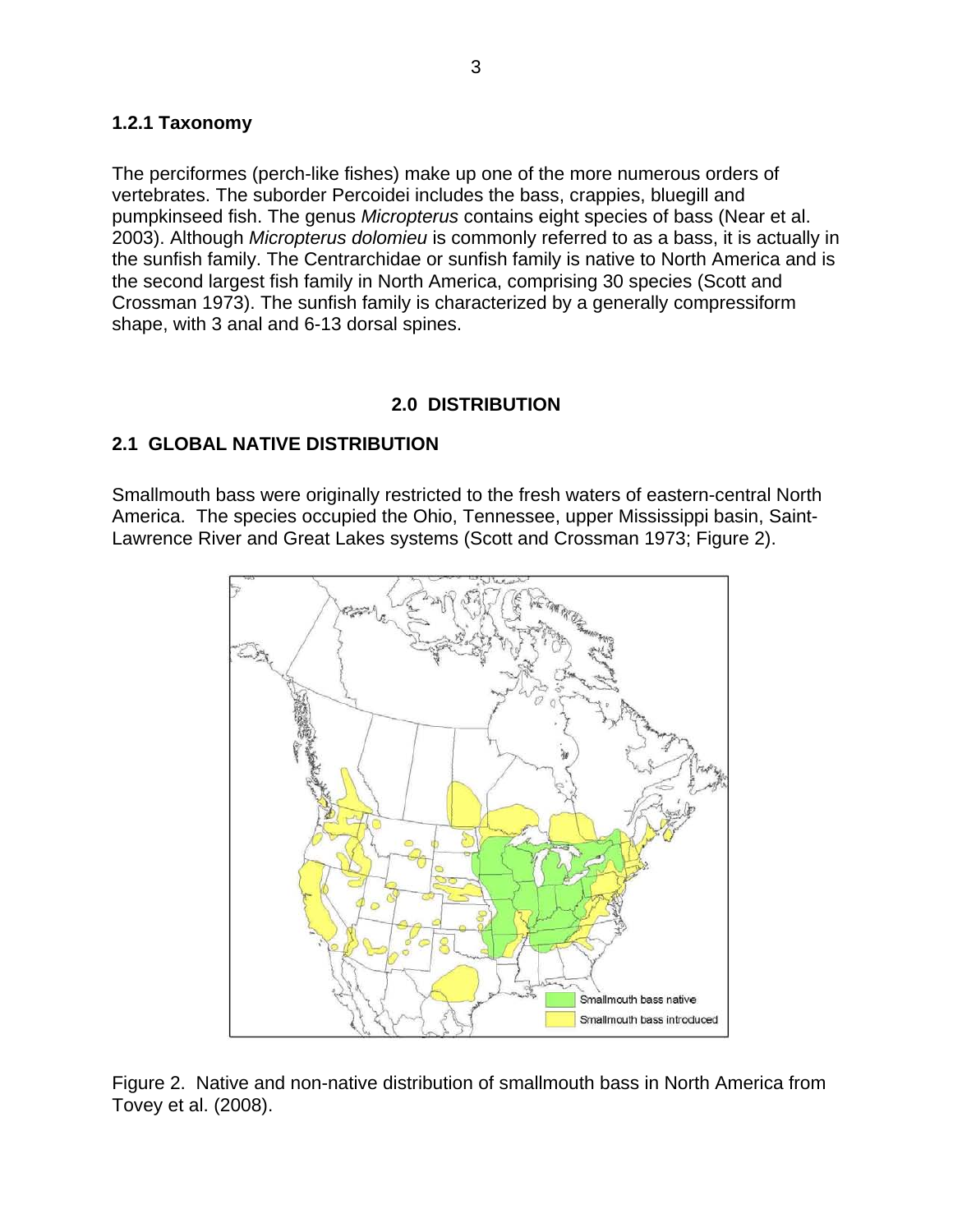#### <span id="page-11-0"></span>**2.2 NATIVE DISTRIBUTION IN CANADA**

Two of the black basses, the large and smallmouth bass, were native to Canada. The original Canadian distribution of smallmouth bass was restricted to the Great Lakes - St Lawrence system (Scott and Crossman 1973) with the exception of Lake Superior (McPhail 2007a).

### **2.3 NON-NATIVE DISTRIBUTION**

Smallmouth bass have been introduced to Africa, Europe and Russia, as well as both east and west across Canada and almost everywhere in the U.S. (Scott and Crossman 1973). The initial expansion of smallmouth bass range took place in the mid-1800s, to central New York State through the Erie Canal, then across the United States as far as California. They were introduced into California in 1874 (Moyle 2002) and transplanted into the New England states in the late 1800s. Smallmouth bass is now found in all states except Florida, Louisiana and Alaska.

Smallmouth bass are still numerous in southern Ontario, especially in tributaries and streams flowing into Lake Ontario. The native populations in southern Ontario and Quebec have expanded northwards to Timmins in Ontario and Hull in Quebec. Smallmouth bass have been successfully stocked in both eastern and western Canada. The Ontario Department of Game and Fisheries planted a considerable number of Ontario lakes with bass in the early 1900s (MacKay 1963). In 1987, it was estimated that 2,421 Ontario Lakes contained populations of smallmouth bass (Kerr and Grant 1999).

Although smallmouth bass are not native in the Maritime Provinces, they currently inhabit a number of water bodies there. Through legal (1967, 1968, 1971, and 1984) and illegal transfers, as well as natural migration, smallmouth have become established in over 71 lakes and 23 watersheds in Nova Scotia (McNeill 1995). Smallmouth bass were introduced into New Brunswick from Maine in about 1869 and have become well established throughout a number of southwestern drainages (Scott and Crossman 1973; McNeill 1995). They were legally introduced into Nova Scotia from New Brunswick sources between 1942 and 1953 (McNeill 1995). In Canada, smallmouth bass have not been introduced into P.E.I. or Newfoundland.

Smallmouth bass introduced into the prairie-provinces are considered to be near their environmental limit. In Manitoba, smallmouth are found upstream of Lake Winnipeg in the Winnipeg River, and are occasionally caught in Lake Winnipeg, the Red River and Lake of the Woods. Smallmouth bass were intentionally introduced into Lake Winnipeg (Franzin et al. 2003) in the early 1900s but have not dominated anywhere in Manitoba.

Smallmouth bass were introduced into Alberta in the early to mid 20<sup>th</sup> century by individuals or managers acting on their own initiative; these fish did not survive (Scott and Crossman 1973; Nelson and Paetz 1992). Some reproduction of a small population introduced between 1977 and 1984 into Island Lake, north of the town of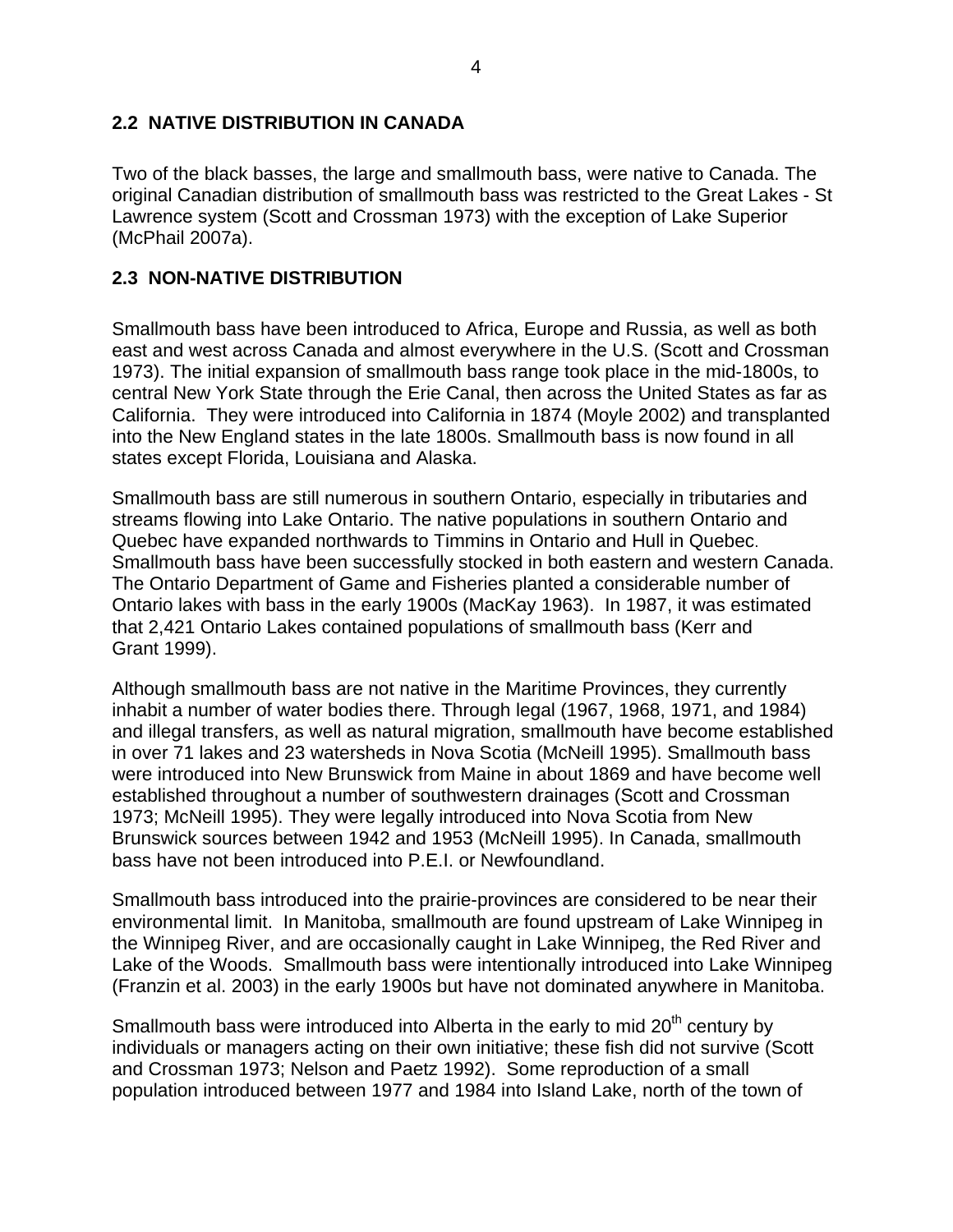<span id="page-12-0"></span>Smoky Lake in south-eastern Alberta, has been observed. Remnants of this population may still exist (Nelson and Paetz 1992).

Smallmouth bass were introduced into a number of small ponds and lakes in southeastern Saskatchewan (Langhorne et al. 2001). They are found primarily in the southern lakes region.

In British Columbia, smallmouth bass now occur in most of the lowland Okanagan lakes, many lakes on Vancouver Island (including the Gulf Islands) and in the Kootenays (McPhail 2007a), as well as a small number of systems in the Shuswap and Quesnel systems of the mid-Fraser drainage.

### **2.4 MODES OF INVASION**

Invasive fish species have been introduced into North American water-bodies by a variety of methods, including authorized or government stocking programs. Once established, invasive species may disperse to adjacent connected water bodies. Seven key non-authorized pathways for introduction and spread of aquatic invasive species have been identified (CCFAM 2007). These include shipping, recreational and commercial boating, use of live bait, releases from the aquarium and water garden trade, releases from live food fish markets, illegal introductions to create fisheries, and through construction of canals and water diversions (new connections).

## **2.4.1 Authorized introductions**

Introductions in British Columbia are discussed by McPhail (2007a). Smallmouth bass fry were reported introduced to Christina Lake in the Kootenays and Florence and Langford lakes on Vancouver Island by the Dominion Fisheries Department in 1901, using original Ontario stock. In 1908, bass were moved into Moyie Lake from Christina Lake; in 1920, St. Mary Lake on Saltspring Island was stocked with Langford Lake smallmouth. Three authorized stockings of smallmouth bass took place between 1982 and 1987. Smallmouth bass were transferred from Osoyoos Lake to Johnson Lake, an artificial landlocked lake, in 1982.Vaseaux and Skaha Lakes received Christina Lake smallmouth in 1987 in an authorized transfer by provincial fisheries staff. No transfers of smallmouth bass have since been authorized.

### **2.4.2 Live bait**

A common avenue of introductions in eastern Canada and the U.S. has been through use as live bait for larger sport fish such as walleye, pike, and adult bass (Litvak and Mandrak 1993). Smallmouth bass juveniles could be introduced when live bait escapes or bait buckets are emptied, despite prohibitions against this (CCFAM 2007). Live bait release is also a possible vector for the spread of aquatic diseases (Ontario Ministry of Natural Resources 2007).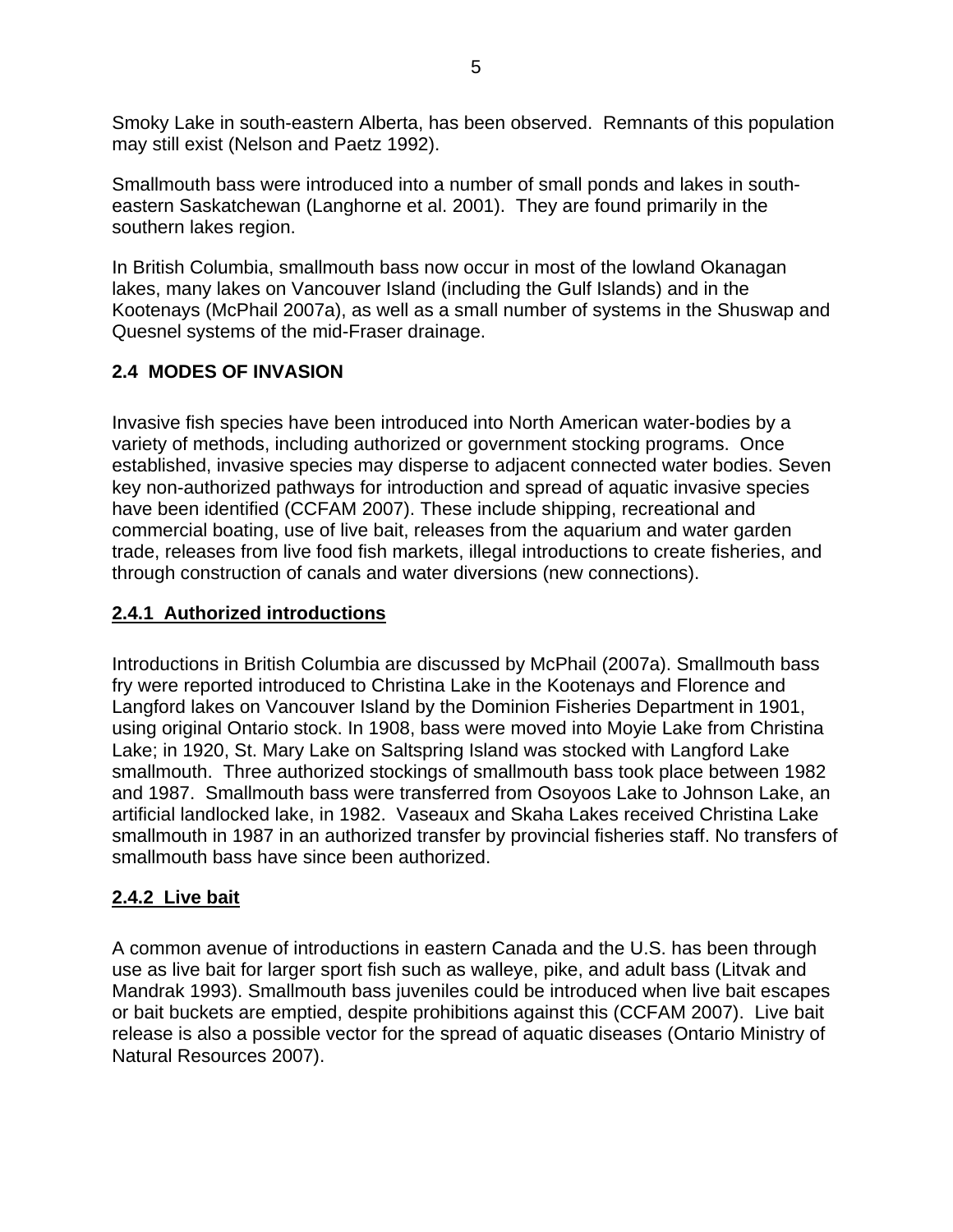#### <span id="page-13-0"></span>**2.4.3 Illegal introductions**

An important method by which bass and other invasive fish have spread outside their native range is through illegal introductions into new waterbodies. This type of introduction has been termed the "bucket brigade".

### **2.4.4 Natural dispersal**

Once established, populations of non-native fish can disperse through connected waters into adjacent habitats. Occurrence records for smallmouth bass match up with international trans-boundary waterways (Runciman and Leaf 2009) where they have been introduced earlier. In North America, introductions often have trans-boundary implications. An excellent example of this is in the Okanagan and Columbia river systems, where non-native fish including centrachids, ictalurids, percids, and salmonids were introduced by the U.S. Fish Commission during the late 19th and early 20th centuries (Bonar et al. 2005), and subsequent movements have been widespread. Introduced fish now utlilize similar habitat upstream from the international border (Scott and Crossman 1973; Wydoski and Whitney 2003; McPhail 2007a). In 1960, smallmouth bass were found in Osoyoos Lake in southern British Columbia, presumably having moved through connected trans-boundary waters.

### **3.0 BIOLOGY AND NATURAL HISTORY**

### **3.1 AGE AND GROWTH**

The development of smallmouth bass from fertilized egg to free-swimming fish is fairly rapid. Growth in the first year appears to be critical. Growth of young-of-the-year bass in a Wisconsin lake was independent of density but was positively related to water and air temperature during June-August (Serns 1982). Mean length of these Wisconsin age-0 smallmouth bass ranged from 68.7 to 81.3 mm for the period 1974-1981. Length of the growing season determined the size of bass fry entering winter, and size of youngof-the-year in autumn is correlated with over-winter survival (Jackson and Mandrak 2002).

Shuter et al. (1980) noted that growth ceased and the "winter starvation period" began when temperatures dropped below  $7-10^{\circ}$ C. The critical size required at the end of the growing season was dependent upon the length of the starvation period. For example, if the starvation period was 60 days, 20-40 mm fish experienced some mortality; if the starvation period was 260 days, fish 60-100 mm experienced some mortality while fish less than 60 m experienced complete loss (Shuter et al. 1980).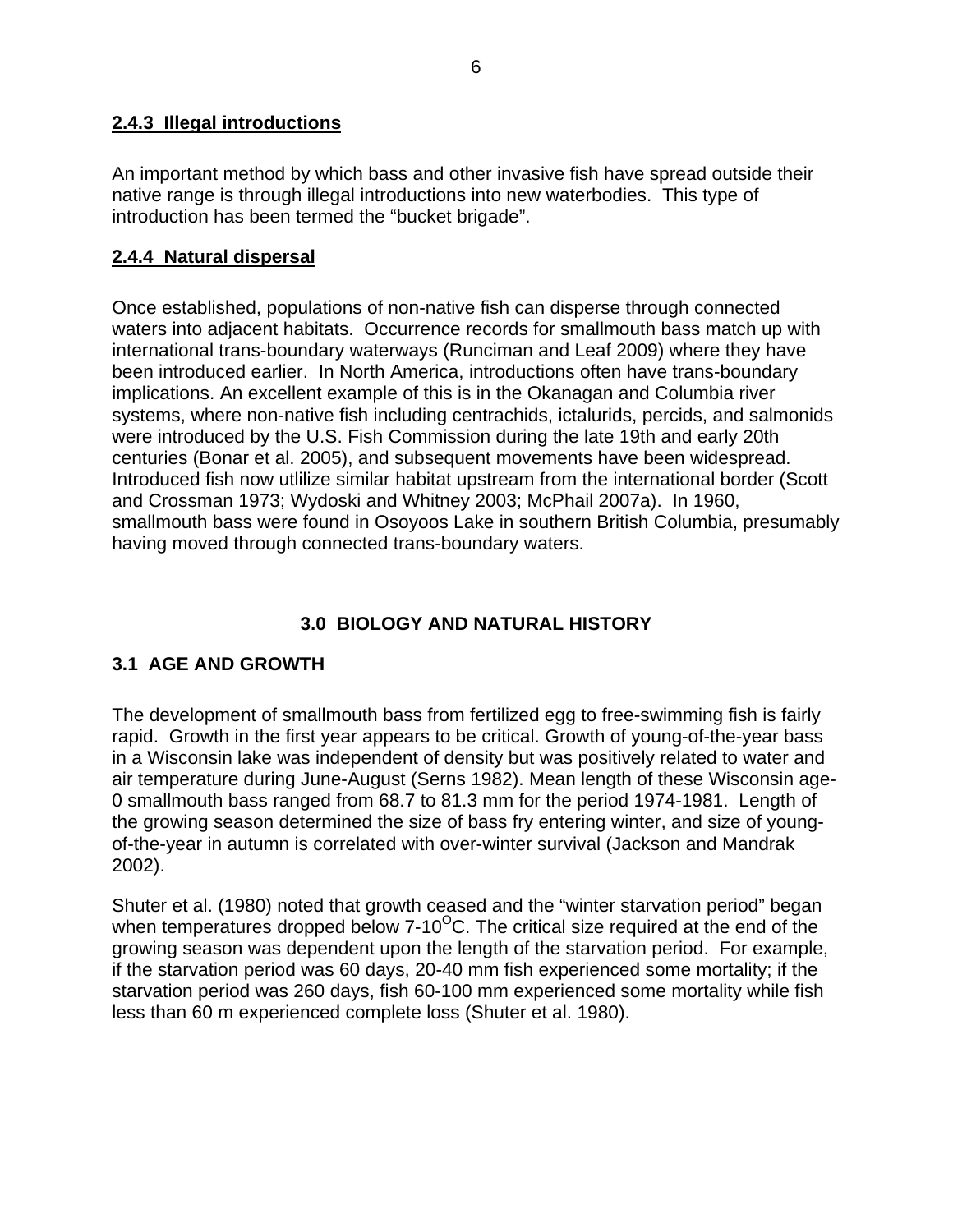In cooler areas, bass fry must reach an adequate size by the end of the first growing season if they are to survive the first winter. In Maine, when spawning occurs at the normal time, smallmouth bass age-0 typically reach average lengths of 56-74 mm, although some individuals may reach 100 mm by the end of their first growing season (Maine Department of Inland Fisheries and Wildlife 2002). Feeding stopped at water temperatures below 4º C (McPhail 2007a), followed by the period of survival on stored energy (Keast 1968). Curry et al. (2005) noted that there was size-dependent survival as young-of-the-year bass < 50mm died under the ice in New Brunswick. The distribution of smallmouth bass in northern Ontario appeared related to summer water temperature and growth period relative to the length of the starvation period (Jackson and Mandrak 2002).

Growth is temperature-dependent. Maximum growth rate of lab-held smallmouth bass fry was at 26-29º C (Horning and Pearson 1973) or 25-26º C (Coutant and DeAngelis 1983). The young fish grew 1.23 mm/day. When fish were held above 29°C, maintenance requirements increased faster than food intake, resulting in decreased growth. Under ideal water temperatures for age 0 and 1 fish, maximum growth rates were 2.85 mm or 0.99% per day (Anderson et al. 1981). In Idaho, growth can continue into October, and year-0 bass can reach 50-120 mm (Keating 1970). In the Columbia River, most growth occurred from July to October (Henderson and Foster 1956). Coble (1967) found a relationship between growth and water temperature in South Bay, Lake Huron, but only for bass aged 3 to 5; growth was associated with warmer surface waters from July-Sept. There is a relationship between growth (age at length 280 mm) and environmental factors such as mean air temperature and degree-days above 10<sup>º</sup> C (Beamsderfer and North 1996). Dunlop and Shuter (2006) found relationships between four growth variables (mean length for ages 1-4) and eight climatic variables. They noted a significant positive relationship between air temperature and early growth.

A variety of factors other than temperature can also influence growth. Native and introduced bass populations exhibit differences in growth rates. It is possible that introduced populations have not fully adapted to their new environments, and growth rates may be atypical (Dunlop and Shuter 2006). Factors such as parasite load and food supply may influence growth of older fish more than does water temperature (Coble 1971). Keast (1985) felt that the morphology of a lake was a major factor in growth and dominance in finfish. Growth was poorest in oligotrophic, cold, deep, lakes and there may be a relationship between littoral area and growth. Annual increases in mean calculated growth increments were greater for impounded smallmouth bass (King et al. 1991). The impounded waters had higher temperatures, maintained minimum flow, and had lower turbidity. Keating (1970) noted that the warmer waters of the upper Snake River did not generate greater or faster growth than the colder waters of other neighboring systems. He concluded that other factors such as type of available prey and inter or intra-specific competition may override any benefits from warmer waters. Fish community interactions may influence growth through increased activity and decreased food conversion efficiency (Purchase et al. 2005).

Keating (1970) provided tables of incremental growth for the first 7 years of life based on number of scale annuli. Mueller et al. (1999) examined growth rate of smallmouth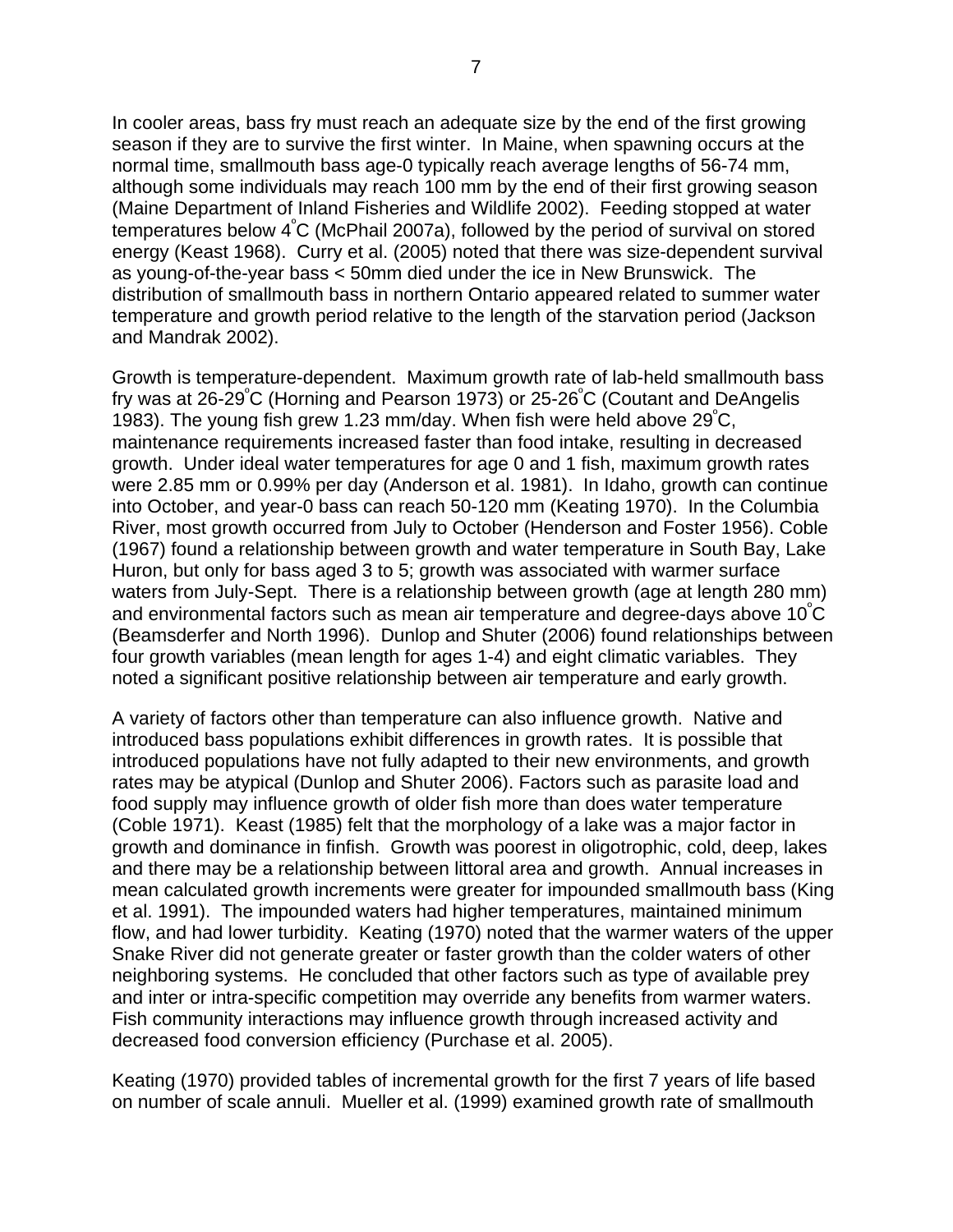<span id="page-15-0"></span>bass in Lake Whatcom, Washington. They reported that growth rates were consistent with 25 other western warm-water lakes and provided tables on mean lengths by age for Washington State. Length and weight per number of annuli (3-11) were compared and illustrated by Henderson and Foster (1956). Growth of adults appeared to be reasonably steady with 3-annuli fish measuring approximately 300 mm and 11-annuli fish reaching 480 mm. Bennett et al. (1991) provided tables of length by age (1 to 13 years) for selected populations of smallmouth bass in the Pacific Northwest. Average young-of-the-year ranged from 71 to 101 mm, while age 2 fish ranged from 132 to 185. The smaller fish were from Brownlee Reservoir, Idaho, and Little Goose Reservoir, Washington. Bass from Lake Sammamish were the largest.

In Lake Sammamish, Washington, growth rates of smallmouth bass (first noted in early 1970s) were exceptional (Pflug 1981; Pflug and Pauley 1984). One-year-old fish averaged 10.1 cm growth, two-year-olds averaged 18.5 cm, three-year-olds averaged 26.0 cm, and at 6 years of age fish length was over 40 cm. Growth was attributed to an excellent food supply, abundance of habitat, warm water and lack of competitive species. The majority of the bass population (63%) was composed of 2-year-old (39%) and 3-year-old (24%) fish (Pflug and Pauley 1984).

Nova Scotia lakes can be classified as relatively unproductive (Alexander et al. 1986). Because of the short growing season and unproductive environmental conditions, smallmouth bass grow slowly in Nova Scotia, mature later and at a smaller size (McNeill 1995). The maximum age in Canada would appear to be around 15 years (Scott and Crossman 1973). In general, smallmouth bass do not grow as fast or get as big as largemouth bass. The world record smallmouth bass was caught in Kentucky in 1955 and weighed 5.4 kg.The Canadian record was caught in Ontario in 1954 and weighed 4.46 kg (Scott and Crossman 1973).

Smallmouth bass are sexually mature in the  $2^{nd}$  to  $4^{th}$  year in more northern areas, where maturity may be delayed if food is scarce or water is relatively cool. Smallmouth bass males and females of similar age appear to exhibit no sexual dimorphism, perhaps because of an equal expenditure of energy on somatic growth (Dunlop et al 2005); females invest a large amount of energy into gonad development while males invest an equal amount into nest construction, courting, and parental care. However, Henderson and Foster (1956), who examined sport-caught smallmouth bass from the Columbia River, Washington, found females were larger and made up a greater portion of the catch than males. Male behaviour may have required a slightly greater expenditure of resources.

#### **3.2 PHYSIOLOGICAL TOLERANCES**

### **3.2.1 Temperature**

Water temperature is one of the most important environmental variables affecting smallmouth bass (Armour 1993), and influences range and distribution, migration, spawning date, nest guarding behaviour, success of incubation, growth rate, period of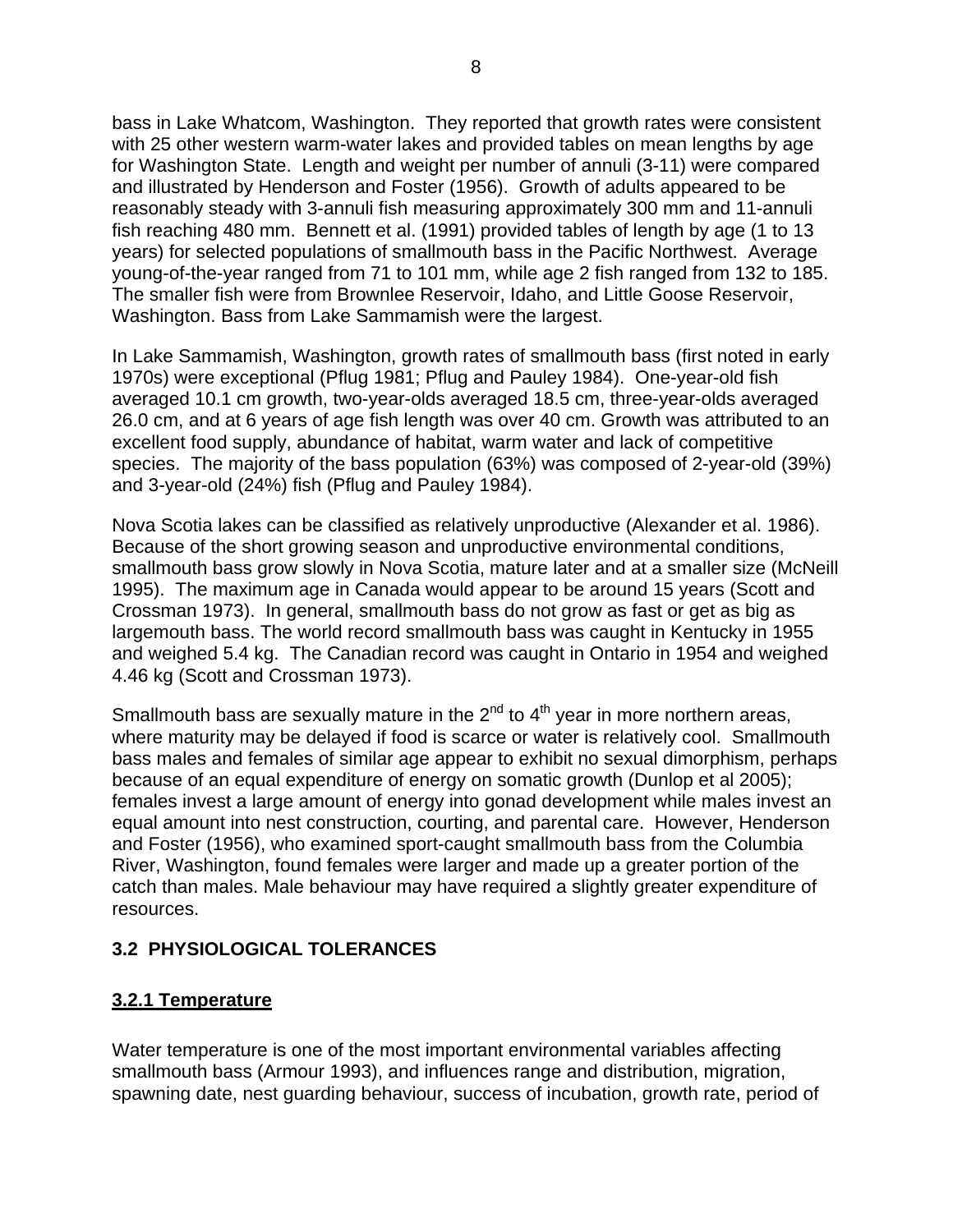growth and winter responses such as feeding curtailment (Shuter et al. 1980,1983,1985; Shuter and Post 1990). Smallmouth bass are often considered to be a cool-water fish even though they are relatively tolerant of high water temperatures (Armour 1993).

Edwards et al. (1983) gave the upper temperature limit for adult smallmouth bass as  $32^{\circ}$ C, the optimum range for adult rearing as 21-27 $^{\circ}$ C, and the optimum range for spawning as 12.8-21<sup>o</sup>C. Smallmouth bass remained in warm ( $>$ 28<sup>o</sup>C) waters even though cooler water was available (Bevelhimer and Adams 1991). In that experiment, bass selected  $31^{\circ}$ C waters when choices of cover and food availability were added. Laboratory preference was estimated to be approximately  $28^{\circ}$ C (Ferguson 1958). In Virginia, smallmouth bass tolerated ambient stream temperatures up to  $35^{\circ}$ C (Stauffer et al. 1976). Smallmouth bass exposed to  $35^{\circ}$ C for 9 days were not significantly affected, and the estimated upper ultimate incipient lethal temperature was  $37^{\circ}$ C (Wrenn 1980).

Adult smallmouth bass can survive in regions with extreme winter conditions but they do not actively feed at  $< 10^{0}$ C (Keating 1970). Smallmouth bass have been observed to reproduce in Saskatchewan (Marshall and Johnson 1971). Keast (1968) noted that smallmouth bass do not actively feed until temperature reaches  $8.5^{\circ}$ C, and cessation of feeding has been noted when water temperature dropped below  $7-10^{O}C$  (Shuter et al. 1980). Sudden drops in temperature may also cause mortality. Although fish acclimated to 22.2-26.4<sup>o</sup>C survived a temperature drop of approximately 16<sup>o</sup>C, they succumbed to fungal infections within 7 days (Horning and Pearson 1973). In an Illinois study, smallmouth bass became lethargic at  $4.4^{\circ}$ C and settled into interstitial spaces on the river bottom, where they were susceptible to abrasion and displacement during flood events (Sallee et al. 1991). Keating (1970) speculated that, for Idaho River, lowering maximum summer water temperature to improve conditions for salmon and steelhead would reduce bass productivity.

Spring and summer water temperatures are important factors in successful reproduction and the survival of fry. A correlation between higher water temperature during the first growing season and bass year-class survival was noted for Oneida Lake, New York (Forney 1972). Forney (1972) speculated that a strong year-class of smallmouth bass was related to above normal June temperatures, while Clady (1975) noted a similar relationship between temperature (June through October) and year- class size. There was a positive correlation between autumn 1<sup>st</sup> year fish length and winter survival rate (Oliver et al. 1979). Wismer et al. (1985) found that smallmouth bass <60mm long rarely survived the first winter. The abundance of bass in autumn was positively correlated with spring and summer water temperature (Serns 1982).

Shuter et al. (1980) reported a relationship between mean July air temperature and survival of young-of-the-year bass. He noted that, based on known smallmouth bass distribution, the likelihood of winter survival is essentially zero in lakes where the mean July air temperature is 16.6<sup>o</sup>C or less. When mean July air temperature dropped below  $18^{\circ}$ C, there was a corresponding decrease in winter survival and an increase in the relative number of lakes where average winter survival was too low to support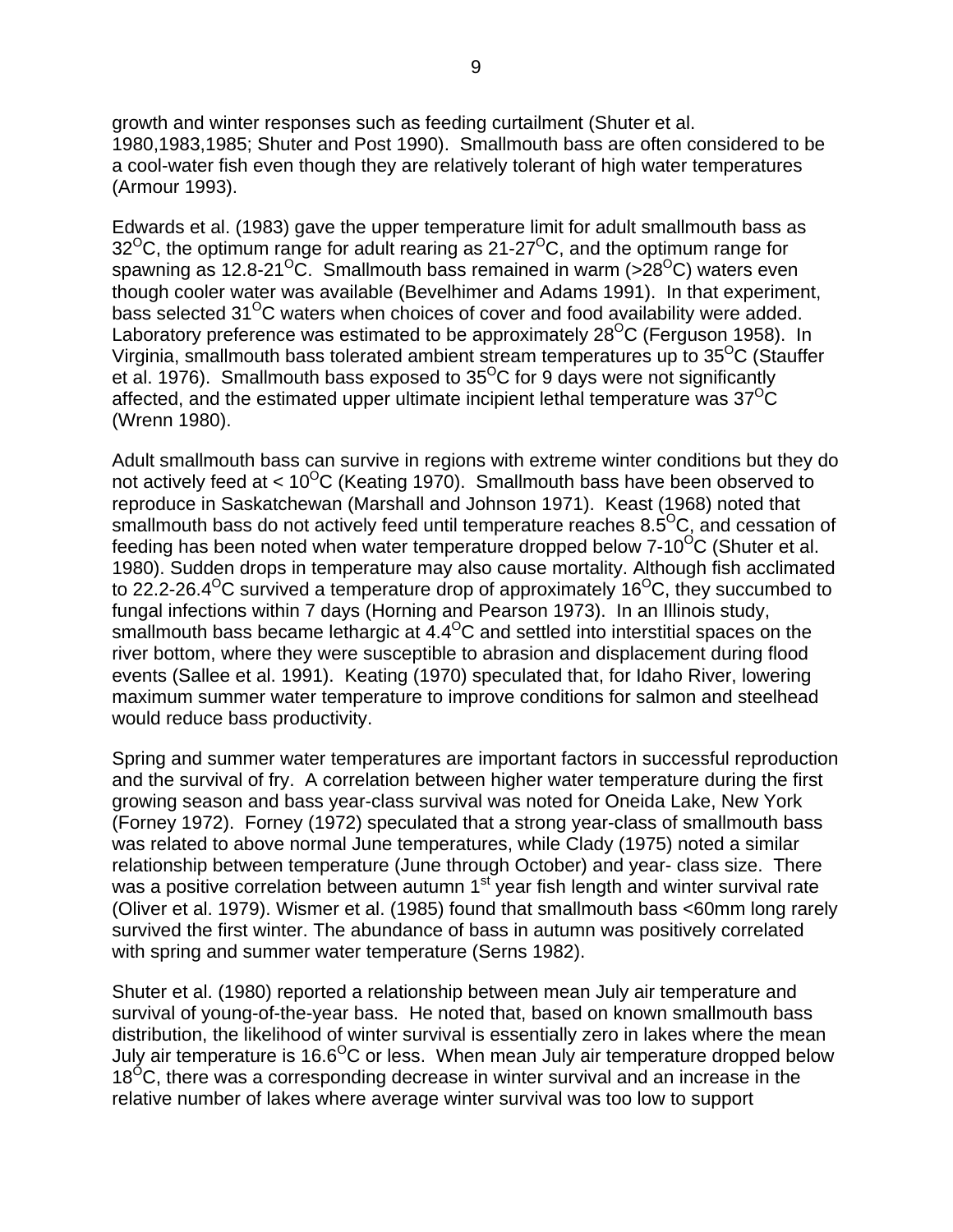<span id="page-17-0"></span>reproducing populations. By combining equations developed to estimate the time of egg deposition, hatching, and fry nest emigration (Shuter et al. 1980, 1983), estimates of total mortality for alternative temperature regimes can be developed (Armour 1993).

The weight of evidence indicates that northern distribution of smallmouth bass is limited by temperature (Shuter and Post 1990; Jackson and Mandrak 2002). Length of the growing season determines the size of juveniles entering their first winter. The size of young-of-the year bass in autumn is correlated with their over-winter survival as size dependent over-winter survival is dependent upon the length of the starvation period. Jackson and Mandrak (2002) used the July mean air temperature threshold of 18<sup>O</sup>C to delineate the limit of bass range. However, they felt that with global climate change the northern range limit may increase.

#### **3.2.2 Water discharge, velocity and clarity**

Riverine populations of smallmouth bass have been adversely influenced by high flow conditions during the nesting period, and also by high winter discharge (Swenson et al. 2002). Survival of smallmouth bass is negatively correlated with the preceding winter's river discharge (Sallee et al. 1991). The timing of flooding and the size of the fish during the period of high water are important considerations (Filipek et al. 1991). Floods did not seem to have an impact on larger fish; flooding prior to spawning seemed to improve reproductive success. There was a higher rate of nest success when stream flows were relatively stable through the spawning and nursery seasons. Fry acclimated to warmer waters exhibited higher mortalities to cold flood waters than fry acclimated to cooler waters (Larimore 2000). Analyses in warm water streams indicated that discharge during the spawning/rearing period had a greater effect on future adult density and fishing yield than did spawning/rearing temperature or winter discharge (Larimore 2000).

Smallmouth can be found in streams with moderate gradients (0.75-4.7 m/km) that provide alternating pools and riffles (Edwards et al. 1983). Fry can be displaced from nests in lab experiments by water moving greater than 8 mm/s (Simonson and Swenson 1990). Optimal water velocity for yearling bass is 10 mm/s (Paragamian and Wiley 1987).

High levels of sediment and turbidity are major threats to the viability of smallmouth bass populations. The best smallmouth bass habitat is non-turbid water (Armour 1993). Smallmouth bass are highly visual predators and they require clear waters to be effective (Sweka and Hartman 2003). Increasing turbidity decreases reactive distance, ultimately reducing overall prey consumption. However, once a prey item has been reacted to, turbidity does not have an impact on capture success (Sweka and Hartman 2003). An increase in turbidity can cause displacement of bass (Larimore 1975). The smallmouth bass is considered to be intolerant of high silt and turbidity and has been eliminated for some distance below these sources (Femmer 2002; Bunt et al. 2004). Paragamian (1991) found that smallmouth bass were absent from silt-laden reaches of poor habitat in Iowa. He felt that sediment was a major habitat factor in the viability of smallmouth bass populations.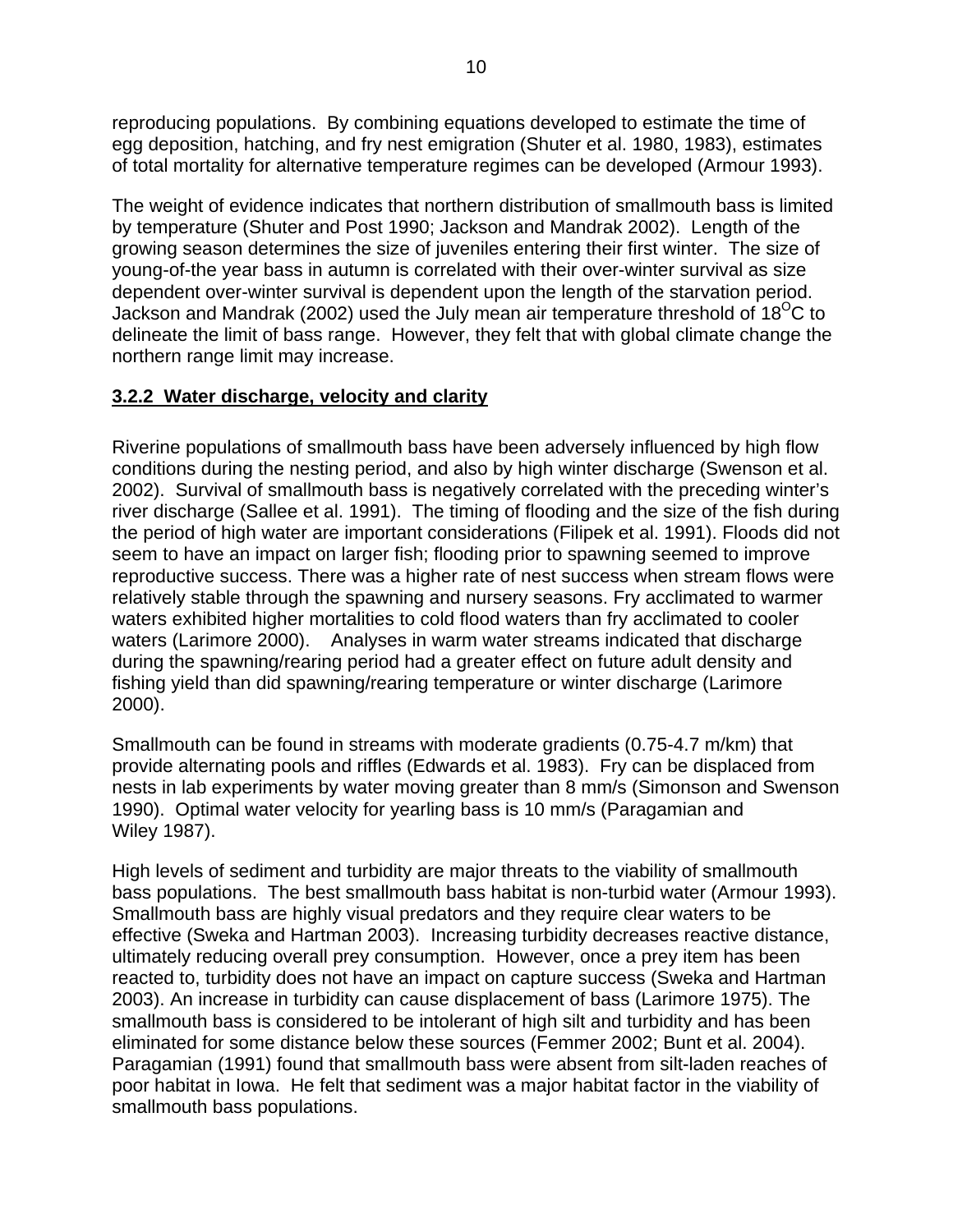### <span id="page-18-0"></span>**3.2.3 pH**

Smallmouth bass can exist only within certain limits of water acidity (Kane and Rabeni 1987). Nearly 20% of the Adirondack lakes have lost one or more fish populations due to acidification (Baker et al. 1993). Brook trout and acid-sensitive minnow species suffer more than bass species.

Smallmouth bass were highly sensitive to elevated aluminum concentrations at low pH (Baker et al. 1993). Such conditions are common in low-alkalinity waters receiving acid precipitation, for example Hamilton Harbour. The most toxic forms of aluminum are inorganic monometric forms, and aluminum toxicity to fish has shown to be highest at pH of 5.0-5.5 where these forms predominate. Kane and Rabeni (1987) concluded that a pH of 5.1 adversely affects young smallmouth bass, and the addition of aluminum makes a low pH (5.5) much more toxic.

#### **3.2.4 Oxygen**

Smallmouth are less tolerant of low dissolved oxygen (> 6 mgl-1), low pH (tolerates 5.7 to 9.0, prefers 7.9 to 8.1), and high turbidity (< 25 JTU) than are largemouth bass (Lasenby and Kerr 2000). Optimal dissolved oxygen levels for smallmouth bass vary by life stage. Although normal activities require  $> 6$  mgl<sup>-1</sup>, spawning requires  $> 7$  mgl<sup>-1</sup>, and embryo/larvae development requires  $> 6.5$  mgl<sup>-1</sup> (Davis 1975).

#### **3.3 REPRODUCTION**

The high reproductive potential of smallmouth bass reflects high fecundity and egg/fry protection by males (Scott and Crossman 1973). Variation in annual recruitment in Ontario Lakes was dependent upon water temperature and adult abundance (Shuter and Ridgway 2002). Shuter and Ridgway (2002) noted a decline in the ratio of recruits to adults as the number of adults increased (density dependence).

Not all mature bass spawn each year in the spring. The decision as to which fish will breed is predetermined the year before through some poorly understood but complex natural process (Raffetto et al. 1990). It has also been found that if any of the relatively few male protectors are removed from their nest or abandon it due to energetic condition, no other males replace them that spring, and the brood will not survive (Ridgway and Friesen 1992).

In northern areas, smallmouth bass spawn as late as June or July, and the eggs hatch 4-10 days later at the temperatures common in Canadian situations (Scott and Crossman 1973). The unfertilized eggs measured in eastern systems ranged from 1.2- 2.5 mm in diameter (Scott and Crossman 1973; Hardy 1978). At hatching, the larvae range from 4.0 mm (McPhail 2007a) to 5.9 mm (Scott and Crossman 1973). Fry are transparent at the time of hatching and they remain in the nest for 10-12 days until the yolk is absorbed (McPhail 2007a), at which time they are 8.7-9.9 mm in length (Scott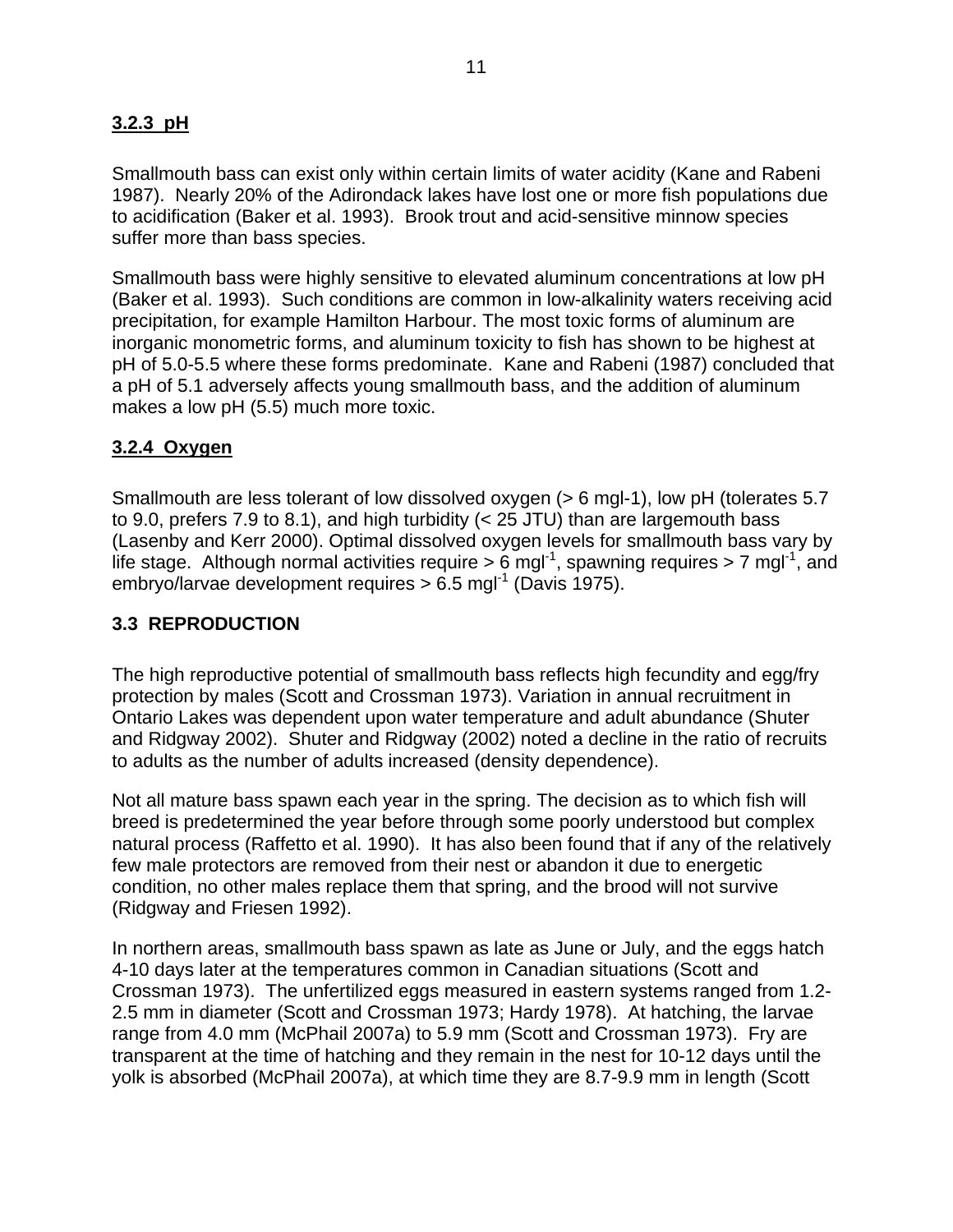<span id="page-19-0"></span>and Crossman 1973) and their colour will change. McPhail (2007a) notes that the fry are black after their yolk is absorbed and gradually turn green over the next month.

#### **3.3.1 Water conditions**

Spawning times and success of smallmouth bass spawning vary annually and geographically. In lentic environments, spawning time is associated with water temperature and its rate of increase (Shuter et al. 1980; Graham and Orth 1986; Ridgway and Shuter 1991; Ridgeway et al. 1991a). A drop in temperature of as little as 2°C can result in abandonment of the nest, especially when the water temperature drops below 15°C (Rawson 1945). In lotic environments, hydrologic factors (discharge) may also influence timing (Surber 1943; Graham and Orth 1986). Flooding (Cleary 1956) or a drop in temperature (Rawson 1945) can disrupt spawning and divide spawning seasons into two periods. In northern latitudes, bass spawn later than they do in southern environments.

Male bass are sensitive to water level and drops in temperature. A reservoir draw-down may cause abandonment of nests (Clark et al. 1998). Reynolds and O'Bara (1991) examined the reproductive ecology of smallmouth bass in two small streams of the Tennessee River system for two years. They attributed differences in nest site selection and spawning success to heavy rainfall and high discharge in late May and June. They noted that nest success decreased as substrate coarseness increased, because fanning by males was less effective in removing silt. They found that larger males were more successful, possibly due to their ability to remove more silt.

In Virginia, spawning is initiated when water temperature approaches  $15^{\circ}$ C, and continues at temperatures ranging from 12.5 to  $23.5^{\circ}$ C (Graham and Orth 1986). Spawning in Virginia may extend from late-April through to mid-July. In Idaho, nests with eggs were observed from late May to early July, while most of the spawning activity was between June 15 and July 1 (Keating 1970). Spawning takes place in the Clearwater and Salmon Rivers, Idaho, when temperature reaches 15-16<sup>O</sup>C. In the Columbia River, unsuccessful spawning was noted as early as April, and successful spawning was observed in July and August when temperature was  $15.5$ -23.8<sup>O</sup>C (Henderson and Foster 1956).

In Ontario, the male smallmouth bass (3-5 years of age) starts nest-building at 12.5 $^{\circ}$ C, and mating commences when water warms to  $16^{\circ}$ C (Scott and Crossman 1973). This is usually from May to early July. Shuter et al. (1980) noted that spawning typically occurs between March and May but, in the extreme northern extent of its distribution, smallmouth spawning may be delayed a month. The onset of spawning is based mainly on degree-days, when temperatures exceed 10°C. In Quebec, smallmouth bass spawn in May and June when temperature reaches 18-20 $\mathrm{^0C}$  and daylight photoperiod is 14 hrs and increasing (Cantin and Bromage 1991). Earlier or later spawning may be initiated if water temperature and photoperiod are manipulated. In Saskatchewan, smallmouth bass spawning was initiated at approximately  $18^{\circ}$ C; nest abandonment occurred with a drop to  $14^{\circ}$ C (Rawson 1945). A second spawning period took place when temperature rose above  $15^{\circ}$ C.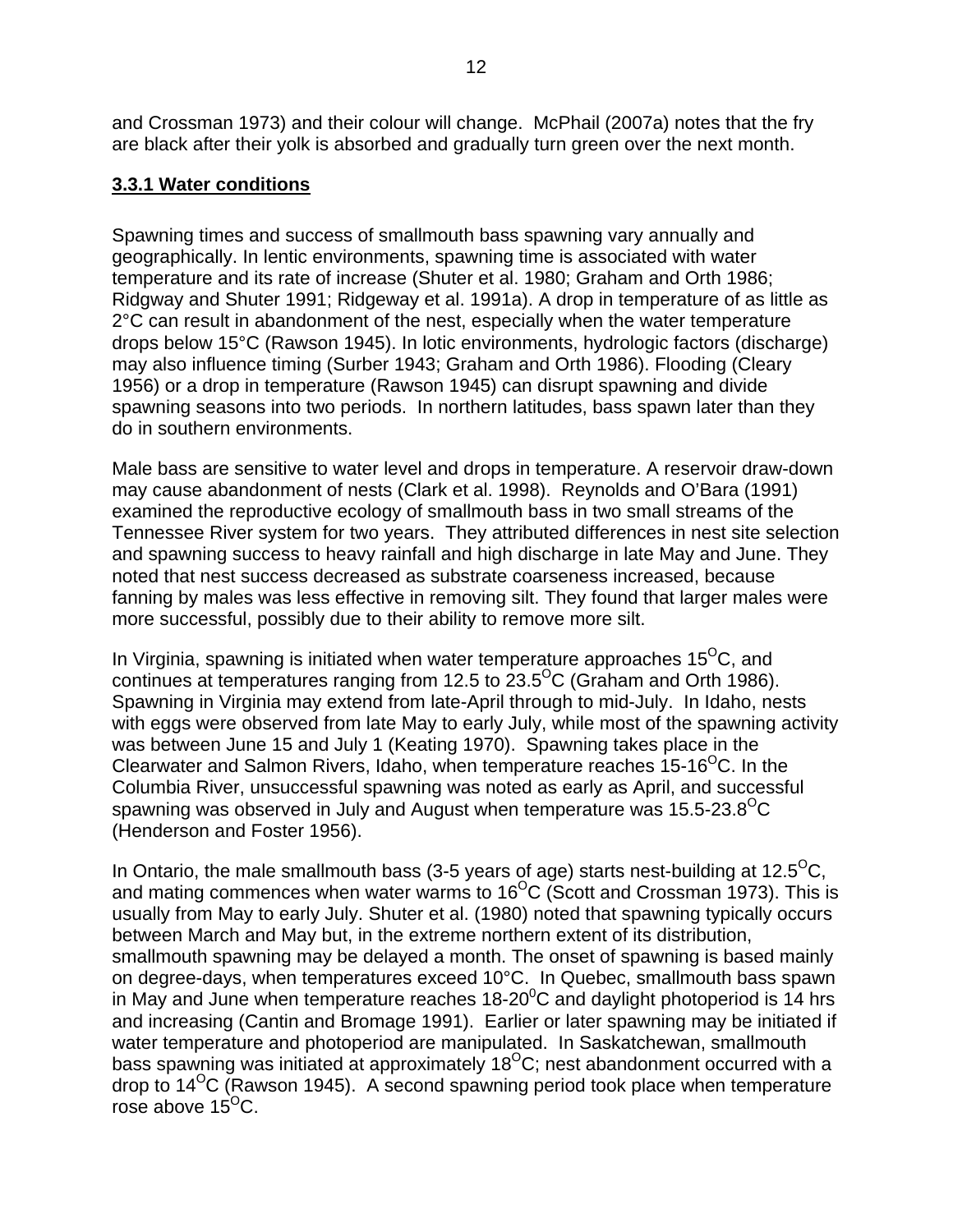#### <span id="page-20-0"></span>**3.3.2 Spawning behaviour**

The male smallmouth bass excavates a small, saucer-shaped nest in firm sand, mud, or gravel < 2.5 cm in diameter, at a depth of 0.6-1.8m (Moyle 2002; McPhail 2007a). The nest is concave, in the center of which there is a cluster of large stones; it is anywhere from 30 to 183 cm in diameter (Scott and Crossman 1973).

Mating takes place when a female bass enter the male's territory. A complex dance occurs, with the two fish rubbing and biting (Scott and Crossman 1973). The male will drive the female to the nest to spawn, and after spawning may drive her away (Moyle 2002). Several females may spawn in the nest of one male, and individual females may spawn in the nests of several males (Scott and Crossman 1973) but, for the most part, each is monogamous (Moyle 2002). The act of egg deposition takes about 5 seconds, but may be repeated for up to 2 hours with periods of nest-circling lasting 25-45 seconds (Scott and Crossman 1973). Total spawning may last for 6 to 60 days (Scott and Crossman 1973; Shuter et al. 1980; Graham and Orth 1986).

Females lay approximately 2,000 eggs at each spawning, and a female can produce 2,000 to 21,000 eggs (Moyle 2002). The norm is usually around 5,000 to 14,000 (Scott and Crossman 1973). Females have been found to lay a maximum of approximately 7,000 eggs per pound of fish (Scott and Crossman 1973). Eggs are enclosed in a tough skein and are adhesive. Bass eggs have been described as difficult and timeconsuming to handle under hatchery conditions (Sparrow and Barkoh 2002).

Parental care is the sole responsibility of the male (Scott and Crossman 1973; Philipp et al. 1997; Cooke et al. 2002), who guards the eggs for 4-6 days, then the fry for approximately two weeks before they disperse (Scott and Crossman 1973; Neves 1975). The guarding period until dispersal may last from 19 to 28 days in an Ontario lake (Turner and MacCrimmon 1970).

### **3.3.3 Survival and predation**

Survival of larval bass is linked to predation (Shroyer and McComish 2000) and to prey community structure (Siefert 1972; Bonar et al. 2005; Fulford et al. 2006). High levels of predation are related to nest failure (Lukas and Orth 1995). A male guarding a nest is effective against a single intruder, but not against a number of determined predators. The male will leave the nest to chase one fish, thus providing an opportunity for other predators (Thomas 1995). Up to 40% of all smallmouth bass nests fail; a successful nest may ultimately produce about 2,000 fry (Scott and Crossman 1973).

For lake-spawning smallmouth bass, nest survival along lake margins appears to be influenced by storms (Steinhart 2004). Boats and motors passing too closely overhead can also destroy eggs and nests (Wydoski and Whitney 2003). This may in part be due to higher levels of siltation. Pflug (1981) speculated that the slightly deeper spawning depths noted for Lake Sammamish 1.2-3.7 m may be to avoid wave action from heavy boat traffic in May and June. Parental care seems necessary to prevent egg predation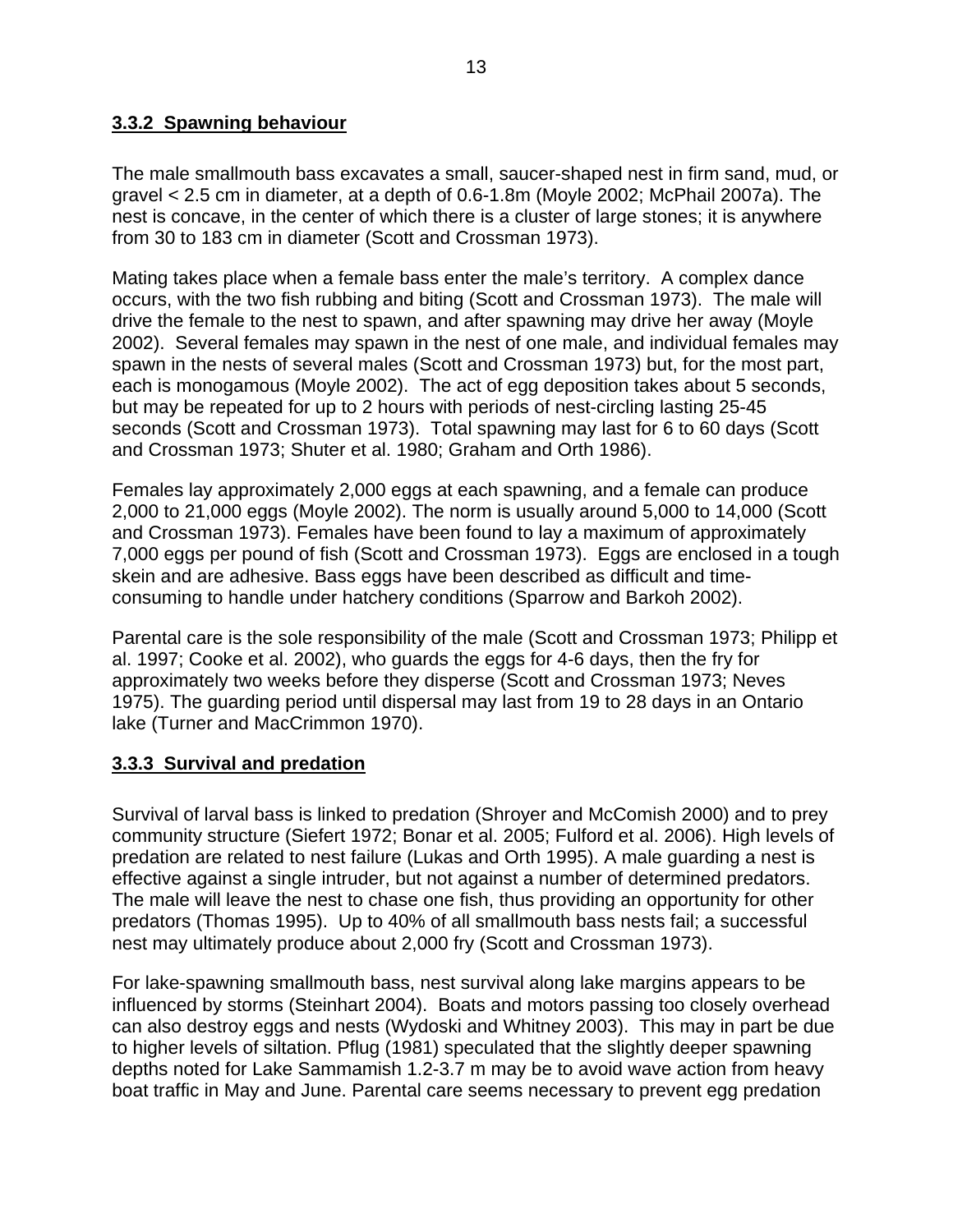<span id="page-21-0"></span>(Cleary 1956), and removal of guarding males leaves the nests open to predators. Fishing for nesting smallmouth in Ontario reduces the number of fingerlings that survive (Lewin et al. 2006).

### **3.4 FEEDING AND DIET**

### **3.4.1 Juvenile diet**

Larval smallmouth bass feed on their yolk sac until it is depleted, which corresponds to a body length of approximately 8.7 to 9.9 mm (Scott and Crossman 1973). The primary prey items of larval smallmouth bass are copepods, water fleas and other small zooplankton. Fry approximately 6 mm in length, rise from the nest in a shoal and feed on zooplankton while still protected by the male (Moyle 2002).

There is a shift from zooplankton to aquatic insects as the fish increase in size. First foods of 9 mm bass were chironomidae and copepoda, but they shifted to ephemeroptera at approximately 15 mm when fins have developed and mouth size increased (Easton and Orth 1992). In culture ponds, adult copepods and cladocerans were eaten by young bass (less than 19 mm in length), and were still an important item in bass from 36-49 mm, but a shift towards more insects was noted as size increased (Farquhar and Guest 1991).

Crayfish and fish start becoming important in a smallmouth's diet when it grows to > 50 mm in total length; once the fish has reached 100-150 mm, these dominate (Moyle 2002). The summer diet of 27.7-107.7 mm bass below a dam in Virginia was dominated by ephemeroptera (Baetidae) nymphs (Easton et al. 1996). Ephemeropteran nymphs represented 59.7% of the diet of smallmouth bass in Pennsylvania (Johnson and Dropkin 1995). Young–of-the-year bass avoided tricoptera and selection for chironomidae, amphipoda and isopoda were variably used. Aquatic dipterans (mainly chironomid larvae and pupae) dominated age 0 smallmouth bass diet in a California reservoir (Okeye and Hassler 1985). Keating (1970) noted that the occurrence of insects in age-0 smallmouth bass stomachs was 84%. Chironomids and mayfly dominated, but 36% were terrestrial (ants, grasshoppers) and flying aquatics (adult mayflies). Applegate and Mullan (1967) felt that chironomid larvae were important to bridge the gap from an entomostracan diet to a diet of fish. They noted that, in one Arkansas reservoir, chironomids dominated the diet of bass approximately 36 mm long, but the diet shifted to gizzard shad at 40 mm.

The importance of other prey items such as fish and crustaceans increases as the fish grow. Lachner (1950) reported that smallmouth bass in East Koy Creek, New York, that were less than 40 mm in length did not eat fish, while those over 60 mm rarely ate insects. Under-yearling bass consumed both fish (cyprinidae) and invertebrates (primarily ephemeroptera and chironomidae); although fish were 20% of the diet numerically, they represented about 80% of the total caloric intake. Livingstone and Rabeni (1991) felt that adequate growth could only be maintained if smallmouth bass diet shifted to a sufficiently abundant supply of small fish.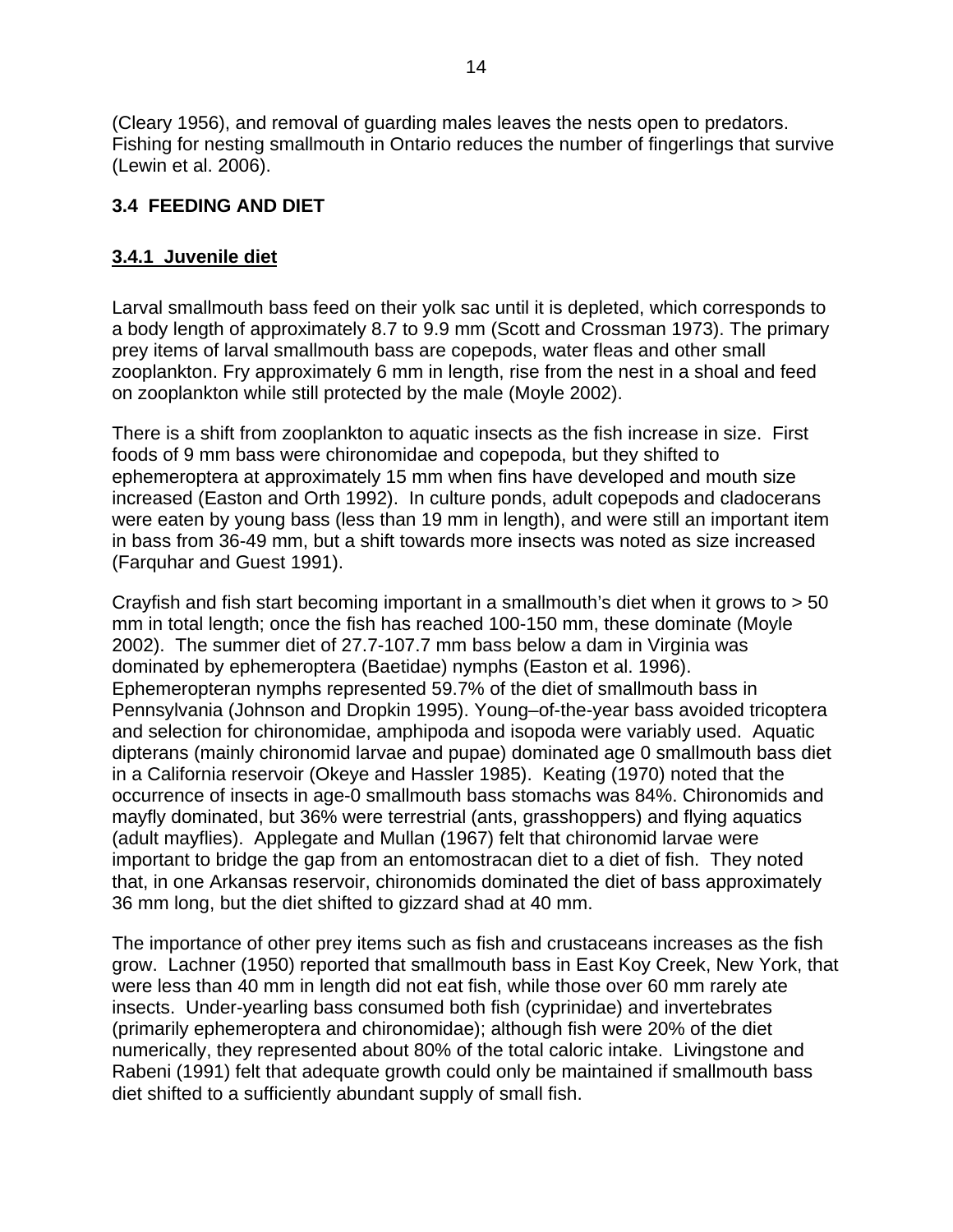#### <span id="page-22-0"></span>**3.4.2 Adult diet**

From age-1 on, smallmouth bass eat mostly fish, insects and crayfish (Scott and Crossman 1973). In New York water bodies, forage species included northern shiner, bluntnose minnow, central stoneroller, northern creek chub and fantail darter (Lachner 1950). The bulk of diet consisted of crayfish, fantail darters, and aquatic insects (Lachner 1950). All basses are cannibalistic. In Tennessee, juvenile bass were the only piscivores consumed and they were eaten only by other bass (Raborn et al. 2003). This cannibalism was considered to have a density-dependent effect on survival (Raborn et al. 2003).

In the Snake River, 86% of the diet by weight consisted of crayfish, 11% fish (no salmonids, some smallmouth bass young, shiner and sucker), 2% insect, and 1% terrestrial (Keating 1970). Crayfish were considered to be an important diet item in Lake Whatcom, and the crayfish fishery was considered to result in substantial declines in production of smallmouth bass (Mueller et al. 1999). Bass can consume frogs, tadpoles, fish eggs, and plant material (Scott and Crossman 1973).

Bass do consume salmonids. In Lake Sammamish, Washington, crayfish and sculpin were a major portion of annual diet except for May, when migratory salmon juveniles were the most important (Pflug and Pauley 1984). Fish represented 73% and 54% of the diet in 1979 and 1980. Salmonids were numerically the primary fish prey and represented 34% of it in 1979. Bass of different sizes preyed upon different sizes of salmonids (Pflug and Pauley 1984). Salmonids taken by age-1 bass averaged 44 mm, by age-2 bass averaged 74 mm, by age-3 bass averaged 78 mm, and by age-3-6 bass averaged 66 mm.

Salmonids > 100 mm long were rarely consumed by smallmouth bass. A negative relationship was noted between salmonid consumption and smallmouth bass size*.*  Fritts and Pearsons (2006) discovered that the smallest studied bass size class (150- 190 mm) was the greatest consumer of salmonids. They suggested that smallmouth bass of 100 mm could easily consume fish 30-35 mm long, the size of newly emerged salmonid fry.

In the Columbia River, crayfish were the main food item (72% of total volume), although ten species of fish were consumed. The fish species that dominated the diet were sculpin *Cottus* sp., white crappie *Pomoxis annularis*, redside shiner *Richardsonius balteatus* and northern pikeminnow *Ptychocheilus oregonenisis* (Bennett et al. 1991). Chironomidae were the dominate prey item of bass >150 mm in spring (50% by number) but represented only 2% by weight, compared to fish and crayfish. The dominant fish prey species by weight in spring were; migrating salmonids and catostomids, followed by chiselmouth *Acrocheilus alutaceus* and northern pikeminnow (Bennett et al. 1991).

A population of smallmouth bass in an Idaho reservoir has been described as planktivorous (Dunsmoor et al. 1991). In spring, the smaller bass (< 100mm) numerically consumed 91% cyclopodia and 7% *Daphnia*, while in summer they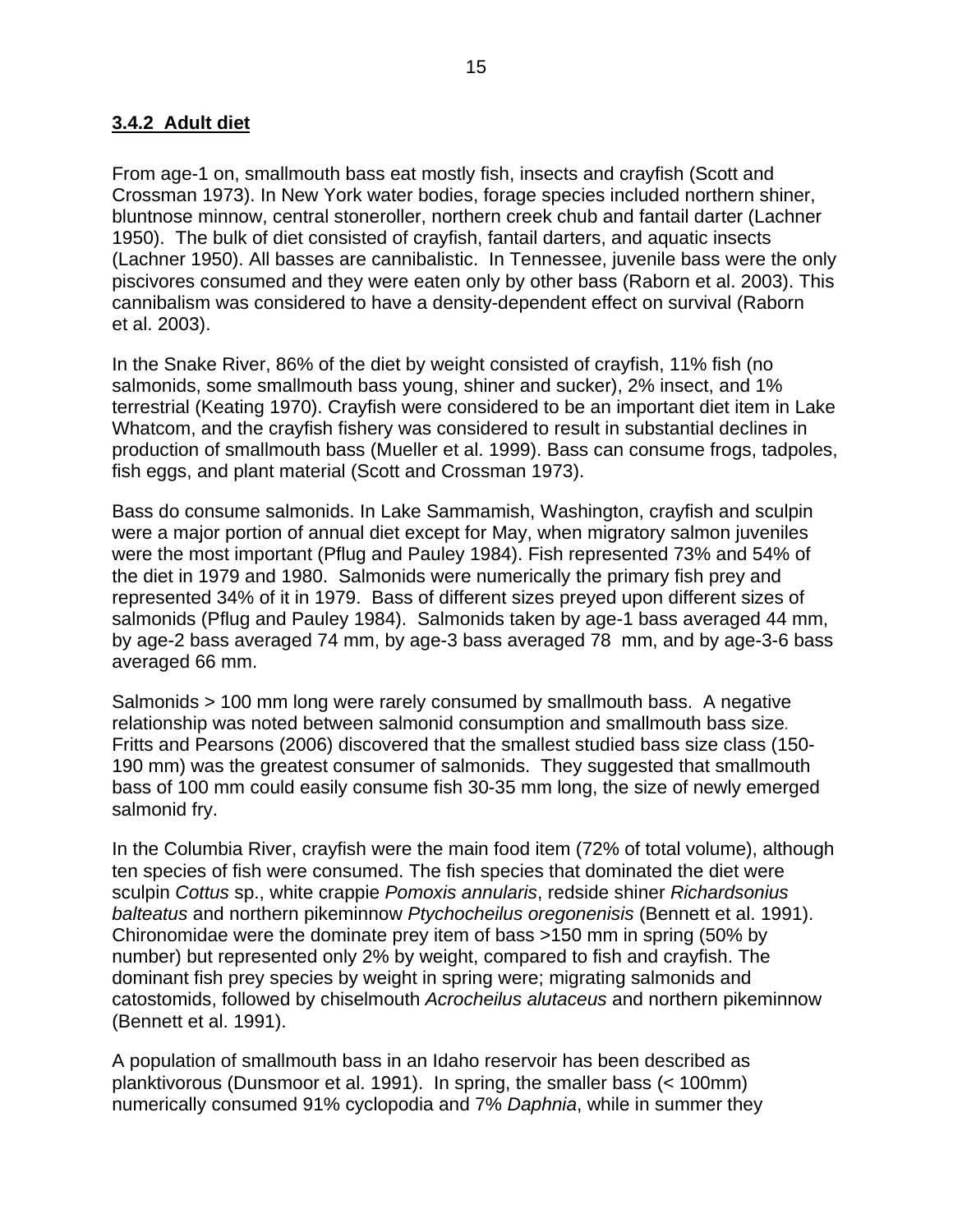<span id="page-23-0"></span>consumed 75% *Daphnia*, 17% cyclopodia and 6% *Leptodora*. The next size class (101- 200 mm) in the spring fed on *Daphnia* 77%, 12% *Leptodora* and plumatellidae 9%) and in summer fed on *Daphnia* 82% and *Leptodora* 17%. Bass > 200 mm consumed 78% plumatellidae in spring and in summer ate *Daphnia* 69% and *Leptodora* 39%. The most important zooplankton were *Daphnia* and *Leptodora*, for all size classes. The older size classes of smallmouth bass grew rapidly on a zooplankton diet despite their lack of planktivorous adaptations (Dunsmoor et al. 1991).

Pflug (1981) examined bass diet in Lake Sammamish, Washington, and noted considerable overlap between largemouth and smallmouth bass, although he felt there was very little competition between these two basses because they were spatially separated in very different habitats. Possibly the greatest dietary overlap occurs between juvenile smallmouth bass, yellow perch and pumpkinseed (Johnson 1983).

### **3.5 HABITAT REQUIREMENTS**

### **3.5.1 General habitat**

Although bass is primarily a lake fish (Scott and Crossman 1973), it also inhabits rivers. Bass require large lakes (> 40.5 ha) and wide rivers or streams (> 10.5m wide) (reviewed by Edwards et al. 1983). The best smallmouth bass lakes are mesotrophic, clean and clear, with an average depth of >9m, and rocky shoals (reviewed by Edwards et al. 1983). Pflug (1981) observed that smallmouth were often associated with a littoral drop-off and that lake substrates tended to be gravel and cobble. The littoral zones are important because both spawning and rearing occur there.

The best rivers for smallmouth bass have been described as mid-order, cool and clear, with moderate current, a gradient between 0.75 m/km and 4.7 m/km, and over 50% pool (Lasenby and Kerr 2000). Abundant shade and cover, substrates of gravel and larger materials, and deep pools are also important (Edwards et al. 1983; Armour 1993).

Although smallmouth bass are generally confined to fresh water, they may move into low salinity areas of tidal rivers for short periods of time (Schmidt and Stillman 1998). In their native range, smallmouth bass can be found in the upper reaches of estuaries of larger rivers (Moyle 2002).

Smallmouth bass seek out structures such as logs, rocky outcroppings, or pier posts (Etnier and Starnes 1993). In Lake Sammamish, smallmouth bass, unlike largemouth bass, were rarely associated with aquatic vegetation (Pflug 1981). Residence areas were devoid of vegetation, but had cover such as docks, submerged logs and overhanging shoreline vegetation.

Smallmouth bass habitat changes with season and fish size. Keating (1970) described some of these differences for the Snake, Clearwater and Salmon rivers in Idaho. Fingerling bass were abundant in isolated pools, sloughs, and shallow still-water areas along the banks. Juvenile bass (25-100 mm) found refuge under rubble even in shallow water. Adults preferred cover such as angular bedrock crevices and deep pools. In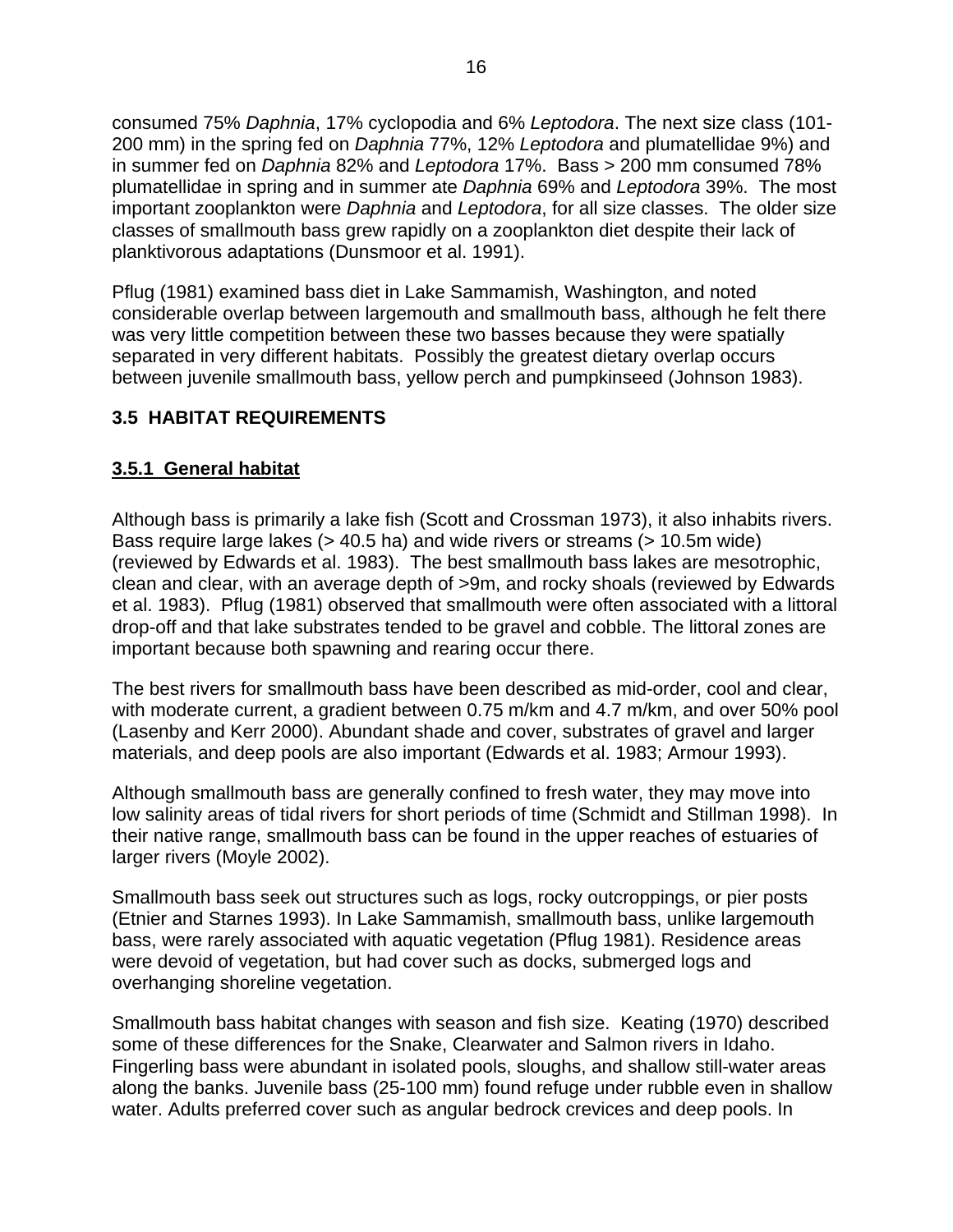<span id="page-24-0"></span>winter, smallmouth bass hibernate within rock fissures, crevices, rock ledges, and even in hollow logs. In summer they occupy the warm epilimnetic waters of shallow lakes and shallow bays of larger, deeper lakes (Baker et al. 1993). Bass move to deeper waters in winter. If lakes are to support over-wintering bass they should be at least 3-15 m deep (Stuber et al. 1982).

Paragamian (1991) recorded the highest densities of smallmouth bass downstream of dams; channelized sites were poor habitat, and smallmouth bass were never found in silt-laden sections. Bass density decreased with increased stream drainage area and with decreased stream gradient.

### **3.5.2 Spawning habitat**

The best sites for nest-building have been described as between 1-2.5 m in depth, with the substrate particle size near 30 mm (Clark et al. 1998). Smallmouth bass spawn in protected coves, bays, and shorelines where the water warms the earliest. Nest sites are usually associated with some form of cover like fallen trees, boulders and dense vegetation (Moyle 2002). Nests are usually in less than 3 m deep, but have been noted at depths of 6.1m (Scott and Crossman 1973). Forney (1972) observed spawning at 4.3-5.5 m in Lake Oneida, New York and attributed the deeper depth to wave action.

### **3.6 INTERSPECIFIC INTERACTIONS**

In Wisconsin streams, smallmouth bass were closely associated with one particular fish community (Lyons et al. 1988). This fish assemblage included rosyface shiner, stonecat, hornyhead chub, shiner, and golden redhorse. The authors felt this assemblage was a good indicator of potential smallmouth bass habitat.

In Eastern Canadian water-bodies, walleye (*Serranidae*) and smallmouth bass can often be found in the same waters. A review of almost 1,000 Ontario lakes reported that northern pike, walleye, and smallmouth bass were a common fish association found together in 17.8% of the lakes (Johnson et al. 1977; Kerr et al. 2004). Smallmouth bass do better than walleye in water bodies with a low abundance of forage fish, a high degree of shoreline irregularity, rocky-boulder substrates, and high transparency (Kerr and Grant 1999). The two species appear to co-exist well in larger lakes with a diversity of different habitats.

### **3.7 BEHAVIOUR AND MOVEMENTS**

### **3.7.1 Spawning migrations**

Smallmouth bass populations have been described as seasonally migratory or nonmigratory. Newbrey et al. (2001) considered them to be clearly migratory, and many lake populations undergo short spawning migrations (Cuerrier 1943). Langhurst and Schoenike (1990) observed smallmouth bass greater than 200 mm migrating 69-87 km down the Embarrass River to the Wolf River when the autumn water temperature fell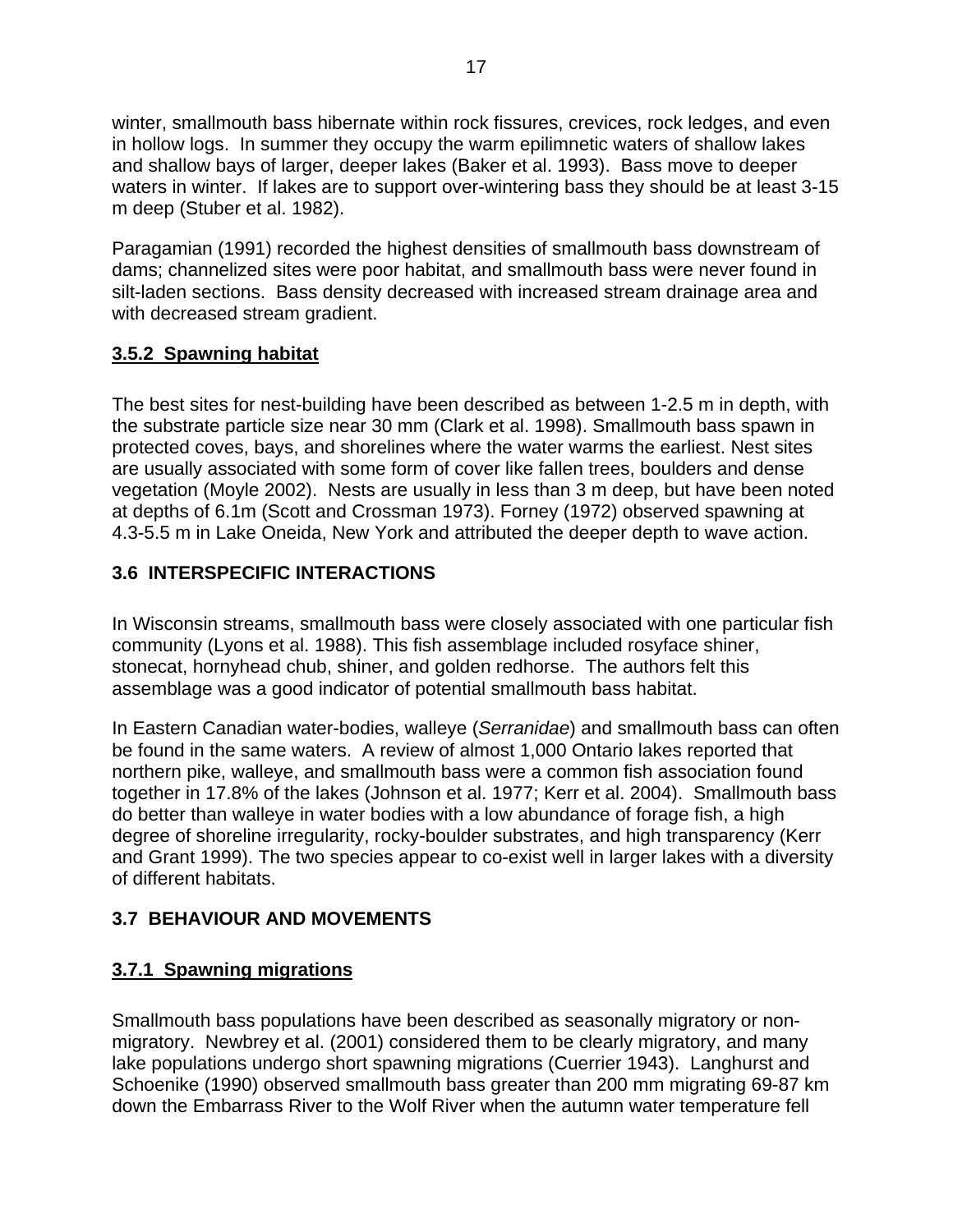<span id="page-25-0"></span>below 16°C. These smallmouth bass returned to the Embarrass River to spawn in April and May. An upstream movement during the spawning period has been reported in the Red Cedar River, Wisconsin (Paragamian 1973). An upriver movement of smallmouth bass from Lake Simcoe into the Pefferlaw River in Canada was documented, with 34% of river spawners returning in subsequent years (Robbins and MacCrimmon 1977). Most adults moved downriver in late June and July, when temperatures approached 25°C. In Ontario, individual males tended to nest close to the previous year's site (Ridgway et al. 1991b). In Lake Ontario, smallmouth bass were considered to be nonmigratory (Gerber and Haynes 1988).

Some bass repeatedly home to the same nesting site each year, and over 85% of these return to within 130 m of where they nested in previous years (Scott and Crossman 1973). In Lake Sammamish, Washington, smallmouth bass returned to a specific residence (41%) after displacement distances ranging from 1 to 10 km (Pflug 1981). In Elkhorn Creek and Kentucky River, Kentucky, the movement pattern of 305-406 mm smallmouth bass was examined by radio telemetry (Van Arnum et al. 2004). The population of bass was considered to be 69% migratory and 31% sedentary. When fish were displaced following spawning, the majority (60%) returned to their home creek.

### **3.7.2 Home range**

Smallmouth bass exhibit considerable fidelity to a given location. Usually they stay within 8 km of the place of original capture, but longer movements have been recorded (Scott and Crossman 1973). Larimore (1952) found that bass transferred to other sections of streams showed an amazing ability to return to home pools either upstream or downstream. Langhurst and Schoenike (1990) noted that when the bass returned to the Embarrass River to spawn, most bass returned to the same 5 km section of river. In Lake Huron, 72% of tagged smallmouth bass were recovered within 3 km of their release site; only 5% were recovered more than 8 km away (Fraser 1955).

In rivers, movements may be more restricted. Smallmouth bass appear to respect stream riffles as boundaries, and movement may be limited to 50-150 m (Gerking 1953). A few bass moved upstream to a different pool. In Ozark streams, smallmouth bass movement was limited to a few sections of stream, and individuals often remained in one pool (Otto 1962). Movement, when it occurred, ranged from 30 m to one kilometer; return movement to home pools was noted. Todd and Rabeni (1989) noted that another Missouri stream-based smallmouth population demonstrated a strong home pool attachment but they did move, predominantly in the spring and fall. Bass were found to have moved as far as 7.5 km upstream and 5.7 km downstream in movements non-correlated with high water events. Twenty-five percent of the study population did not return (Todd and Rabeni 1989).

### **3.7.3 Diel movements and schooling**

Smallmouth bass exhibit considerable diel activity. Feeding can be observed at any time of day or night depending upon the conditions, but smallmouth bass are usually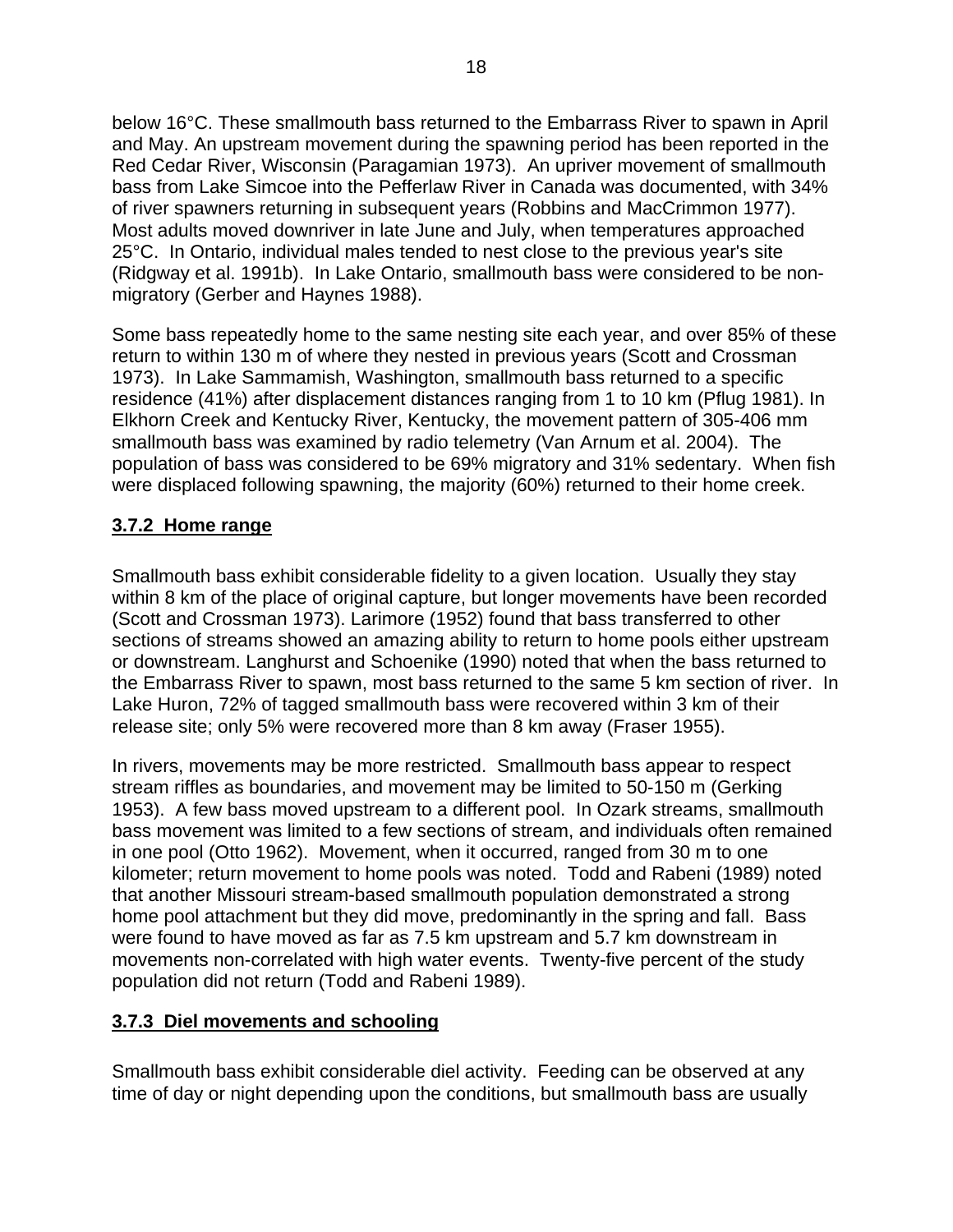<span id="page-26-0"></span>most active in the early morning and evening (Moyle 2002). In the northeast, smallmouth bass food consumption was reported to increase throughout the day and peak consumption occurred at 20:00 (Johnson and Dropkin 1993).

Bass seek protection from light during all stages of life (Edwards et al. 1983) and will refuge under banks in rivers or in deeper water in lakes. They will move to deeper water in winter and will move into bays that have warmer water in spring (Scott and Crossman 1973).

Smallmouth bass of different ages have a slight schooling tendency in some seasons. Young bass have a schooling tendency (Becker 1983), while older bass are often caught by recreational fishers in what are considered shoals (Moyle 2002). In an eastern Ontario lake in late November, an aggregation of smallmouth bass was detected by radio transmitters in approximately 10 m of water (Bunt et al. 2003).

### **3.7.4 Swimming speed**

The swimming speed of bass is size-dependent (Peake and Farrell 2004). The speed of smallmouth bass (24-38 cm) was measured on a 25 m raceway with water velocities ranging from 40 to 120 cm/s. The maximum sustained speed was 97.3 cm/s, with a peak of 81.4 to 122.9 cm/s (Peake and Farrell 2004). Smallmouth bass preferred water velocities less than 0.2 m/s in all seasons (Todd and Rabeni 1989). Smallmouth bass need to accelerate quickly but, based on their general body shape it is likely they are poor at ascending barriers. In a detailed bibliography on the effects of stream barriers on fish movement, Newbrey et al. (2001) reported that no information was found on the leaping ability of smallmouth bass.

### **3.7 DISEASES AND PARASITES**

Eastern smallmouth bass host a number of bacterial, viral, and parasitic diseases. Among these the most well known in Eastern Canada are bass tapeworm *Proteocephalus sp*. and the grubs *Posthodiplostomum* sp., *Clinostomum* sp., and *Uvulifer* sp. (Hoffman 1967). Egg masses can be infected and killed by fungus (Scott and Crossman 1973).

In Eastern North America, smallmouth bass populations may be controlled in part by the degree of parasitic infections. Becker et al. (1966) counted 21 different parasites on 489 bass from a reservoir in Arkansas. They speculated that the high level of parasitism had contributed to a decline in the bass sport fishery. In Gull Lake, Michigan, it was felt that parasitic infections may regulate the bass population (Esch and Huffines 1973). The extent of organ damage was directly dependant on the number of parasites present.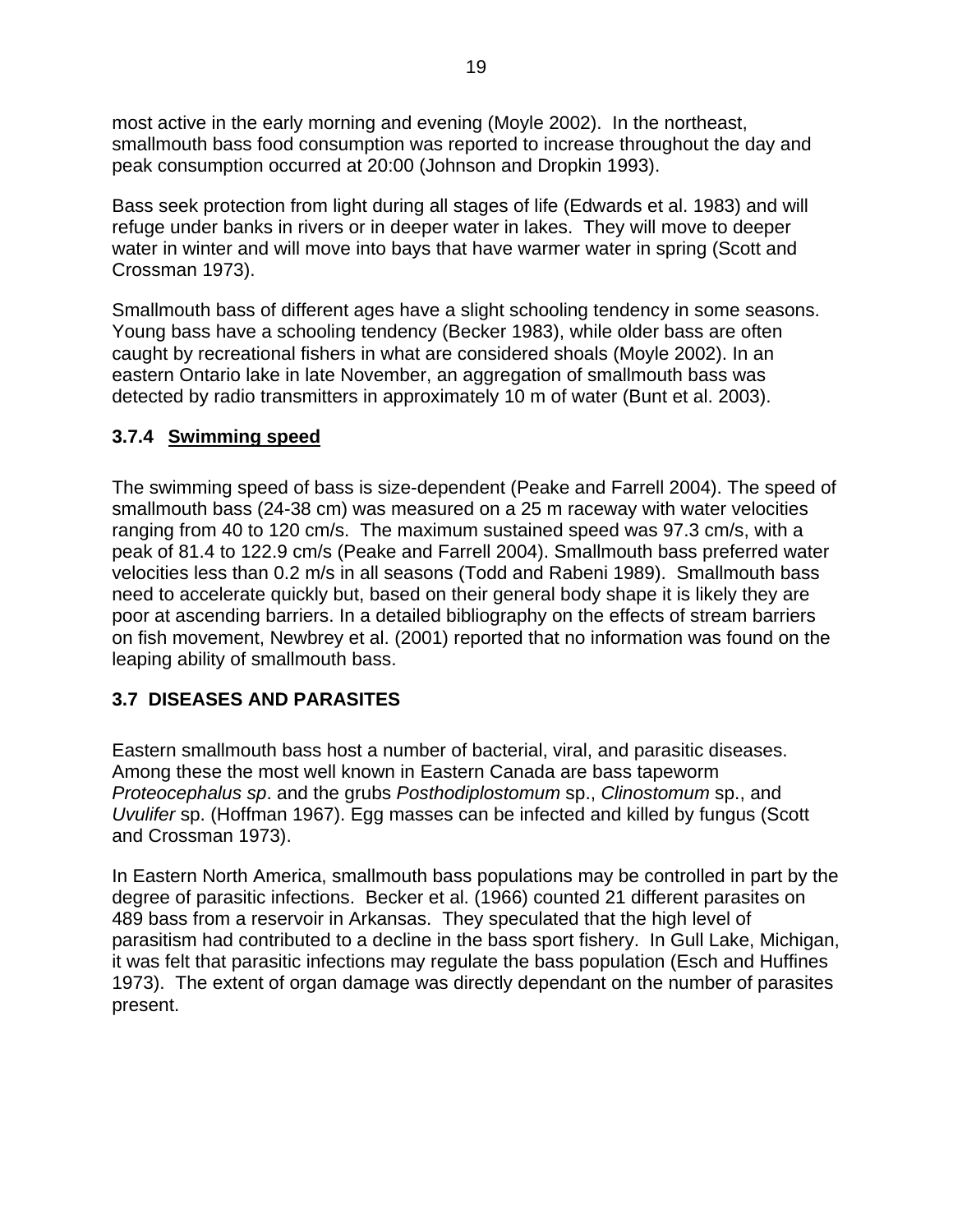#### <span id="page-27-0"></span>**3.7.1 Infection rates for introduced fish**

Although a wide variety of parasites and diseases affect smallmouth bass, most of these have not spread to Western North America. In general, rates of parasitism for introduced fish are lower than in their native range. Smallmouth bass from Christina Lake (Kettle River Drainage), B.C. were examined for parasites, and infection rates compared to smallmouth bass from Wisconsin and Ontario (Bangham and Adams 1954). Eighty per cent were infected with four different species of parasites (Bangham and Adams 1954). This compares to 24 different parasite species on smallmouth bass in Wisconsin and 30 in Lake Huron. The major parasites for smallmouth bass in British Columbia are: *Proteocephalus* sp., *Rhabdochona* sp., *Ergasilus caeruleus (*Margolis and Arthur 1979; McDonald and Margolis 1995) and an unnamed cestode (Bangham and Adams 1954).

Smallmouth bass introduced to California had few parasites relative to fish in their native range (Bangham and Adams 1954). In California (Lake Oroville) it was indicated that "There is little information on the warm water diseases present and their impacts on the fishery" (Keefe 2003). However, it was speculated that few parasites were present; of the potentially significant warm water diseases, only *Epistylis* sp. was observed in bass.

### **3.7.2 Worms**

Specific parasites may infect an introduced species at very high levels. In the Snake River, introduced bass were heavily infested with the nematode *Contracaecum* sp. One tapeworm was also found in the 10 stomachs examined, and fingerling bass in shallow pools were infected with *Ichthyophthirius* sp. (Keating 1970). Bass from the Okanagan system (i.e. Vaseux Lake) have been rumored to be full of "worms" and some fishermen do not consider them edible (Schwanky 2006). The exact species of parasite has not been identified in this case, but the broad tapeworm *Diphyllobothrium latum*, bass tapeworm *Proteocephalus ambloplites* and nematodes are possibilities.

The bass tapeworm is considered a problem for trout and salmon management in the Pacific Northwest as the worm can develop after ingestion of copepoda (Becker and Brunson 1968). Cyclopoid copepods (first host of bass tapeworm) are an important food item for rainbow trout, cutthroat trout and coho salmon (Antipa 1974). The bass tapeworm *Proteocephalus ambloplites* attacks reproductive organs and can cause sterility (Scott and Crossman 1973). Largemouth bass in British Columbia can carry *Proteocephalus amploplites* (Bangham and Adams 1954; Margolis and Arthur 1979; McDonald and Margolis 1995), although a different species of tapeworm (*Proteocephalus* sp and not *amploplites*) has been found in smallmouth bass in British Columbia. Bengeyfield (1990) felt that the accidental introduction of bass tapeworm into Lower Mainland waters could be avoided by obtaining certified bass stocks. Although legal bass transfers are unlikely to occur in B.C. in the near future, the spread of bass tapeworm might continue through stockings by persons unaware of the dangers.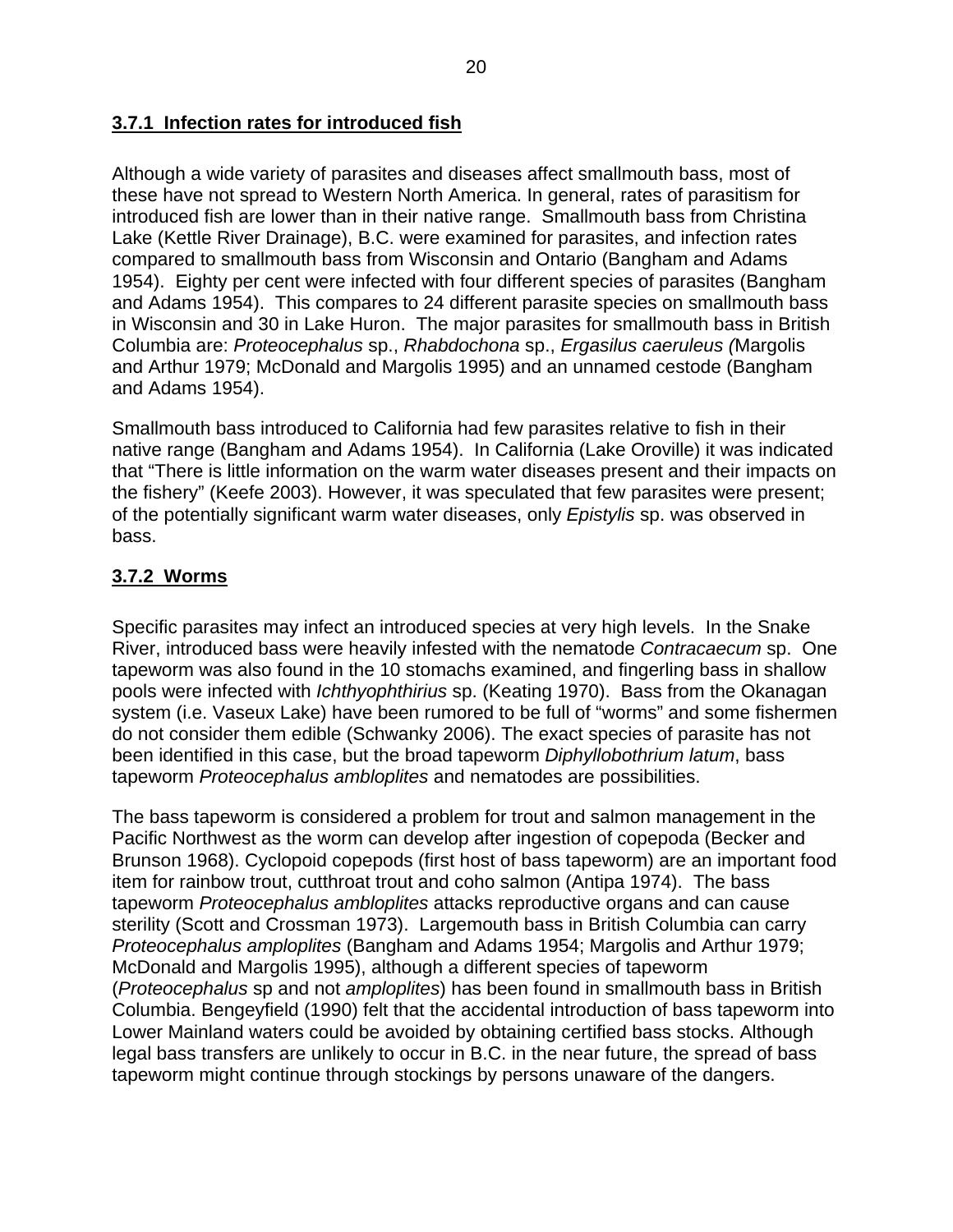#### <span id="page-28-0"></span>**3.7.3 Viral hemorrhagic septicemia**

Viral hemorrhagic septicemia (VHS) is a serious systemic disease of fish and is an emerging disease in the Great Lakes (Fisheries and Oceans Canada 2008). Fisheries and Oceans Canada (DFO) determined that the VHS virus detected in the Great Lakes is a North American strain, closely related to the strain found on the east coast. In 2005, mortalities appeared in the Bay of Quinte, Lake Ontario and Lake St. Clair. Over 50 species of marine and freshwater fish can carry the virus (Iowa State University 2007), and it has been found in 12 species in the Great Lakes, with freshwater drum, smallmouth bass, crappie, muskellunge and bluegill the most affected (Fisheries and Oceans Canada 2008). The pathogen cannot infect humans who eat infected fish (Whelan 2007).

It was originally believed that Atlantic salmon infected with VHS and stocked in Puget Sound were responsible for introducing this new disease to west coast waters (Fuller et al. 1999). However, strains of VHS have been reported in wild populations of herring and pilchard along the Pacific coast (Iowa State University 2007), and the disease is currently thought to be endemic in some Pacific marine species (Dorthee Kieser, pers. comm., undated). The eastern VHS isolate may cause mortality in salmonid species such as chinook salmon and rainbow trout that have not have been affected by other isolates (Iowa State University 2007).

### **4.0 USE BY HUMANS**

### **4.1 RECREATIONAL FISHING**

Smallmouth bass is a prized sport fish, one of the most popular in North America (Lasenby and Kerr 2000). Huge recreational fisheries feature tournaments and derbies where large prizes are offered. In 2001, a survey produced by the US Fish and Wildlife Service indicated that there were 34.1 million anglers who generated \$35.6 billion for the US economy, of which 11.3 million (or 33% of the freshwater anglers) fished for bass (United States Department of the Interior 2002). Smallmouth is one of the mainstays of the sport fishery and associated tourist industries in eastern Canada (Scott and Crossman 1973). Fisheries management throughout North America supports these bass fisheries through regulation, habitat enhancement, and hatchery augmentation. There is a movement toward catch-and-release fishing in many places.

In British Columbia, the 2000 freshwater sport fishery involved 400,000 licensed anglers (Levey and Williams 2003). In 2002, sport fishing (tidal and non-tidal) was estimated to contribute \$233 million to BC's GDP and support 8,900 jobs (Ministry of Agriculture and Lands 2007). At that time, very little of this could be attributed to bass fishing, but bass appears to be gaining in popularity. In B.C., smallmouth and largemouth bass have created recreational opportunities in four regions (Lower Mainland, Vancouver Island, Okanagan, and Kootenays; Figure 2). Bass have existed in a few B.C. lakes for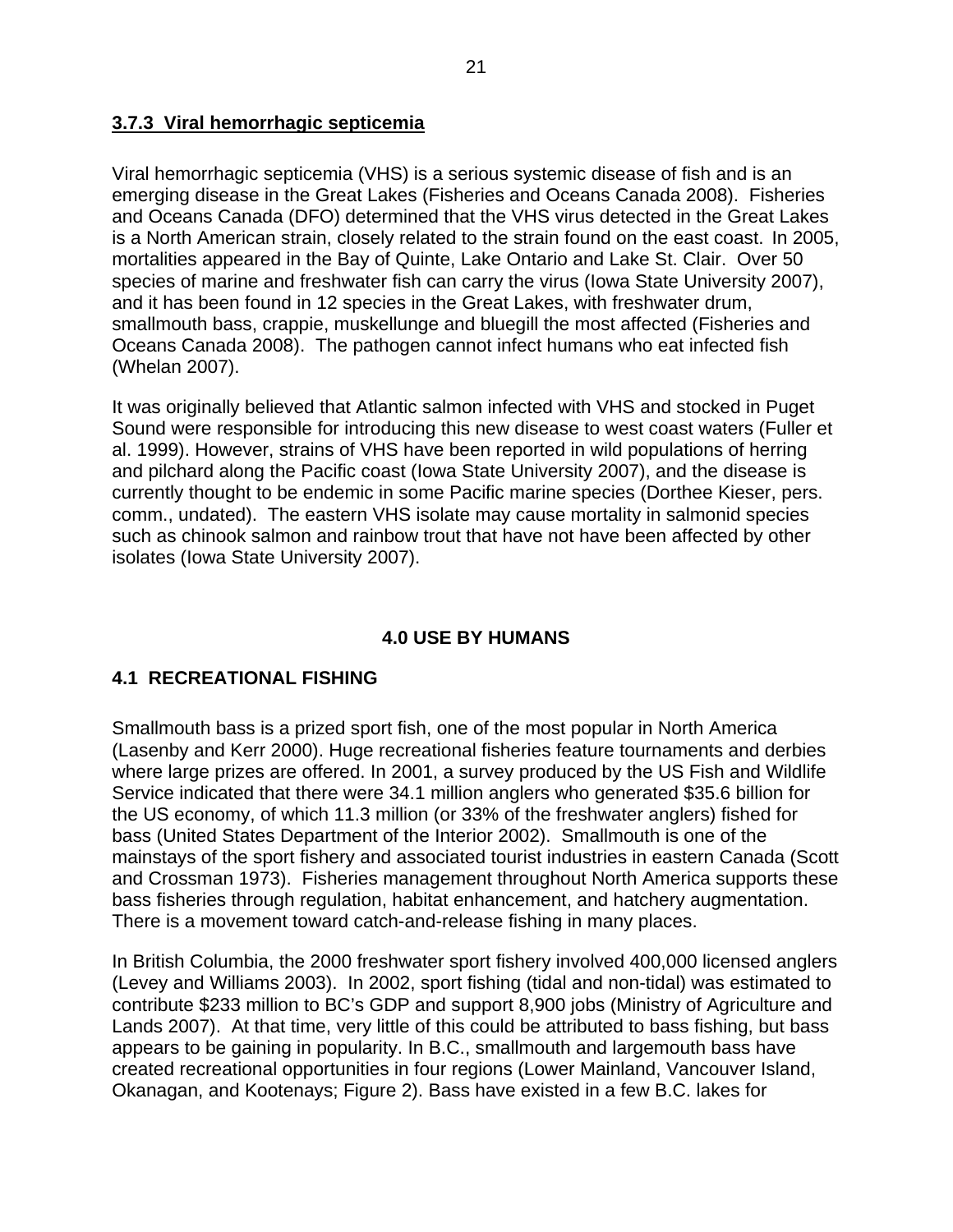<span id="page-29-0"></span>approximately 100 years and some (i.e. Vaseaux Lake and Duck Lake) currently support a trophy bass fishery.

### **4.2 COMMERCIAL FISHING**

There is presently no commercial fishery in Canada that targets smallmouth bass. A commercial fishery did exist for them until 1936, when the fish was restricted to sport use (Scott and Crossman 1973). Although commercial freshwater fishermen target species such as lake whitefish and yellow perch, the gill-nets used are not species specific. Non-target species such as smallmouth bass are by-catch in Lake Ontario at certain times of year (Smith and Edwards 2002).

### **4.3 AQUACULTURE**

In Ontario, hatcheries produce bass fingerlings for stocking into waters where populations need to be replenished or augmented. The first artificial propagation of smallmouth bass took place in Ontario in 1880, when a supply of fry was produced to stock regional lakes for recreational purposes (Lasenby and Kerr 2000). As of 1999, propagation of smallmouth bass still occurs at 25 private hatcheries in south-central Ontario (Lasenby and Kerr 2000). Smallmouth bass fingerlings planted into test ponds experience poorer survival than those placed in a stream environment. In Ontario, stocking densities of 100 fry/ha are utilized (Lasenby and Kerr 2000).

### **5.0 IMPACTS ASSOCIATED WITH INTRODUCTIONS**

### **5.1 IMPACTS ON PLANKTON, ZOOPLANKTON, BENTHOS, AND ALGAE**

Most river and lake-rearing littoral fish consume similar zooplankton (i.e. copepods and cladocerans) and insects (chironomids and ephemeroptera) for at least the early portion of their life. Smallmouth bass shift to fish and crayfish at a relatively small size (<80 mm), so the majority of direct competition for non-fish prey is from young-of-the-year. Although smallmouth bass is considered to be a top predator, it may also take a large proportion of macroinvertebrate production (MacRae and Jackson 2001). It has been suggested that bass can change chironomid and odonata abundance (Morin 1984).

The introduction of smallmouth bass may indirectly reduce crayfish abundance (Stein and Magnuson 1976; Mather and Stein 1993; Somers and Green 1993). Crayfish are omnivores, grazing on periphyton and macrophytes and consuming invertebrates (Hill and Lodge 1995; Nystrom et al. 1996; Bondar et al. 2005). A reduction in crayfish numbers might modify macrophyte and algae abundance as well as disrupt detrital pathways. This may indirectly contribute to differences in habitat complexity and to differences in the benthic invertebrate community (Jackson and Harvey 1993; Kerr and Grant 1999).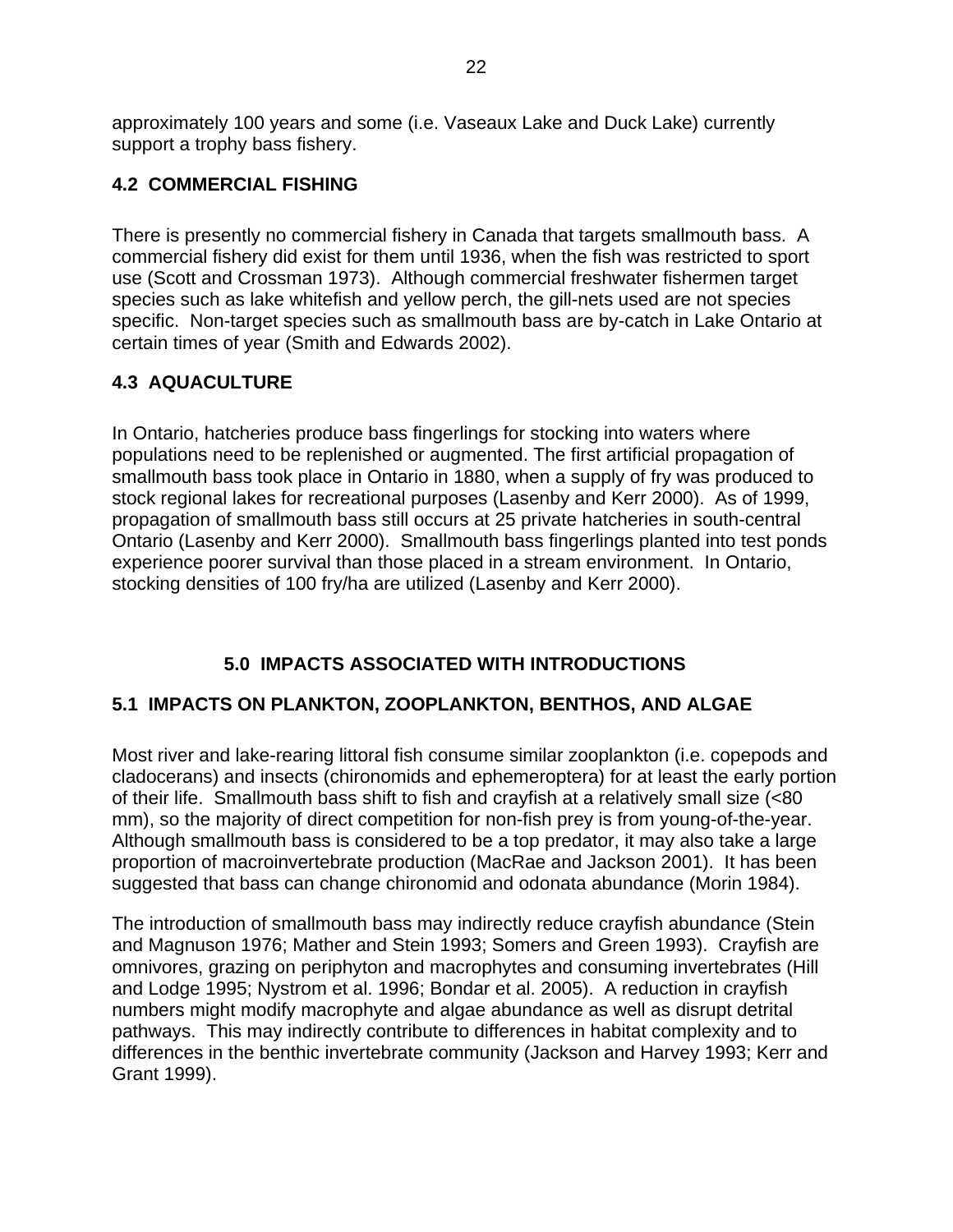<span id="page-30-0"></span>The introduction of non-indigenous fish species can be accompanied by a shift in prey community structure and food web dynamics (Pazzia et al. 2002). The presence of bass can indirectly change the flora and fauna of a system through the alteration of fish community structure and the behaviour of other fish species. Algae-grazing minnows such as *Campostoma anomalum* can markedly alter the algal primary productivity and the invertebrate community composition of streams (Gelwick and Matthews 1992). While largemouth bass introduction has been demonstrated to change algae-grazing minnow behaviour and increase the standing crop of algae in Oklahoma streams, (Power et al. 1985), smallmouth bass introductions had less influence (Harvey et al. 1988). Smallmouth bass do, however, appear to have reduced the abundance, altered habitat use, and possibly extirpated smaller minnows and dace from Ontario and northern systems (Crossman 1991; MacRae and Jackson 2001).

### **5.2 IMPACTS ON FISH**

The reduction and/or elimination of small-bodied fish following smallmouth bass introduction has been well documented in North America (Robinson and Tonn 1989; Findlay et al. 2000; Weidel et al. 2000; MacRae and Jackson, 2001; Jackson and Mandrak 2002) and other parts of the world (Impson 1998; Iguchi et al. 2004).

Smallmouth bass pose a threat to native fish faunas through competition for food and predation (MacRae and Jackson 2000; Weidel et al. 2000). Factors favoring invasive smallmouth bass include their small size at the onset of piscivory, juvenile use of cover, low overlap with other predators (Gard 2004), and high fecundity combined with parental care. Their value as a sports fish has led to their many global and North American introductions. It is also likely that smallmouth bass will increase their range north in response to climatic trends associated with global warming (Jackson and Mandrak 2002).

Once established in new ecosystems, smallmouth bass rapidly dominate, reducing the abundance and diversity of local species. In South Africa, smallmouth bass predation is considered to be the critical mechanism for the loss of indigenous fishes (Impson 1998) especially in the Rodegat River (Woodford et al. 2005). Black basses are characterized as an invasive alien fish in Japan, and smallmouth bass has been described as the "world's most disastrous invasive species" by Iguchi et al. (2004). Numerous methods to remove them have been considered, as their introduction is a major concern for the conservation of native biodiversity. Invasive bass constitute a "serious biohazard," and the bibliography written by Hosoya and Nishi (2003) promotes their eradication in Japan.

A model was developed to identify Ontario lakes most vulnerable to invasion by smallmouth bass and most likely to be impacted by their introduction (Vander Zanden et al. 2004). This model used environmental variables including mean annual temperature, mean annual precipitation, and community composition to predict bass viability. The model also examined the potential for impact using fish species distribution data and through consideration of lake food webs.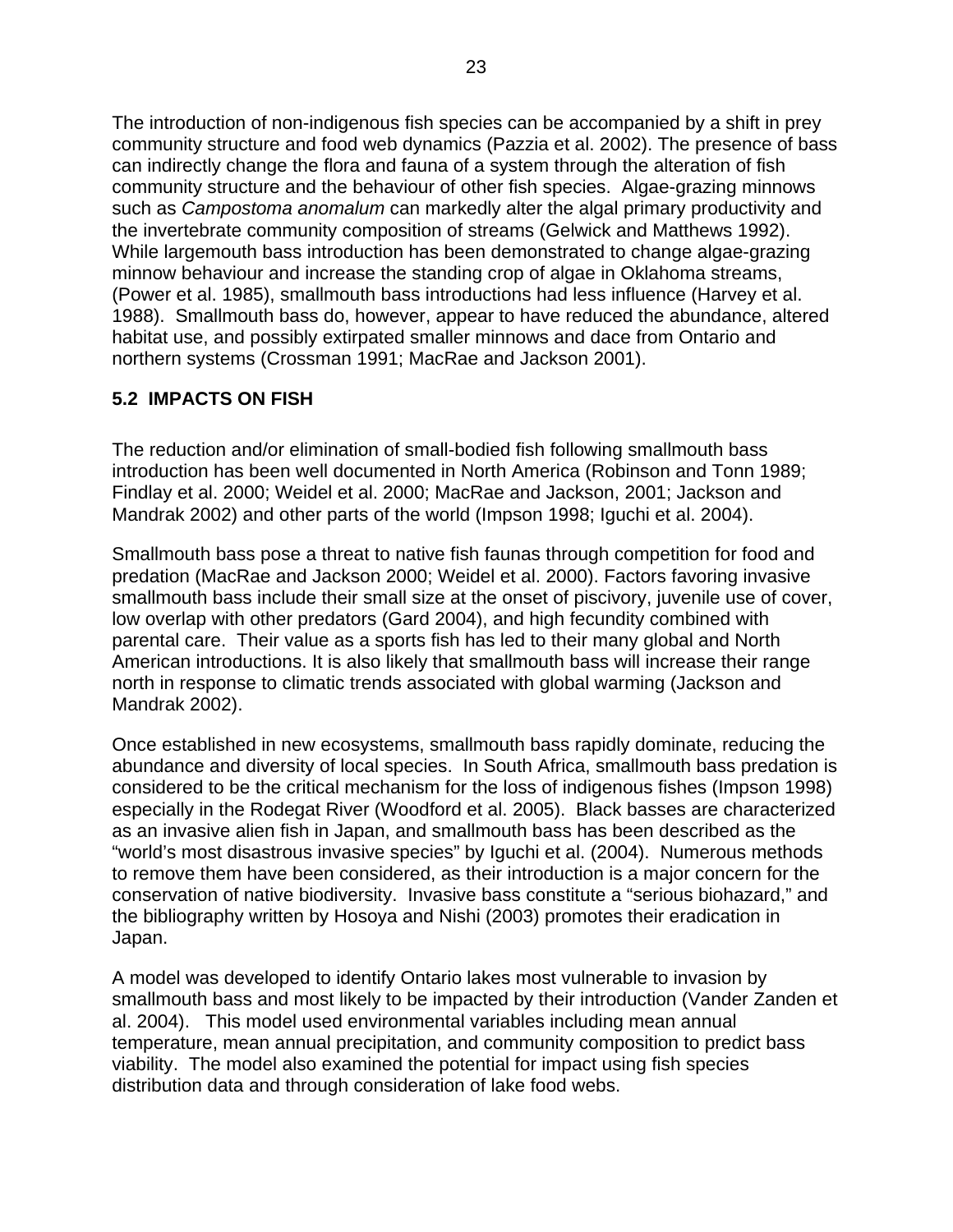#### <span id="page-31-0"></span>**5.2.1 Hybridization**

Smallmouth bass interbreed with at least four other basses including largemouth, redeye, spotted, and Guadalupe bass (Kerr and Grant 1999; Moyle 2002), of which only the largemouth bass co-exists in British Columbia. Although in vitro laboratory mating supports the potential for interspecific hybridization, evidence for natural hybridization is sparse (Whitmore and Hellier 1988). Smallmouth-spotted bass hybrids have been found in Missouri, Arizona, California, Kansas, and Oklahoma; smallmouth-Guadalupe bass and smallmouth-largemouth hybrids have been noted in Texas (Whitmore and Hellier 1988; Fuller 2007).

Guadalupe bass is seriously threatened by introgression with introduced smallmouth bass within its native range and the hybrid is fertile and capable of backcrossing to the parent species (Whitmore 1983). There was more backcrossing to smallmouth bass than to Guadalupe bass, and introgressive hybridization represented a threat to the already depleted Guadalupe bass.

#### **5.2.2 Predation and competition**

Smallmouth bass are believed to have an impact on walleye year-class strength (Johnson and Hale 1977). In some Northern Wisconsin lakes, the introduction of either smallmouth bass or walleye into the same system resulted in reduction or elimination of the other species (Frey et al. 2002). Frey et al. (2002) reported that predation by adult walleye on smallmouth bass was low from June to October, while predation by youngof-the-year walleye on young-of-the-year smallmouth bass was substantial during July and August. They also noted that dietary overlap between young of the two species was significant during July and September. They predicted that the high abundance of walleye young-of-the-year could eliminate whole year-classes of bass. However, in a Wisconsin multi-lake study, Fayram et al. (2005) found that largemouth bass had a detrimental impact on the survival of stocked walleye, while northern pike and smallmouth bass did not have strong predatory or competitive interactions with walleye populations.

Lamprey were found in the stomachs of 10% of the smallmouth bass examined from the Umpqua River (Close et al. 2002). This result differs from the findings of Summers and Daily (2001) who examined the stomachs of 186 smallmouth bass from the Willamette River and found lamprey in only one. It is possible that occurrence of western brook lamprey in diets is underestimated because they lack diagnostic bones that can remain intact during digestion.

Smallmouth bass and yellow perch commonly coexist in eastern North American lakes. Potential competitive interactions (diet overlap) have been reported for young smallmouth bass and juvenile yellow perch (Serns and Hoff 1984). These include dietary overlap of aquatic insects. Slow growth of smallmouth bass in the St. Lawrence River (Stone et al. 1954) was attributed to competition by rock bass and yellow perch. Yellow perch are considered a forage fish in lakes containing predators such as bass,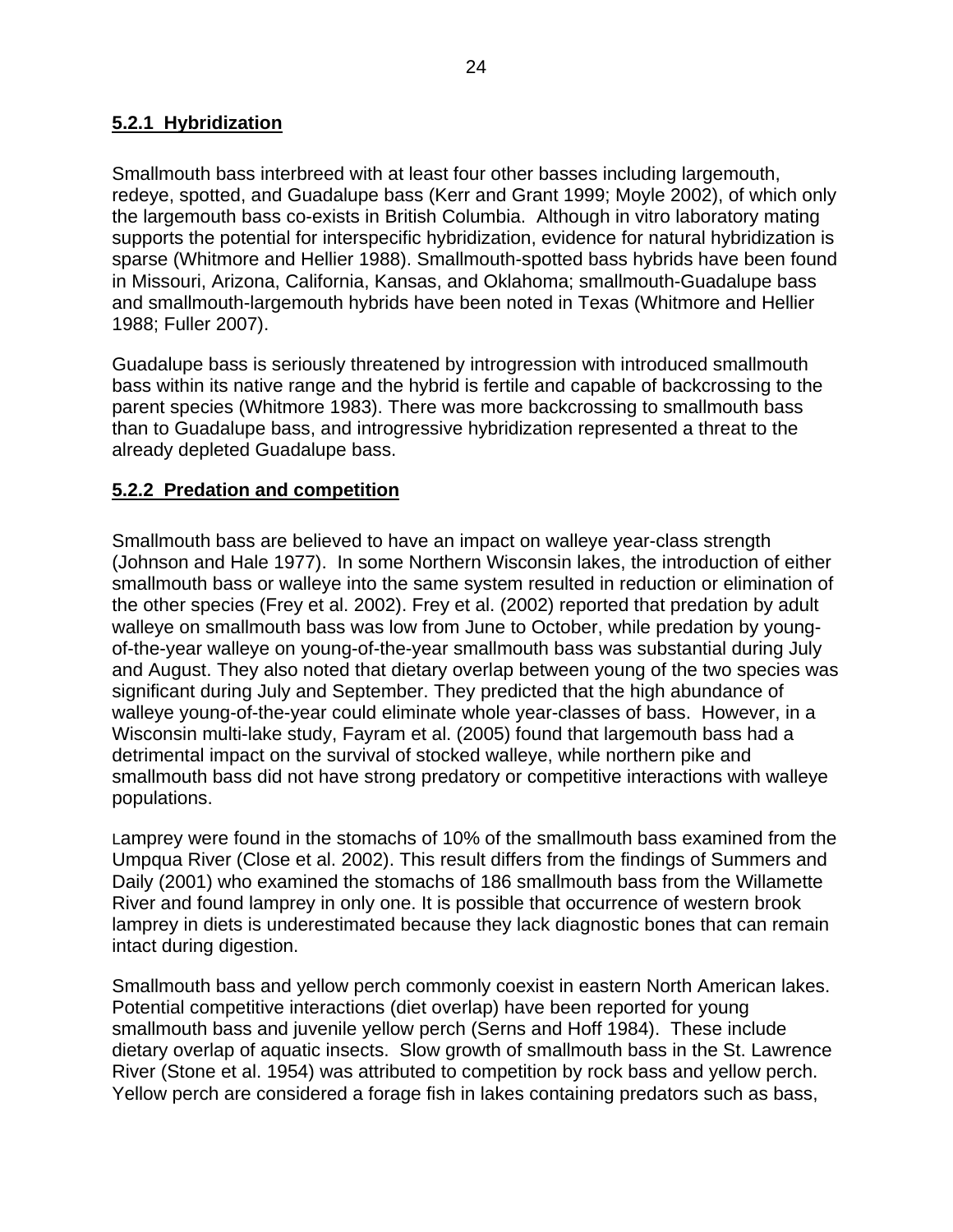<span id="page-32-0"></span>pike and walleye (Scott and Crossman 1973). In four New Brunswick lakes, minnows were considered to be the most important forage prey for adult smallmouth bass, although yellow perch and pumpkinseed were also consumed (Curry et al. 2004). Curry et al. (2004) noted that yellow perch were reduced in size when bass were large, and the smaller yellow perch represented a greater proportion of the lake biomass when bass biomass increased in a lake. However, direct competition between lake fish species was not readily apparent.

#### 5.2.2.1 Interactions with northern pikeminnow

Studies at Dalles Dam tailrace (Petersen 1991) indicated a recent, relatively high number of smallmouth bass compared to the native northern pikeminnow *Ptychocheilus oregonensis*. In the Yakima River, Washington, smallmouth bass have replaced northern pikeminnow as the major piscivore on salmonids (Fritts and Pearsons 2006). Ward et al. (1995) reported that direct and indirect competitive interactions between various fish predators may affect northern pikeminnow habitat use, prey availability and juvenile survival. They felt that these interactions may contribute to differences in growth, mortality, and recruitment of northern pikeminnow. Fletcher (1991) speculated that smallmouth bass feed on other piscivorous fish such as northern pikeminnow, and this might offset or more than offset the impacts of smallmouth bass predation on salmonids. Gard (2004) described smallmouth bass as ecologically similar to the closely related Sacramento pikeminnow *Ptyhcocheilus grandi*, and noted that smallmouth bass had replaced other native fishes in California streams. In the Colorado and Green Rivers, competition and predation from introduced smallmouth bass and northern pike are considered to be the major reason for the decline in Colorado pikeminnow and other fish species (Burdick 2007). Following introduction of smallmouth bass in three Idaho reservoirs, the catch of pikeminnow declined, and kokanee populations and returns of hatchery rainbow appeared to have increased (Fletcher 1991).

### 5.2.2.2 Interactions with forage fish and minnows

Small-bodied fish is a prime forage item for smallmouth bass, and young smallmouth are a major source of larval fish mortality (MacRae and Jackson 2001). Minnows appear to be the most important fish forage item in lakes, followed by pumpkinseed and yellow perch (Curry et al. 2004). In Dworshak Lake, Idaho, smallmouth bass feed on redside shiner (Fletcher 1991).

There is a relationship between the number of small fish taken and the availability of crayfish. Where crayfish are numerous, a smaller percentage of the diet consists of fish (Keating 1970; Shively et al. 1991). The examination of 72 Snake River smallmouth bass stomachs, from fish larger than 100 mm, indicated a diet of 86% crayfish and 11% fish by weight. An examination of 45 bass stomachs sampled from the Clearwater River yielded 84% fish and 2% crayfish, by weight. The fish found in the bass stomachs were identified as dace, shiner, and small sucker (Keating 1970).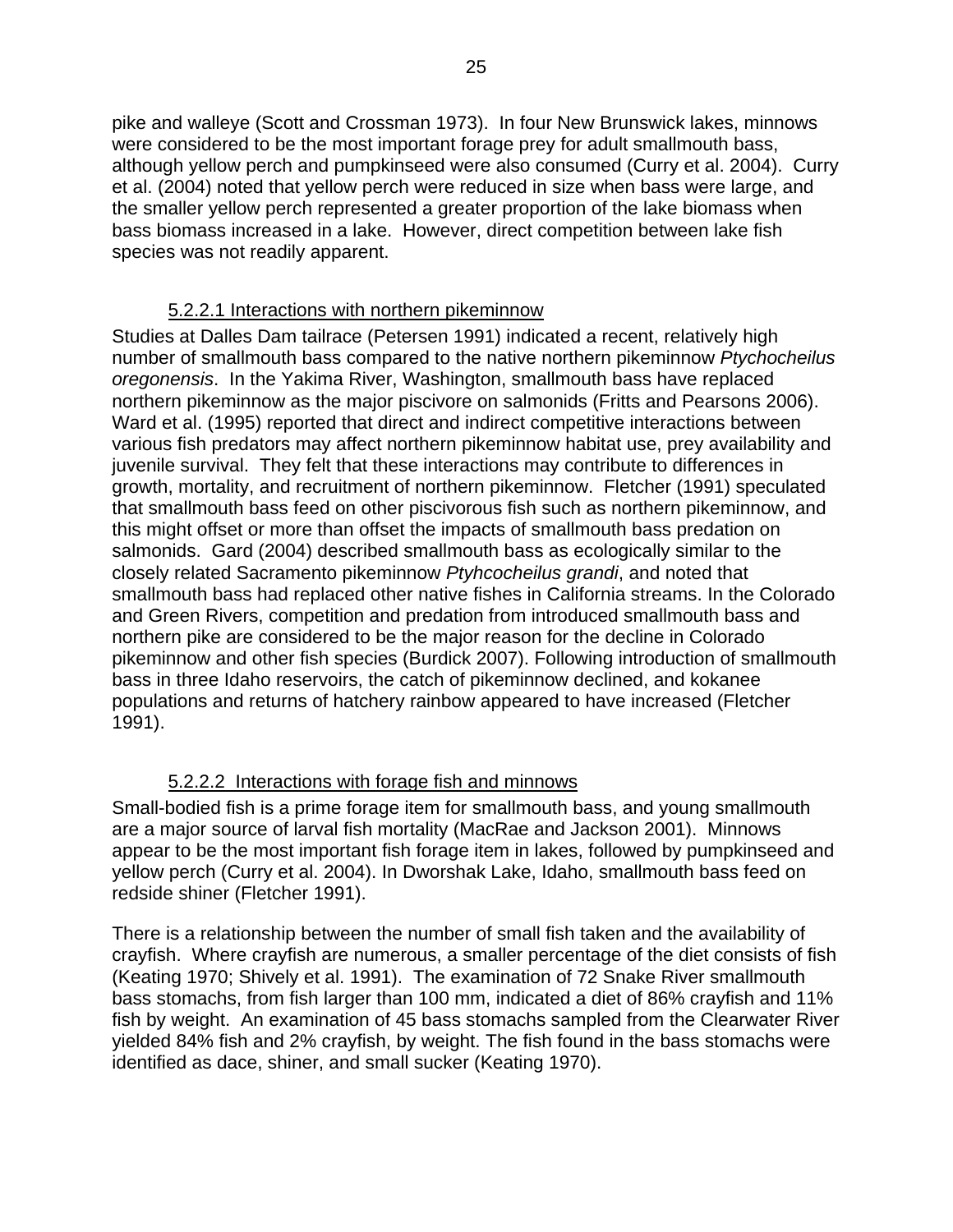<span id="page-33-0"></span>The reduction or elimination of small-bodied fish (i.e. minnows) by smallmouth bass and other predators is a consistent theme in the scientific literature. Introduced smallmouth bass in Ontario appear to have reduced abundance, altered habitat use, and locally extirpated many small-bodied species such as brook stickleback *Culaea inconstans*, fathead minnow *Pimephales promelas*, pearl dace *Margariscus margarita* and *Phoxinus* sp. (MacRae and Jackson 2001). In Alberta, piscivory is a major factor in structuring lake fish assemblages, and lakes with piscivores have reduced minnow diversity (Robinson and Tonn 1989). Following introduction of smallmouth bass and northern pike in a small lake in Gatineau Park Quebec, minnow richness was reduced (Chapleau et al. 1997). Fuller (2007) speculated that the introduction of smallmouth bass may have contributed to the demise of an isolated population of trout-perch *Percopsis omiscomaycus* in the Potomac River. The expansion of the introduced smallmouth bass has been associated with the decline in native hardhead, and predation by bass may have been a major factor in the extinction of the thicktail chub in California (Cohen and Carlton 1995). Prior to smallmouth bass introduction, peamouth chub represented 60.5% of Lake Whatcom's fish population (Mueller et al. 1999); fifteen years later, peamouth chub represented 22.2% of the populations.

In Adirondack lakes, native minnow richness was dramatically reduced when northern pike, largemouth bass and smallmouth bass were present (Findlay et al. 2000). Five different minnow species were affected by the piscivores. Fish community response was monitored in one oligotrophic Adirondack Lake (Weidel 2002). Following a 90% reduction in smallmouth bass abundance, the relative abundance of six native littoral species increased from 4 to 90 times their pre-removal abundance. Increased abundance was noted for pumpkinseed, creek chub, common shiner, white sucker, brook trout, and central mudminnow.

Jackson and Mandrak (2002) indicated bass introductions will likely lead to the extirpation of an estimated 25,000 cyprinid populations and the possible loss of four cyprinid species in Ontario. They predicted that the northern expansion of smallmouth bass will substantially change ecosystems and fish biodiversity, and cause reductions in growth and yield of recreational species (i.e. lake trout). Species considered vulnerable to smallmouth bass predation included fathead minnow, pearl dace, northern redbelly dace and finescale dace (Jackson 2002). It was noted that lakes with trout contained significantly more species of cyprinids, whereas lakes with bass showed fewer species (Jackson and Mandrak 2002; Jackson 2002).

#### 5.2.2.3 Interactions with salmonids

Smallmouth bass have been introduced into many coldwater environments containing lake trout. Although Evans et al. (1991) concluded that smallmouth bass were segregated from lake trout on a spatial and functional basis and thereby did not have a detrimental impact on them, the mechanism of interaction was not clear. Catch rates of lake trout and growth rates of juvenile lake trout tended to be higher in Minnesota lakes that had no smallmouth bass (Eiler and Sak 1993). Following the introduction of smallmouth bass in a number of North American Lakes, an abrupt and drastic reduction in maximum size, maximum age, and size at maturity of lake trout was noted (Pazzia et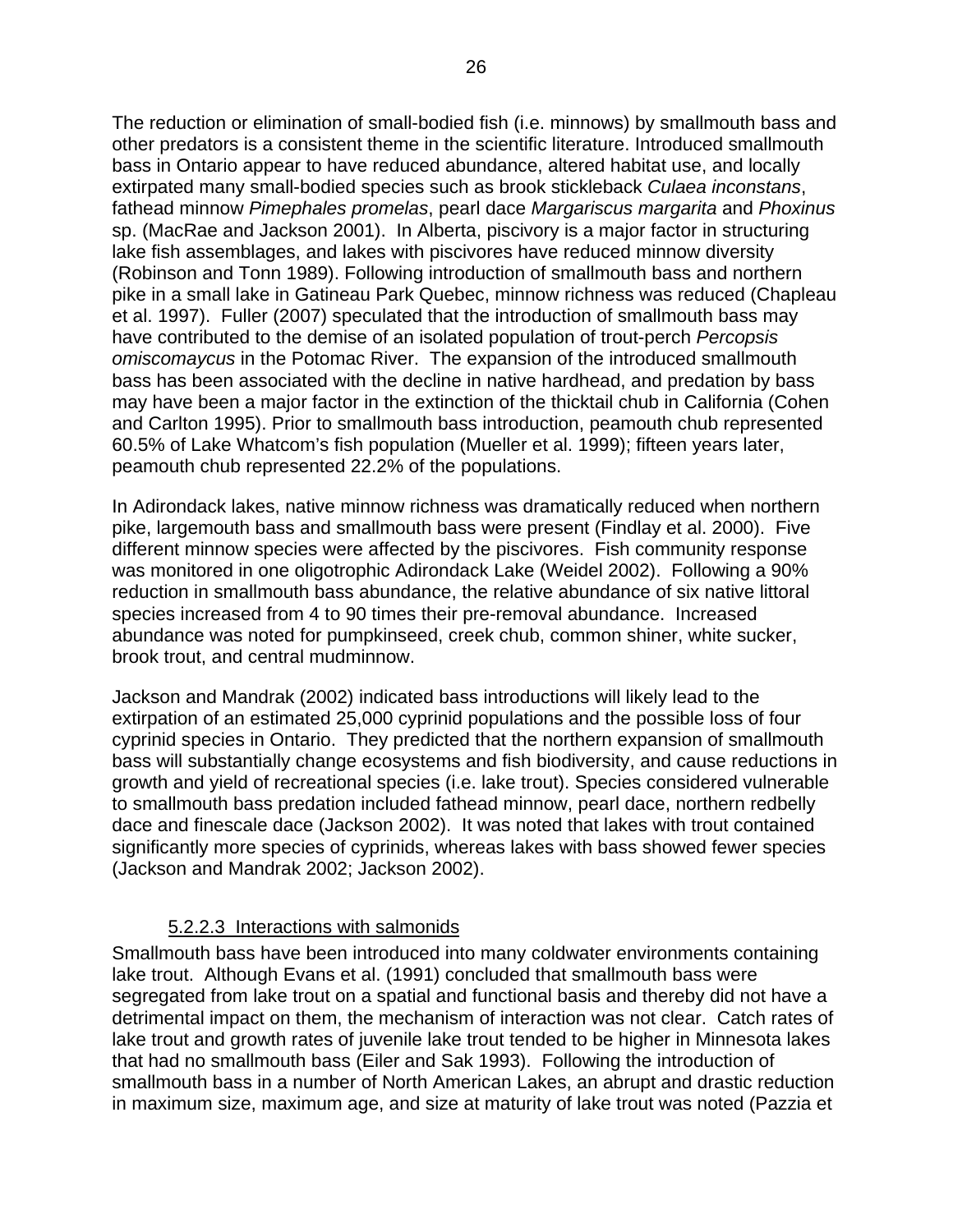al. 2002). The mechanism for this change was related to the consumption of littoral prey and reduction in littoral prey densities by the introduced bass species, to the point where lake trout were forced to feed almost entirely on zooplankton and benthic invertebrates (Casselman and Grant 1998; Vander Zanden et al. 1999). Lake trout typically consume minnows and other small fish in the littoral zone during spring and winter when lake trout and cyprinids spatially overlap. Vander Zanden et al. (1999) found that the presence of bass altered the diet of lake trout. Bass eliminated some cyprinid species or reduced their abundance via both direct and indirect effects and thus reduced the availability of small fish as food for trout. Lake trout either experienced reduced resource availability or were forced to switch to less optimal prey. Thus, the lower growth rate observed in lake trout was associated with the forced consumption of smaller and less digestible prey through competition with bass (Pazzia et al. 2002).

In North America, smallmouth bass have greatly expanded their range, and numerous case studies of bass interactions with sports fish such as brook trout or (speckled trout), exist (Ryder and Johnson 1972, Martin and Fry 1973). Smallmouth bass were not originally present in the Adirondacks, where their introduction into many lakes has had a strong negative impact on native brook trout (Whittier and Kincaid 1999). In the 1920s, bass were introduced to Lake Opeongo, New York, and the decline in brook trout that followed was attributed to the dietary overlap between the two species and to predation on young-of-the year trout in spring (Olver et al. 1991). In Maine, numerous unauthorized introductions of smallmouth bass have altered fish populations and ecosystems with some deleterious effects. It is likely bass will eventually out-compete and eliminate the fishery for brook trout (Land and Water Resources Council 2002).

Following removal of smallmouth bass from a northeastern lake, an increase in brook trout catch rates suggested that the prior high density of smallmouth bass had limited brook trout abundance (Whittier and Kincaid 1999). This result supports previous observations that brook trout are found less frequently in fish communities in northeastern lakes containing smallmouth bass (Whittier and Kincaid 1999). In Arkansas, pools were dominated by smallmouth bass and riffles by rainbow trout; competition for food may have occurred as juvenile smallmouth base used riffle areas extensively for feeding (Ebert and Filipek 1991).

Bull trout and Dolly Varden are considered to be cold-water fishes, while smallmouth bass is a cool-warm water fish. There are physiological differences between the native chars and smallmouth bass that might limit their spatial overlap, thus reducing the potential for interaction. Bull trout, brook trout and bass do overlap in the Kootenay River. At the southern margins of their range bull trout are considered to be in serious decline (McPhail 2007b).

Smallmouth bass clearly prey on juvenile migrating salmonids (Warner 1972; Weidel et al. 2000; Fritts and Pearsons 2006) and trout (Tabor and Wurtsbaugh 1991). However, the degree to which this affects salmonid abundance is not so clear. Scientific literature for the lower, un-impounded Columbia and Willamette Rivers supports the conclusion that juvenile salmonids are typically not a major part of adult smallmouth bass diet (Zimmerman 1999, Summers and Daily 2001). However, predation on migrating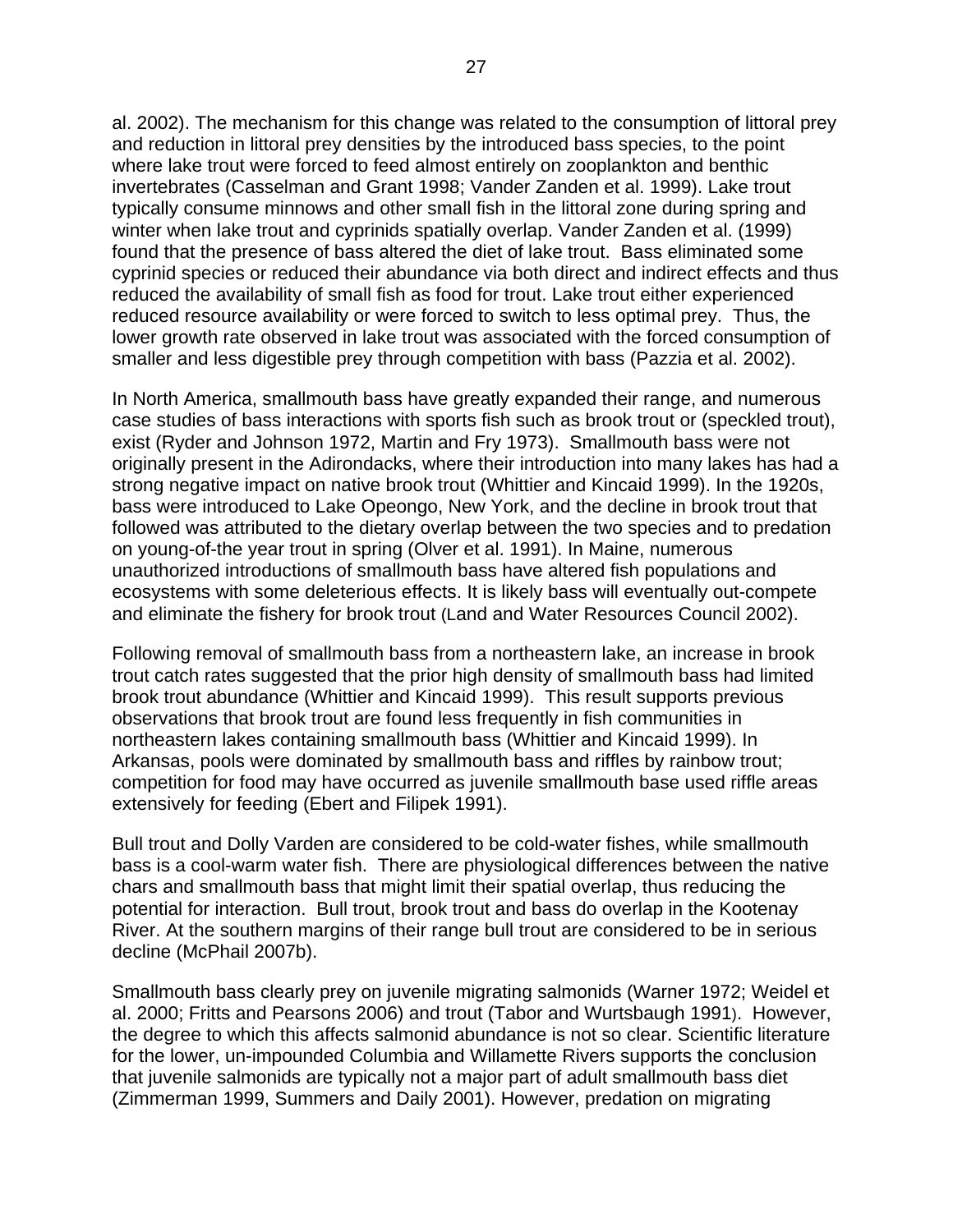salmonids by smallmouth bass is apparently high during spring and early summer, when fry and sub-yearling chinook salmon of suitable size are abundant and when their habitat overlaps with that of smallmouth bass (Tabor et al. 1993).

Fletcher (1991) examined ten case studies of smallmouth bass and salmonid interaction in the northwestern U.S. He concluded that in five cases after smallmouth bass became established there was an indication of increased survival rates of salmonid species and in no cases were there clear indications of reduced salmonid survival. It must be noted that two of these case studies involved a series of upper Columbia River reservoirs where the release of large hatchery-reared trout juveniles dominated.

John Day Reservoir, mid-Columbia River, hosts large populations of smallmouth bass, and predation on salmonids is well documented (Rieman et al. 1991; Beamsderfer and Rieman 1991). Fletcher (1991) questioned what portion of the salmon smolts noted in predator fish stomachs were ingested live, and which were dam-injured. He also noted that smallmouth bass were not the main consumer of salmon smolts. He indicated that smallmouth bass consumed 6.95 smolts/yr compared to 23.14 smolts/yr by walleye and 24.68 smolts/yr by northern pikeminnow.

Smallmouth bass predation was also examined on three rivers. Fletcher (1991) questioned the sources of information that reported the reductions in sucker, pikeminnow, and chiselmouth populations by smallmouth bass in Owyhee River, Oregon. He felt that consumption of anadromous salmonids was not an issue on the John Day River, Oregon, as no juvenile salmon were found in bass stomachs. Fletcher noted that steelhead, spring chinook salmon and coho salmon returns have remained fairly constant since smallmouth bass were introduced into the Umpqua River, Oregon. However, these salmonid populations are supplemented with hatchery fish.

Two case studies of bass predation in lakes were examined by the same author. Fall chinook salmon and coho salmon smolts are annually released into Lake Sammamish, Washington. Fletcher (1991) felt that survival rates of chinook increased following bass introduction, and the slight reduction in coho survival was not significant. Lake Osoyoos, in British Columbia and Washington, contains a population of smallmouth bass and supports a sockeye salmon run. Fletcher (1991) compared sockeye productivity in Lake Osoyoos to neighbouring Lake Wenatchee (sockeye but no smallmouth bass) and felt that if bass predation were a significant problem, Lake Osoyoos should have lower survival rates.

A study by Bennett et al. (1991) examined bass predation on out-migrating salmonids in Lake Sammamish, Washington. Chinook and coho salmon smolts migrate through the littoral areas in April and May and are preyed upon by both large and smallmouth bass (Pflug 1981; Pflug and Pauley 1984). In Lake Sammamish, largemouth bass consumed more salmonids than did smallmouth bass (Pflug 1981). Bennett et al. (1991) speculated that bass predation on juvenile salmonids was generally low.

In the Columbia River, the dominant fish prey species for smallmouth bass in spring were migrating salmon juveniles (Bennett et al. 1991). No salmonids were observed in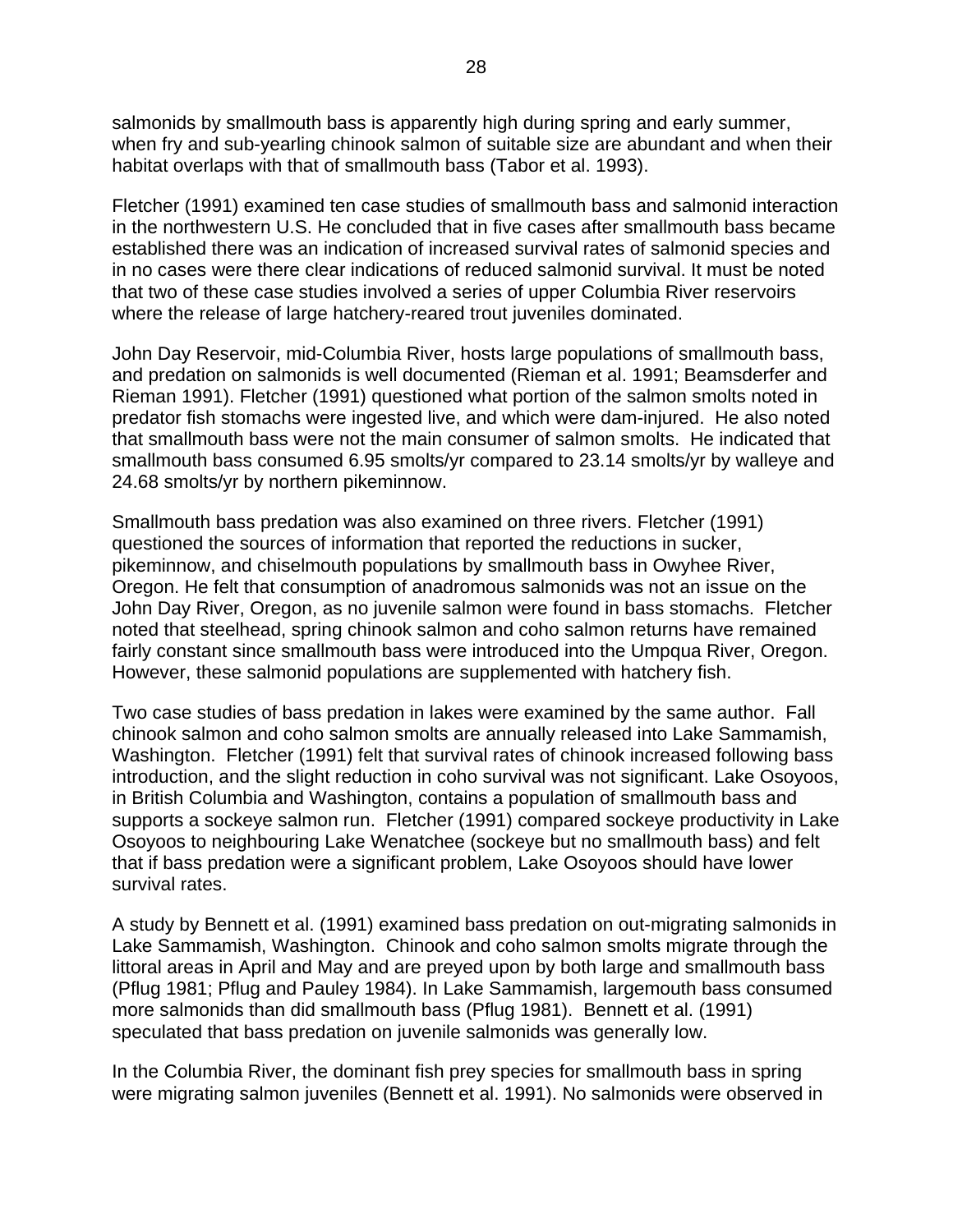bass diet during the summer and autumn. Bass prey on salmon and steelhead smolts immediately downstream of dams and throughout the reservoirs, which makes bass a less desirable sport fish. Salmonids contributed the most to overall total weight of food items observed in bass stomachs (28.2%), although their contribution to total numbers was less than 1%.

Smallmouth bass are considered to be the least important of four major salmonid predators in the Columbia River system (Poe et al. 1987, 1991; Rieman et al. 1991; Vigg et al. 1991), although they were estimated to account for 9% of the total fish mortality of chinook salmon in John Day Reservoir (Beamesderfer and Rieman 1991). Studies conducted throughout the lower Columbia and Snake Rivers by Zimmerman (1999) support the earlier diet information. Salmonids comprised about 6% of smallmouth bass diet, 11% of walleye diet, and 41% of northern pike-minnow diet.

However, in 2006, Fritts and Pearson found that the length of the predator seemed to influence diet. They found that smallmouth bass salmonid predation was negatively correlated to the length of the bass. In that study, Fritts and Pearson showed that most of the smallmouth bass that were eating salmonids had a fork length (FL) of less than 250 mm. Smallmouth bass of this size were the most abundant in the Yakima River and were more likely to prey on salmonids. This is in contrast to the Northern pikeminnow diet of salmonids in the Columbia River, which was positively correlated to an increase in length; northern pikeminnow were not found to be highly predaceous on salmonids until they reached a fork length of 250 mm (Poe et al. 1991; Vigg et al. 1991).

Studies by Tabor et al. (1993) indicated seasonally higher rates of consumption of migrating salmonids than indicated in earlier studies. In the Columbia River, piscivorous fish were sampled over a 6-km stretch of river from May to mid-June. Juvenile salmonids represented 59% of the smallmouth bass diet by weight and were present in 65% of the stomachs. Northern pikeminnow consumed from 0.34 to 0.55 salmonids per predator daily. Smallmouth bass were estimated to consume from 1.0 to 1.4 salmonids daily; they consumed mostly sub-yearling chinook salmon (Tabor et al. 1993). Bennett et al. (1991) concluded that predation on sub-yearling chinook salmon is known to be significant in the Columbia River and the size of juvenile salmonid may influence predation. He suggested that predation on Snake River fall chinook was potentially deleterious. Rieman et al. (1991) felt that sub-yearling chinook salmon may be more susceptible to predation because of their small size and later out-migration. Fayram and Sibley (2000) reported that 28% to 38% of the smallmouth bass diet in Lake Washington consisted of out-migrating juvenile sockeye. They concluded that smallmouth bass predation was likely not the reason for the observed decline in sockeye salmon survival in recent years.

The timing of juvenile salmon runs as well as spatial habitat overlap are important in establishing the rate of salmonid consumption by bass. For bass and salmonids in Lake Washington, overlap was minimal because sockeye and coho salmon juveniles had passed through Lake Washington prior to warming of the littoral zone (Eggers et al. 1978; Fayram 1996; Fayram and Sibley 2000; Kurt et al. 2003). Bass remain inactive until temperature rises in spring. If migrating salmon can move through water bodies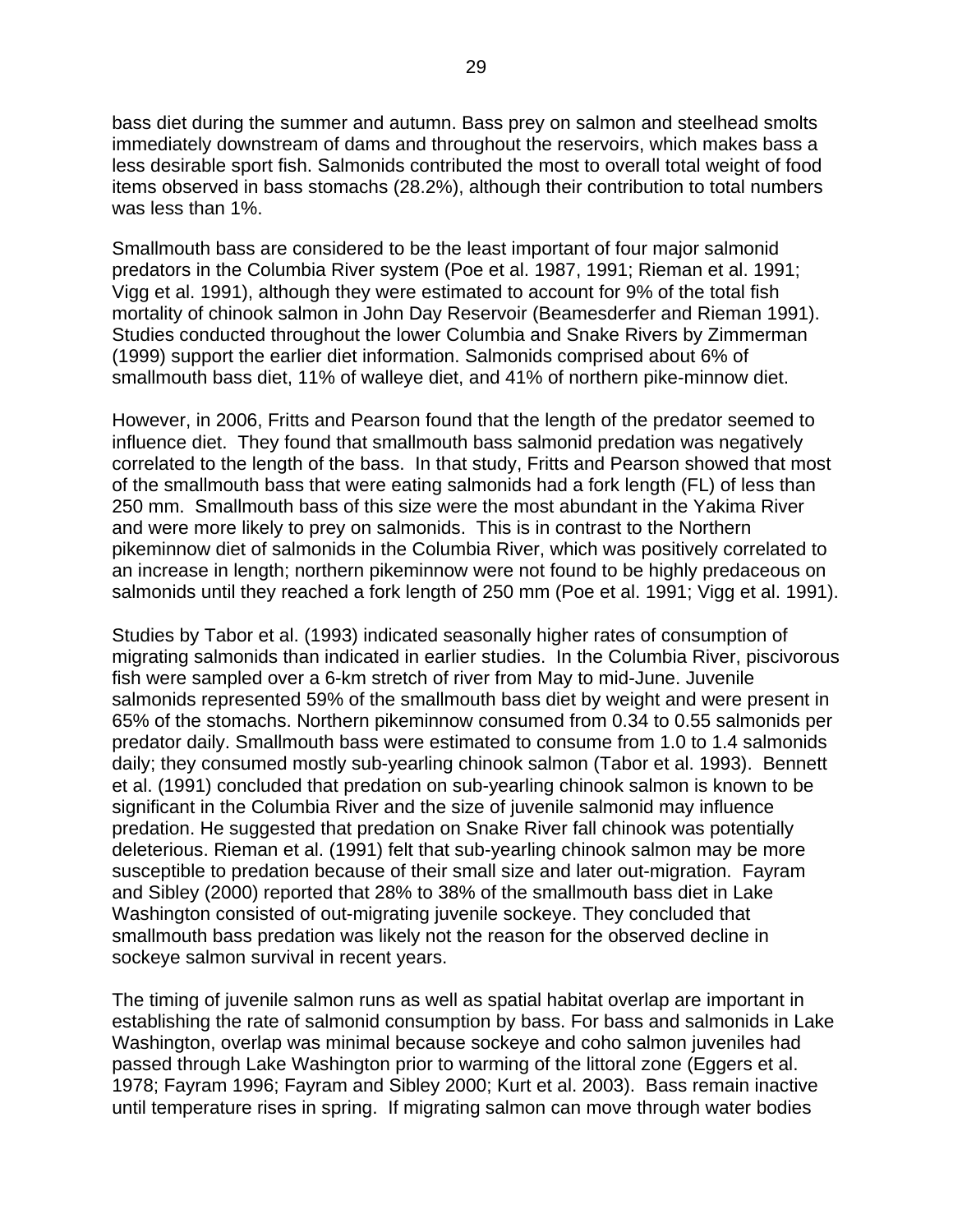<span id="page-37-0"></span>containing smallmouth bass when water temperatures are still low, they may avoid heavy predation. This argument is well presented in the literature. Fletcher (1991) reported that 23% of the smallmouth bass stomachs taken from the John Day River in Oregon when water temperatures were below 15°C were empty. Predation on subyearling salmon that remain to rear rather than migrate through bass-dominated areas may be much higher (Fishman Environmental Services 2001).

### **5.3 WILDLIFE**

Bass predation is not limited to purely aquatic groups (Semlitsch 2000). Smallmouth bass (usually considered in combination with other bass species) also consume a variety of amphibians and reptiles including juvenile snakes and turtles (Fuller 2007). Introduced centrarchids were suggested as the reason for the decline of native ranid frogs in California (Kiesecker and Blaustein 1998) and for reduced California tiger salamander *Ambystoma californiense* populations (Dill and Cordone 1997). Invasive smallmouth bass that have become established in the Mersey River, Nova Scotia, are reported to prey on hatchling turtles (Blanding's Turtle Recovery Team 2002).

### **5.4 IMPACT SUMMARY**

Although a top predator, smallmouth bass may also take a large proportion of macroinvertebrate production, and can change the flora and fauna of a system through the alteration of fish community structure and the behaviour of other fish species. Once established in new ecosystems, smallmouth bass rapidly dominate. In addition to fish, smallmouth bass also consume a variety of amphibians and reptiles including juvenile snakes and turtles. They are capable of hybridizing with at least four other bass species, although the effects in nature are not well understood.

Smallmouth bass pose a threat to native fish faunas, especially small-bodied fish, through competition and predation. Small-bodied fish like minnows, pumpkinseed and yellow perch are prime forage items for smallmouth bass, and their reduction or elimination is a consistent theme in the literature. Smallmouth bass also compete with northern pikeminnow and lake trout.

There is considerable literature that clearly demonstrates that smallmouth bass prey on salmonids. However, the ultimate effect on salmonid abundance is not so clear. Timing of juvenile salmon runs and spatial habitat overlap with bass are important considerations. Heavy predation may be avoided if migrating salmon can move through water bodies containing smallmouth bass when water temperatures are still low and bass are less active.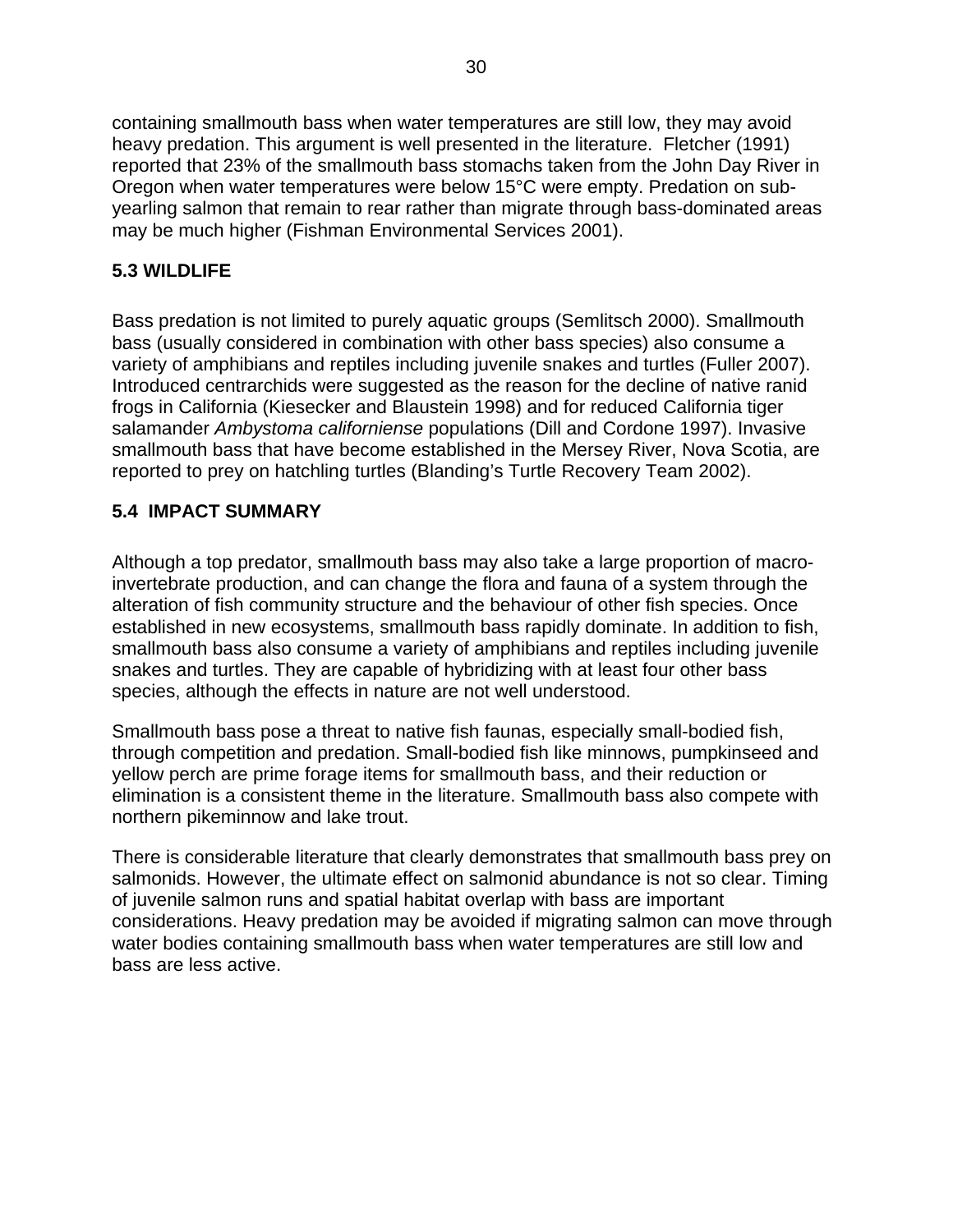#### **6.0 LITERATURE CITED**

- <span id="page-38-0"></span>Antipa, R. 1974. Food Habits of Lacustrine Salmonids in Washington State in Relation to Infections with Larvae of the Bass Tapeworm (*Proteocephalus ambloplitis*). Trans. Am. Fish. Soc. 103:811–814.
- Alexander, D.R., Kerekes, J.J., and Sabean, B.C. 1986. Description of selected lake characteristics and occurrence of fish species in 781 Nova Scotia lakes. Proceedings of the Nova Scotia Institute of Science 36: 63-106.
- Applegate, R.L., and Mullan, J.W. 1967. Food of young largemouth bass (*Micropterus salmoides*) in a new and an old reservoir. Trans. Amer. Fish. Soc 96:74-77.
- Anderson, R.J., Kienholz, E.W., and Flickinger, S.A. 1981. Protein requirements of smallmouth bass and largemouth bass. J. Nutrition 111:1085-1097. Abstract only.
- Armour, C.L. 1993. Evaluating temperature regimes for protection of smallmouth bass. United States Department of the Interior Fish and Wildlife Service, Resource Publication 191. Washington, D.C. 27 p.
- Baker, J.P., Wareen-Hicks, W.J., Gallagher, J., and Christensen, S.W. 1993. Fish population losses from Adirondack Lakes: the role of surface water acidity and acidification. Water Resources Res. 29:861-874.
- Bangham, R.V., and Adams, J.R. 1954. A survey of the parasites of freshwater fishes from the mainland of British Columbia. J. Fish. Res. Board Can. 11:673-708.
- Beamsderfer, R.C., and Rieman, B.E. 1991. Abundance and distribution of northern squawfish, walleyes, and smallmouth bass in John Day Reservoir, Columbia River. Trans. Am. Fish. Soc. 120:439–447.
- Beamsderfer, R.C., and North, J.A. 1996. Growth, natural mortality, and predicted response to fishing for largemouth bass and smallmouth bass populations in North America. N. Am. J. Fish. Mgmt. 15:688-704.
- Becker, D.A., Heard, R.G., and Holmes, P.D. 1966. A pre-impoundment survey of the helminth and copepod parasites of Micropterus spp. of Beaver Reservoir in northwest Arkansas. Trans. Amer. Fish. Soc. 95:23-34.
- Becker, C.D., and Brunson, W.D. 1968. The Bass Tapeworm: A Problem in Northwest Trout Management. Prog. Fish-Cult. 30:76–83.
- Becker, G.C. 1983. Fishes of Wisconsin. University of Wisconsin Press, Madison, Wisconsin, 1052 p.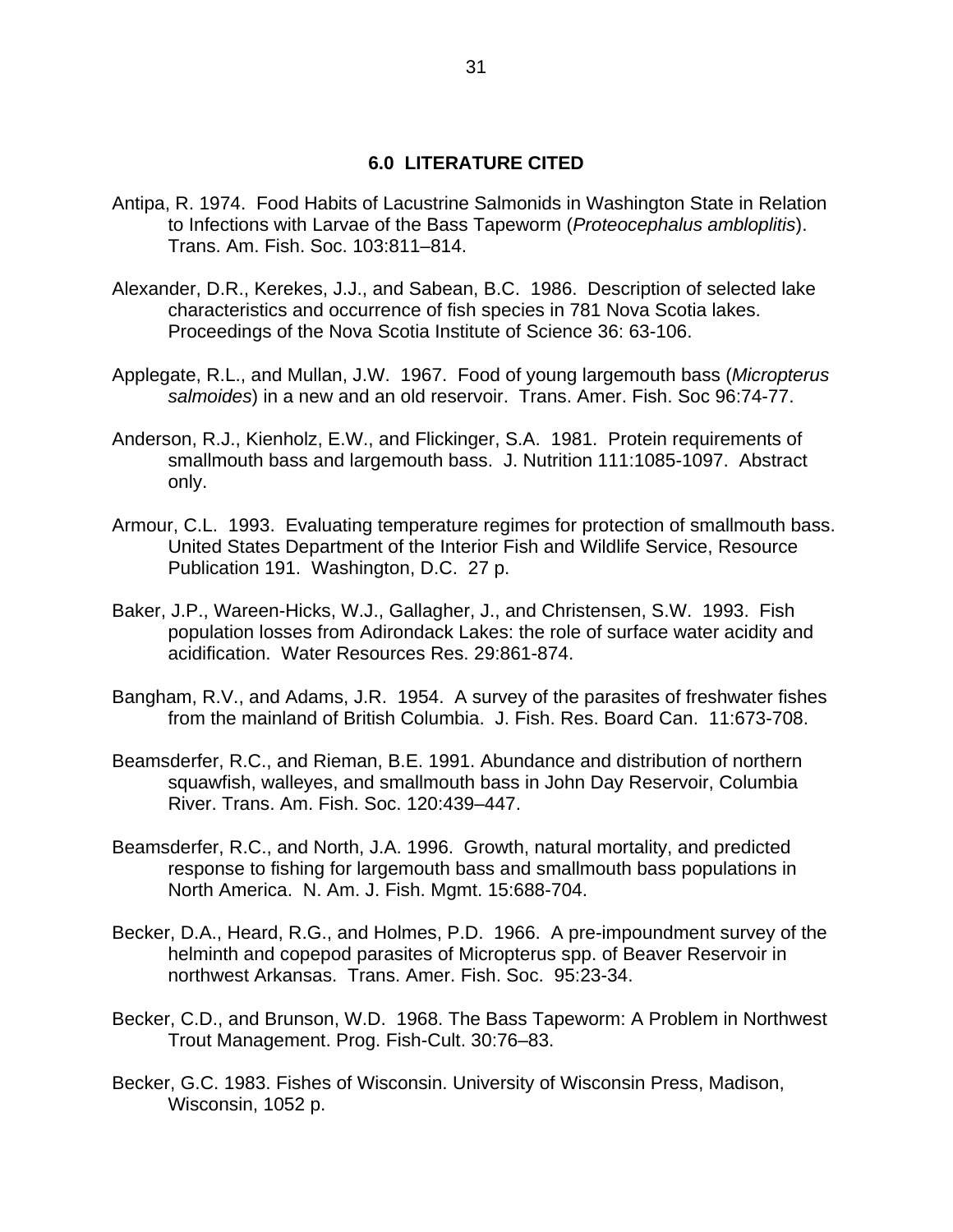- Bengeyfield, W. 1990. Interaction between black bass and salmonid populations: an information review. Min. Environ., Surrey, B.C. Reg. Fish. Rep. No. LM160.
- Bevelhimer, M.S., and Adams, S.M. 1991. Relative importance of temperature, cover, and food availability on habitat selection by smallmouth bass. *In* The First International Smallmouth Bass Symposium. Edited by D.C. Jackson. Proceedings of a Symposium, Nashville, Tennessee, Aug 1989. Amer. Fish. Soc. 167 p.
- Bennett, D.H., Chandler, J.A., and Dunsmoor, L.K. 1991. Smallmouth bass in the Pacific Northwest: benefit or liability. *In* Proceeding of the first international smallmouth bass symposium. Edited by D.C. Jackson. Mississippi Agricultural and Forestry Experiment Station, Mississippi State University. pp. 126-135.
- Blanding's Turtle Recovery Team. 2002. National Recovery Plan for the Blanding's Turtle (*Emydoidea blandingii*) Nova Scotia Population. Nova Scotia, Canada. [http://www.gov.ns.ca/NATR/WILDLIFE/biodiv/species\\_recovery/recoveryplans/Bl](http://www.gov.ns.ca/NATR/WILDLIFE/biodiv/species_recovery/recoveryplans/Blandings_Turtle_Recovery_Plan_Jan2003.pdf) [andings\\_Turtle\\_Recovery\\_Plan\\_Jan2003.pdf](http://www.gov.ns.ca/NATR/WILDLIFE/biodiv/species_recovery/recoveryplans/Blandings_Turtle_Recovery_Plan_Jan2003.pdf).
- Bondar, C.A., Zhang, Y., Richardson, J.S., and Jesson, D. 2005. The conservation status of the freshwater crayfish, *Pacifastacus leniusculu*, in British Columbia. British Columbia Ministry of Water, Land and Air Protection. Fish. Mgmt. Rep. No. 117.
- Bonar, S.A., Bolding, B.D., Divens, M., and Meyer, W. 2005. Effects of introduced fishes on wild juvenile coho salmon in three shallow Pacific Northwest lakes. Trans. Am. Fish. Soc. 134:641-652.
- Bunt, C.M., Cooke, S.J., Schreer, J.F., and Philipp, D.P. 2004. Effects of incremental increases in silt load on the cardiovascular performance of riverine and lacustrine rock bass, *Ambloplites rupestri.* [Environmental Pollution](http://www.sciencedirect.com/science/journal/02697491) 128(3): 437-444.
- Bunt, C.M., Cooke, S.J., and Philipp, D.P. 2003. A modified downrigger for detecting radio transmitters in deep water. North Am. J. Fish. Man. 23:258–263.
- Burdick, R.D. 2007. Colorado River Recovery Program, Project #: 126a. Proposed Scope of Work for: Colorado River smallmouth bass removal <http://www.fws.gov/mountain-prairie/crrip/sow/08-09/nna/126a.pdf>
- Cantin, M., and Bromage, N. 1991. Environmental control of the timing of smallmouth bass reproduction. *In* Proceeding of the first international smallmouth bass symposium. Edited by D.C. Jackson. Mississippi Agricultural and Forestry Experiment Station, Mississippi State University. pp. 73-75.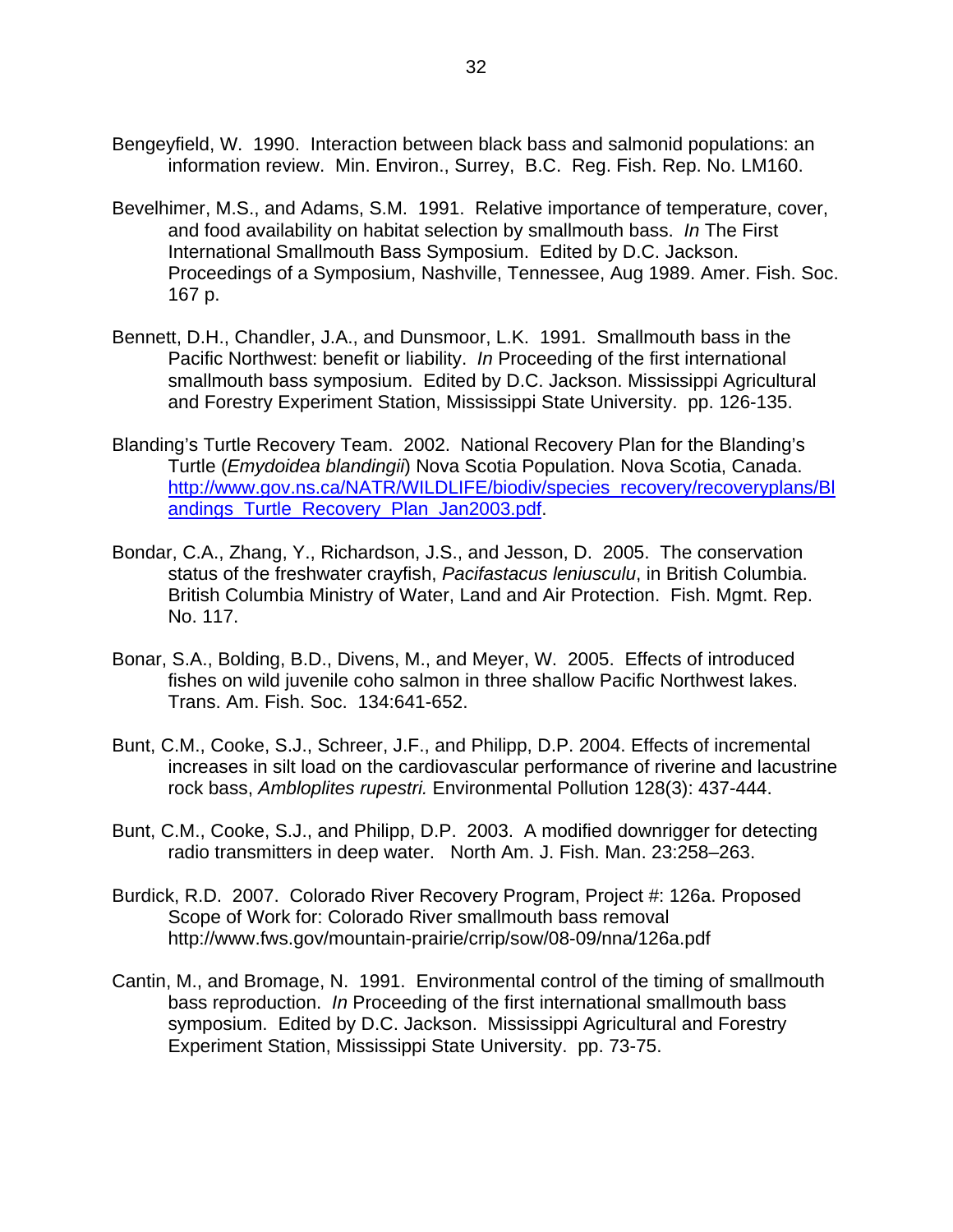- Casselman, J.M., and Grant, R.E. 1998. Number, biomass, and distribution of fish species in the littoral zone of the Upper St. Lawrence River - quantitative electrofishing, Johnstown Bay, June to October 1995: an assessment by type habitat. Can. Manuscr. Rep. Fish. Aquat. Sci. 2455.
- CCFAM. 2007. Canadian Council of Fisheries and Aquaculture Ministers (CCFAM). A Canadian Action Plan to Address the Threat of Aquatic Invasive Species. http://www.dfo-mpo.gc.ca/science/enviro/ais-eae/plan/planeng.htm#executive\_summary
- Chapleau, F., Findlay, C.S., and Szenasy, E. 1997. Impact of piscivorous fish introductions on fish species richness of small lakes in Gatineau Park, Quebec. Ecoscience 4:259–268.
- Clady, M.D. 1975. Early survival and recruitment of smallmouth bass in northern Michigan. J. Wildl. Manage. 39:194-200.
- Clark, M.E., Rose, K.A., Chandler, J.A., Richter, T.J., Orth, D.J., and Van Winkle, W. 1998. Simulating smallmouth bass reproductive success in reservoirs subject to water level fluctuations. Env. Bio. Fish 51:161-174.
- Cleary, R.E. 1956. Observations on factors affecting smallmouth bass production in Iowa. J. Wildl. Manag. 20:353-359.
- Close, D.A., Fitzpatrick, M.S., and Li, H.W. 2002. The ecological and cultural importance of a species at risk of extinction, Pacific lamprey. Fisheries 27: 19- 25.
- Coble, D.W. 1967. Relationship of temperature to total annual growth in adult smallmouth bass. J. Fish. Res. Board Can. 24: 87-99.
- Coble, D.W. 1971. Effects of fin clipping and other factors on survival and growth of smallmouth bass. Trans. Am. Fish. Soc. 100: 460-473.
- Cohen, A.N., and Carlton, J.T. 1995. Predation by largemouth bass, smallmouth black bass and striped bass Nonindigenous Aquatic Species in a United States Estuary: A Case Study of the Biological invasions of the San Francisco Bay and Delta. A Report for the United States Fish And Wildlife Service, Washington D. C. And The National Sea Grant College Program Connecticut Sea Grant (Noaa Grant Number Na36rg0467) December 1995.
- Coutant, C.C., and DeAngelis, D.L. 1983. Comparative temperature-dependent growth rates of largemouth and smallmouth bass fry. Trans. Am. Fish. Soc. 112: 416- 423.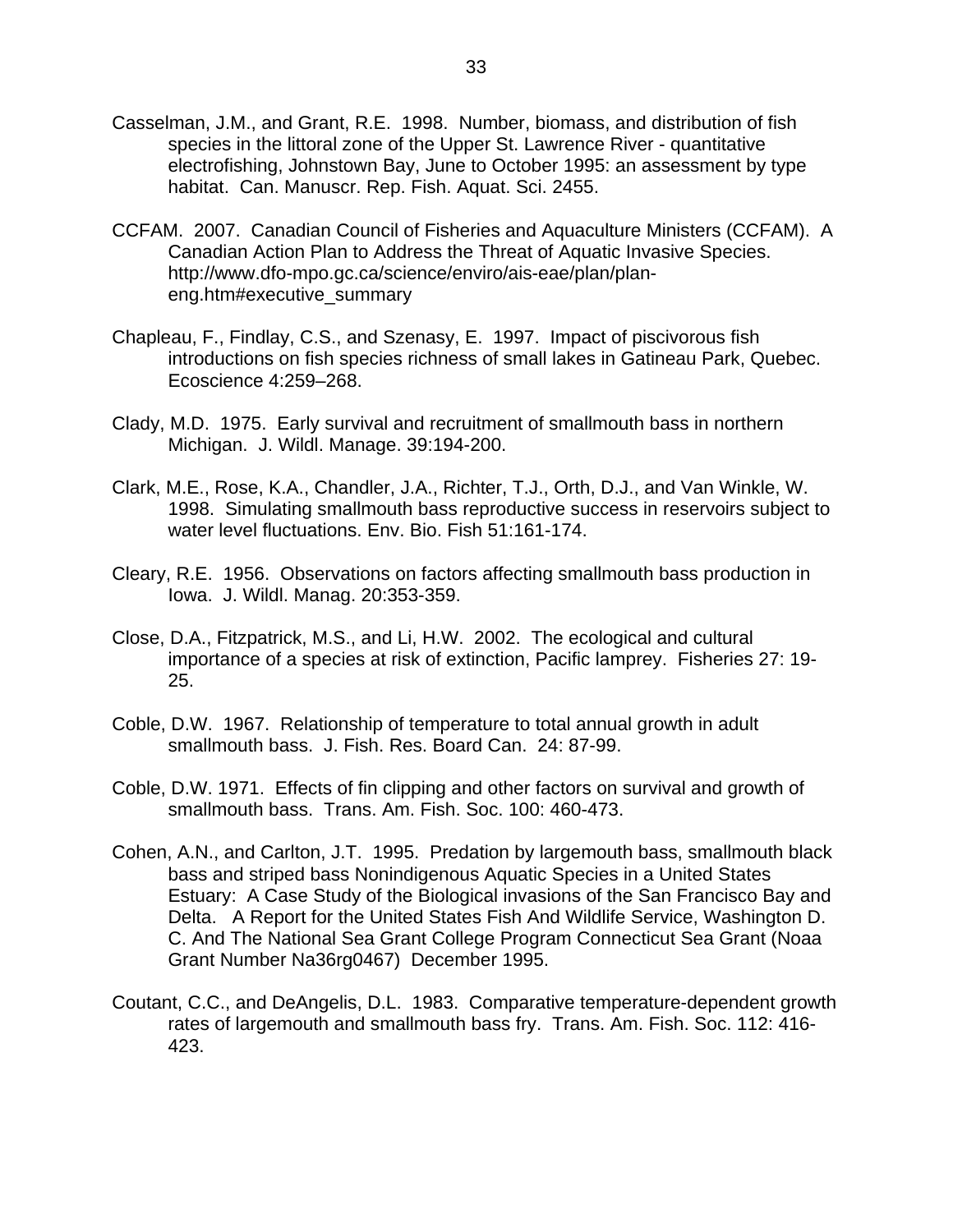- Cooke, S.J., Schreer, J.F., Wahl, D.H., and Philipp, D.P. 2002. Physiological impacts of catch-and-release angling practices on largemouth bass and smallmouth bass. Am. Fish. Soc. Symp. 31: 489–512.
- Crossman, E.J. 1991. Introduced freshwater fishes: a review of the North American perspective with emphasis on Canada. Can J. Fish. Aquat. Sci. 48 (Suppl 1): 46- 57.
- Cuerrier, J.P. 1943. Results of the tagging of black basses caught in the Châteauguay River, Quebec, since 1941. Can. Biol. Rev. 2(5): 545-548.
- Curry, R.A., Martin, M.F., and Doherty, C. 2004. Smallmouth Bass Growth as it Relates to Community Structure in New Brunswick Lakes: Summary Report, prepared for the: New Brunswick Sport Fishing Association and New Brunswick Wildlife Trust Fund. New Brunswick Cooperative Fish and Wildlife Research Unit Report #04-01: 22 p. http://www.unb.ca/cri/documents/NBCFWRU\_Report\_04\_01.pdf
- Curry, A.E., Currie, S.L., Arndt, S.K., and Bielak, A.T. 2005. Winter survival of age-0 smallmouth bass, *Microptrus dolomieu*, in north eastern lakes. Environ. Biol. Fish 72(2):111-122.
- Davis, J.C. 1975. Minimal dissolved oxygen requirements of aquatic life with emphasis on Canadian species: a review. J. Fish. Res. Board Can. 32: 2295-2332.
- Dill, W.A., and Cordone, A.J. 1997. History and status of introduced fishes in California, 1871–1996. California Department of Fish and Game, Fish Bull. 178.
- Dunlop, E.S., Orendorff, J.A., Shuter, B.J., Rodd, F.H., and Ridgeway, M.S. 2005. Diet and divergence of introduced smallmouth bass, *Micropterus dolomieu*, populations. Can. J. Fish. Aquat. Sci. 62:1720-1732.
- Dunlop, E.S., and Shuter, B.S. 2006. Native and introduced populations of smallmouth bass differ in the concordance between climate and somatic growth. International Institute for Applied Systems Analysis Interim Report IR-06-031. 39 p.
- Dunsmoor, L.K., Bennett, D.H., and Chandler, J.A. 1991. Prey selectivity and growth of a planktivorous population of smallmouth bass in an Idaho reservoir. *In* Proceeding of the first international smallmouth bass symposium. Edited by D.C. Jackson. Mississippi Agricultural and Forestry Experiment Station, Mississippi State University. pp. 14-23.
- Easton, R.S., and Orth, D.J. 1992. Ontogenetic diet shifts of age-0 smallmouth bass (*Micropterus dolomieu* Lacepede) in the New River, West Virginia, USA. Ecol. Fresh. Fish 1:86-98.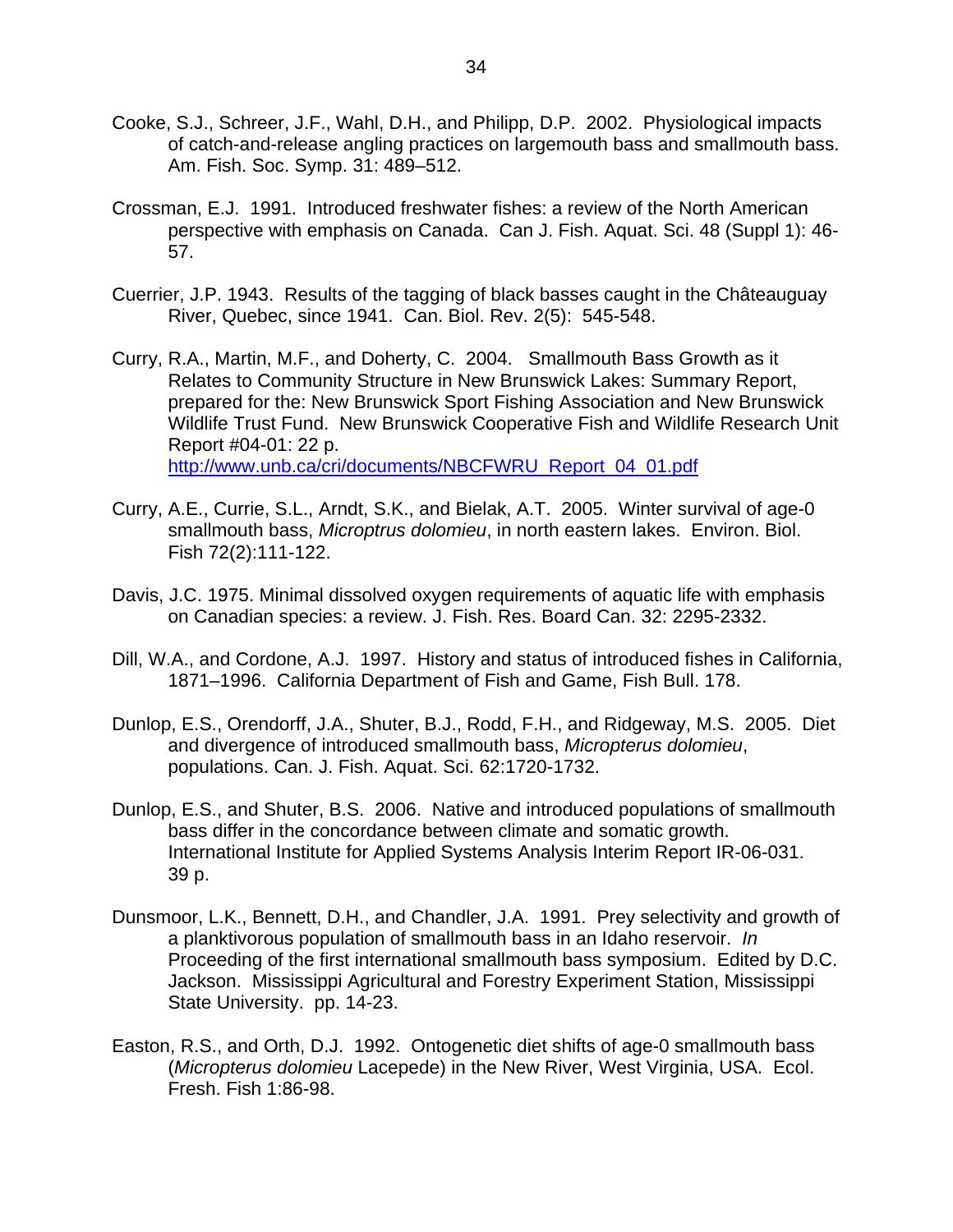- Easton, R.S., Orth, D.J., and Voshell, J.R. Jr. 1996. Spatial and annual variation in the diets of juvenile smallmouth bass, *Micropterus dolomeiu*. Env. Biol. Fish. 46: 383-392.
- Ebert, D.J., and Filipek, S.P. 1991. Evaluation of feeding and habitat competition between native smallmouth bass (*Micropterus dolomieui*) and rainbow trout (*Oncorhynchus mykiss)* in a coolwater stream. *In* Proceeding of the first international smallmouth bass symposium. Edited by D.C. Jackson. Mississippi Agricultural and Forestry Experiment Station, Mississippi State University. pp. 49-54.
- Edwards, E.A., Gebhart, G., and Maughan, O.E. 1983. Habitat suitability information: smallmouth bass. U.S. Fish and Wildlife Service FWS/OBS-82/10.36. 47 p.
- Eggers, D.M., Bartoo, N.W., Rickard, N.A., Nelson, R.E., Wissmar, R.C., Burgner, R.L., and Devol, A.H. 1978. The Lake Washington ecosystem: the perspective from the fish community production and forage base. J. Fish. Res. Board Can. 35: 1553-1571.
- Eiler, P.D., and Sak, T.J. 1993. Potential interactions between lake trout and smallmouth bass in lakes of northeastern Minnesota. Minnesota Dept. of Natural Resources, Investigational report of Fisheries Section #426. Abstract only.
- Esch, G.W., and Huffines, W.J. 1973. Histopathology associated with enoparasitic heminths in bass. J. Parasit. 59: 306-313.
- Etnier, D., and Starnes, W. 1993. The Fishes of Tennessee. Knoxville, TN: University of Tennessee Press.
- Evans, D.O., Brisbane, J., Casselman, J.M., Coleman, K.E., Lewis, C.A., Sly, P.G., Wales, D.G., and Willox, C.C. 1991. Anthropogenic stressors and diagnoses of their effects on lake trout populations in Ontario lakes. Lake Trout Synthesis. Ontario Ministry of Natural Resources. Toronto, Ontario. 115p.
- Farquhar, B.W., and Guest, W.C. 1991. Food habitats and feeding selectivity of smallmouth bass in culture ponds. *In* Proceeding of the first international smallmouth bass symposium. Edited by D.C. Jackson. Mississippi Agricultural and Forestry Experiment Station, Mississippi State University. pp. 24-26.
- Fayram, A.H. 1996. Impacts of largemouth bass (*Micropterus salmoides*) and smallmouth bass (*Micropterus dolomieui*) predation on populations of juvenile salmonids in Lake Washington. MSc, University of Washington 103 p.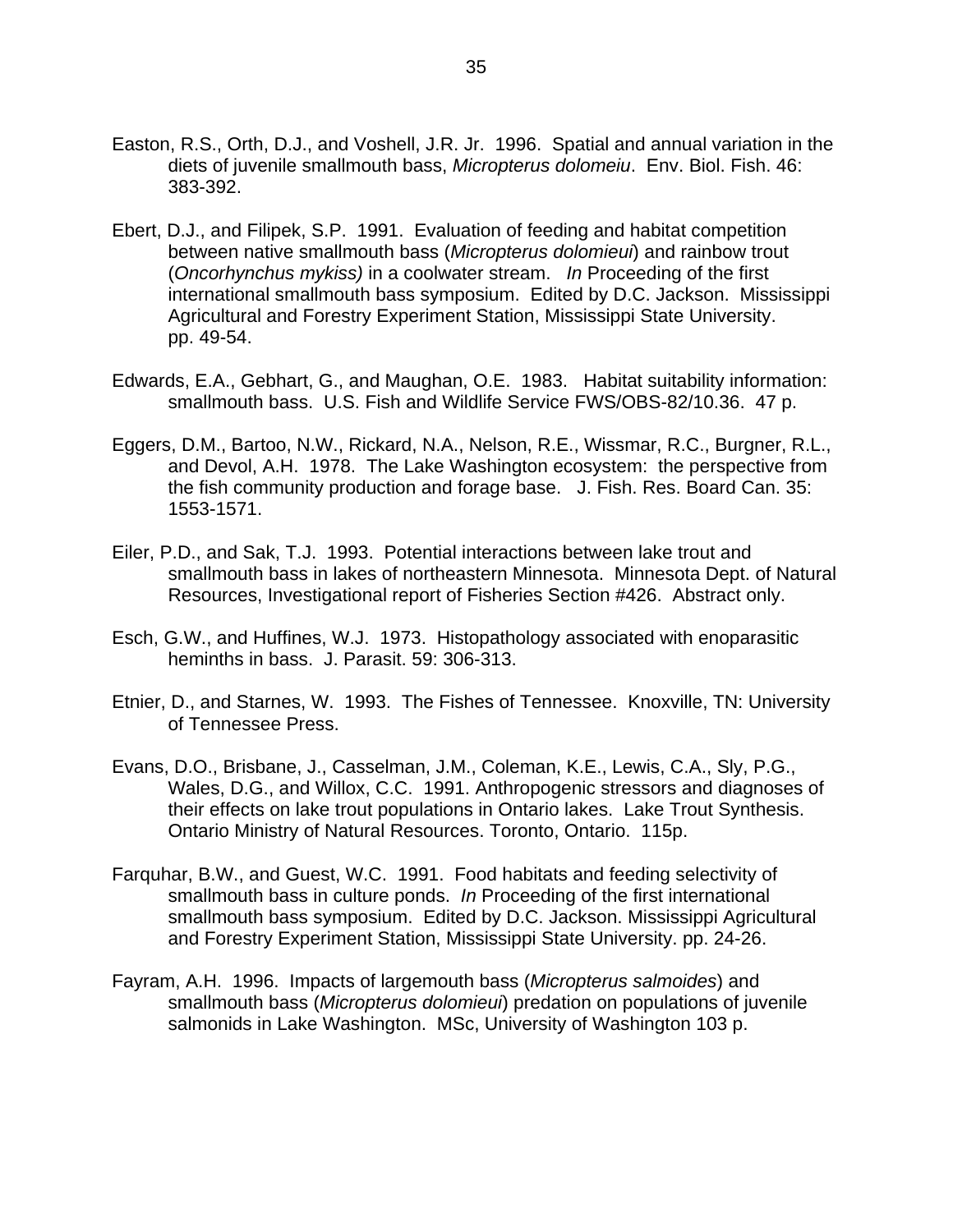- Fayram, A.H., and Sibley, T.H. 2000. Impact of predation by smallmouth bass on sockeye salmon in Lake Washington, Washington. N. Am. J. Fish. Man. 20: 81- 89.
- Fayram, A.H., Hansen, M.J., and Nate, N.A. 2005. Determining optimal stocking rates using a stock-recruitment model: An example using walleye in northern Wisconsin. N. Am. J. Fish. Man. 25:1215-1225.
- Femmer, S.R. 2002. Instream gravel mining and related issues in southern Missouri. USGS Fact Sheet 012-02.
- Ferguson, R.G. 1958. The preferred temperature of fish and their midsummer distribution in temperate lakes and steams. J. Fish. Res. Board Can. 15: 607- 624.
- Filipek, S.P., Armstong, M.A., and Claybrook, L.G. 1991. Effects of a hundred-year flood on the smallmouth bass population of the upper Caddo River, Arkansas. *In* The First International Smallmouth Bass Symposium. Edited by D.C. Jackson. Proceedings of a Symposium, Nashville, Tennessee, Aug 1989. Am. Fish. Soc. pp. 84-89.
- Findlay, C.S., Bert, D.G., and Zheng, L. 2000. Effect of introduced piscivores on native minnow communities in Adirondack lakes. Can. J. Fish. Aquat. Sci. 57: 570-580.
- Fisheries and Oceans Canada. 2008. NATIONAL AQUATIC ANIMAL HEALTH PROGRAM – FAQs. Viral Haemorrhagic Septicaemia (VHS) in various Great Lakes fish species. [http://www.dfo](http://www.dfo-mpo.gc.ca/science/aquaculture/aah/VHS_FAQ_e.htm)[mpo.gc.ca/science/aquaculture/aah/VHS\\_FAQ\\_e.htm.](http://www.dfo-mpo.gc.ca/science/aquaculture/aah/VHS_FAQ_e.htm)
- Fishman Environmental Services. 2001. Consultants in Ecology and Natural Resource Management; Eastbank Riverfront (Phase I) Floating Walkway Fish Predation Study Final Report and Data Summary 1999 and 2000 Sampling Seasons. Report prepared for Portland Development Commission, FES Project 98102. [http://www.pdc.us/pdf/pubs\\_general/fish\\_predation\\_study.pdf](http://www.pdc.us/pdf/pubs_general/fish_predation_study.pdf)
- Fletcher, D.H. 1991. Interspecific impacts of smallmouth bass in the Northwestern United States. *In* Proceeding of the first international smallmouth bass symposium. Edited in D.C. Jackson. Mississippi Agricultural and Forestry Experiment Station, Mississippi State University. pp. 104-110.
- Franzin, W.G., Stewart, K.W., Hanke, G.F., and Heuring, L. 2003. The fish and fisheries of Lake Winnipeg: the first 100 years. Can. Tech. Rep. Fish. Aquat. Sci. 2398: v + 53 p.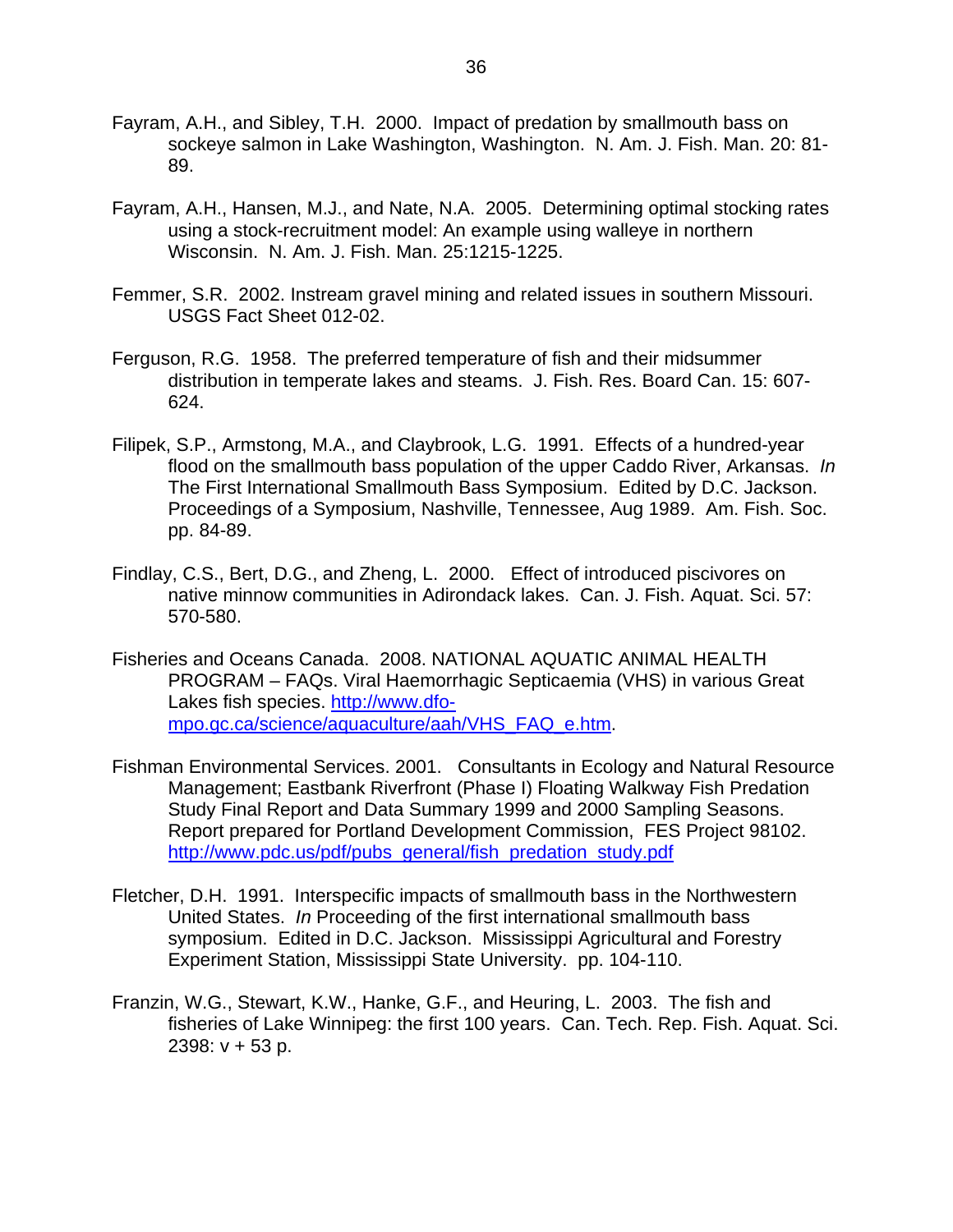- Fraser, J.M. 1955. The smallmouth bass fishery of South Bay, lake Huron. J. Fish. Res. Board Can. 12:147-177.
- Frey, A., Bozek, M.A., Edwards, C., and Newman, S. 2002. Trophic Interactions Between Walleye and Smallmouth Bass in a Northern Wisconsin Lake. Wisconsin Cooperative Fishery Reaserch Unit Annual Report for 2002. [http://www.uwsp.edu/cnr/wicfru/2002/Projects/Frey.htm.](http://www.uwsp.edu/cnr/wicfru/2002/Projects/Frey.htm)
- Fritts, A.L., and Pearsons, T.N. 2006. Effects of predation by nonnative smallmouth bass on native salmonid prey: the role of predator and prey size. Trans. Am. Fish. Soc. 135: 853-860.
- Forney, J.L. 1972. Biology and management of smallmouth bass in Oneida, Lake New York. Journal of New York game and fish. 19:132-154.
- Fulford, R.S., Rice, J.A., Miller, T.J., Binkowski, F.P., Dettmers, J.M., and Belonger, B. 2006. Foraging selectivity by larval yellow perch (*Perca flavescens*): implications for understanding recruitment in small and large lakes. Can. J. Fish. Aquat. Sci. 63:28-42.
- Fuller, P.L., Nico, L.G., and Williams, J.D. 1999. Nonindigenous fishes introduced into inland waters of the United States. Am. Fish. Soc. Spec. Publ. 27
- Fuller, P. 2007. *Micropterus dolomieu*. USGS Nonindigenous Aquatic Species Database, Gainesville, FL. http://nas.er.usgs.gov/gueries/factsheet.asp?SpeciesID=396. Revision Date: 4/19/2006.
- Gard, F.M. 2004. Interactions between an introduced piscivore and a native piscivore in a California stream. Env. Bio. Fish 71: 287-295.
- Gelwick, F.P., and Matthews, W.J. 1992. Effects of an algivorous minnow on temperate stream ecosystem properties. Ecology 73: 1630-1645.
- Gerber, G.P., and Haynes, J.M. 1988. Movements and behavior of smallmouth bass, *Micropterus dolomieui*, and rock bass, *Ambloplites rupestris*, in southcentral Lake Ontario and two tributaries. J. Fresh. Ecol. 4: 425-440.
- Gerking, S.D. 1953. Evidence for the concepts of home range and territory in stream fishes. Ecology 34: 347-365.
- Graham, R.J., and Orth, D.J. 1986. Effects of temperature and streamflow on time and duration of spawning by smallmouth bass. Trans. Am. Fish. Soc. 115: 693-702.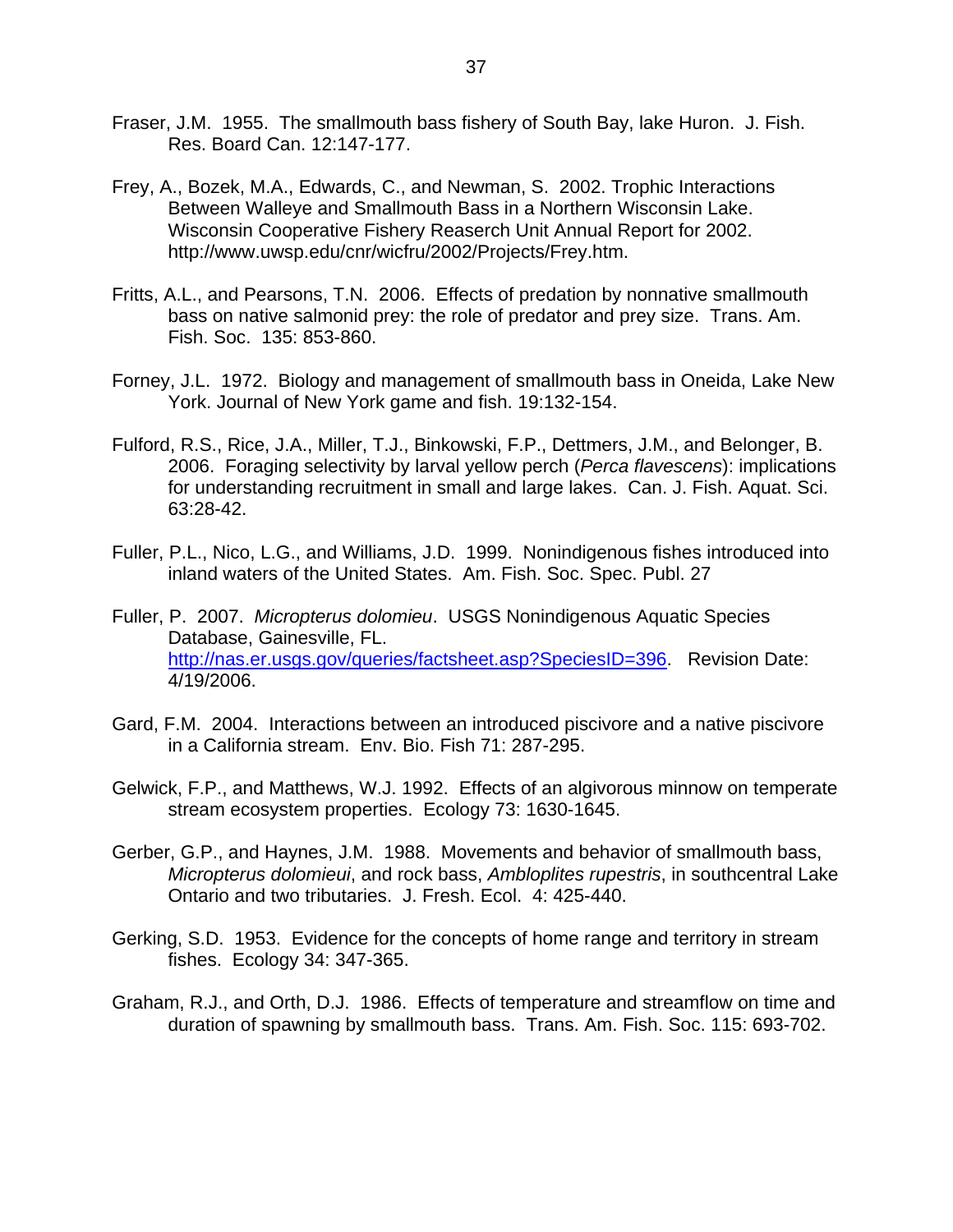- Hardy, J.D. 1978. *Micropterus dolomieui*. pp. 236-246. *In* Development of fishes of the mid-Atlantic Bight. Vol. 3. US Department of the Interior, Fish and Wildlife Service, Washington DC.
- Harvey, B.C., Cashner, R.C., and Matthews, W.J. 1988. Differential effects of largemouth and smallmouth bass on habitat use by stoneroller minnows in stream pools. J. Fish Biol. 33: 481–487.
- Henderson, C., and Foster, R.F. 1956. Studies of smallmouth black bass (*Micopterus dolomieui*) in the Columbia River near Richland, Washington. Trans. Am. Fish. Soc. 86:112-127.
- Hill, A.M., and Lodge, D.M. 1995. Multi-trophic-level impact of sublethal interactions between bass and omnivorous crayfish. J. N. Am. Benth. Soc. 14: 306–314.
- Hoffman, G.L. 1967. Parasites of North American freshwater fishes. Univ. Calif. Press, Los Angeles, Calif. 486p
- Horning, W.B., and Pearson, R.E. 1973. Growth temperature requirements and lower lethal temperatures for juvenile smallmouth bass (*Micropterus dolomieui*). J. Fish. Res. Board Can. 30: 1226-1230.
- Hosoya, K., and Nishi, K. 2003. Bibliography on largemouth and smallmouth bass, the invasive alien fishes to Japan. Mem. Fac. Agric. Kinki Univ. 36:73-130. Abstract only.
- Iguchi, K., Matsura, K., McNyset, K.M., Peterson, A.T., Scachetti-Pereira, R., Powers, K.A., Veiglais, D.A., Wiley, E.O. and Yodo, T. 2004. Predicting invasions of North American basses in Japan using native range data and a genetic algorithm. Trans. Am. Fish. Soc. 133: 845-854.
- Impson, N.D. 1998. Impact and management of an invasive predatory gamefish, *Micropterus dolomieu* (Centrarchidae), the smallmouth blackbass, in Western Cape Province, South Africa. International Conference for the Paradi Association and the Fisheries Society of Africa, Grahamstown South Africa), 13- 18 Sept 1998. Summary only.
- Iowa State University. 2008. Viral Hemorrhagic Septicemia. [http://www.cfsph.iastate.edu/Factsheets/pdfs/viral\\_hemorrhagic\\_septicemia.pdf](http://www.cfsph.iastate.edu/Factsheets/pdfs/viral_hemorrhagic_septicemia.pdf)
- Jackson, D.A., and Harvey, H.H. 1993. Fish and benthic invertebrates: community concordance and community-environment relationships. Can. J. Fish. Aquat. Sci. 50:2641–2651.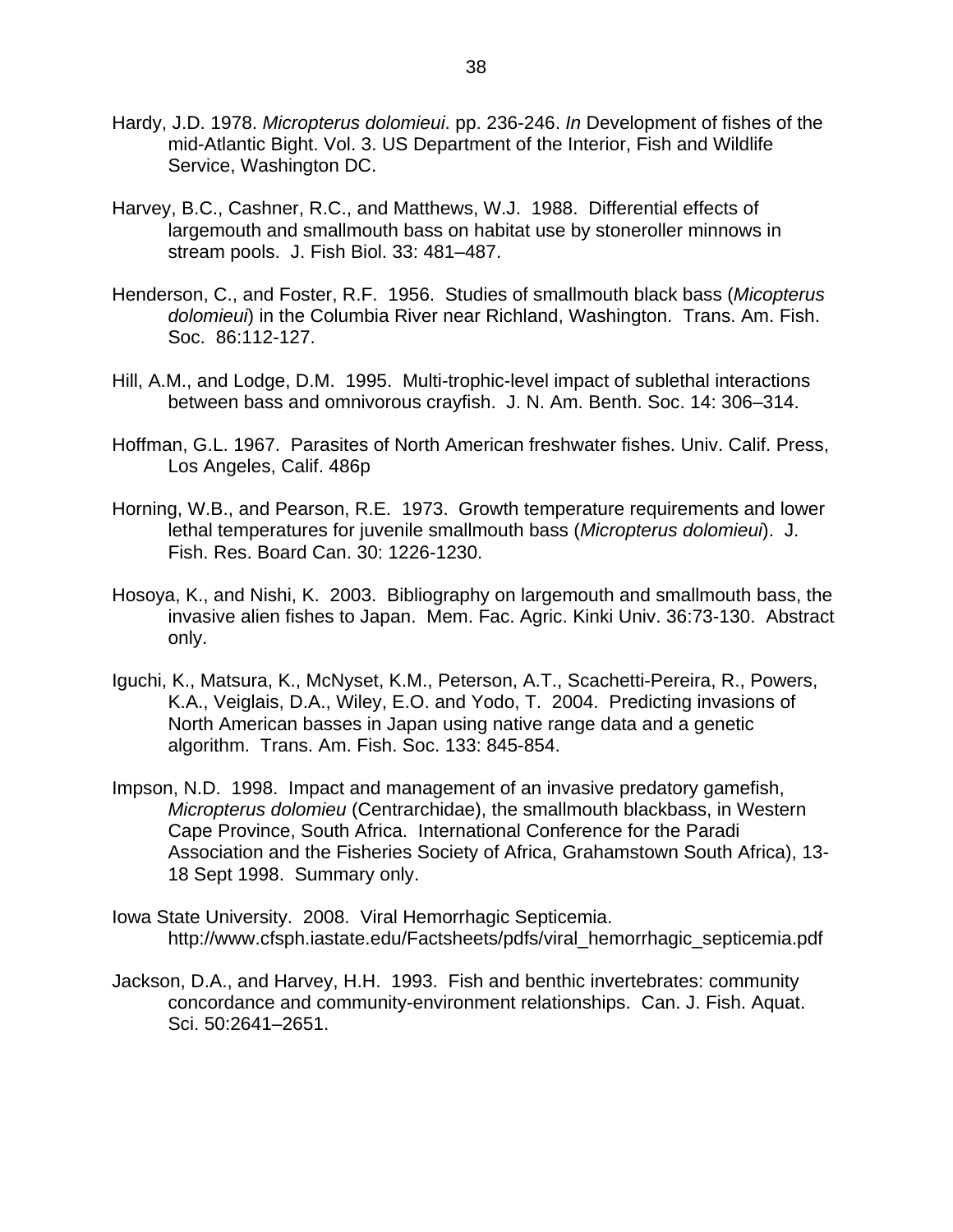- Jackson, D.A. 2002. Ecological effects of Micropterus introductions: the dark side of black bass. *In* Black bass: ecology, conservation, and management. Edited by D.P. Philipp and M.S. Ridgway. Am. Fish. Soc., pp. 221-232.
- Jackson, D.A., and Mandrak, N.E. 2002. Changing fish biodiversity: Predicting the loss of cyprinid biodiversity due to global climate change. Fisheries in a Changing Climate, Am. Fish. Soc. Symp. 32: 89-98.
- Johnson, F.H., and Hale, J.G. 1977. Interrelations between walleye (*Stizostedion vitreum vitreum*) and smallmouth bass (*Micropterus dolomieu*) in four northeastern Minnesota lakes, 1948-1969. J. Fish. Res. Board Can. 34:1626- 1632.
- Johnson, J.H. 1983. Summer diet of juvenile fish in the St. Lawrence River. J. New York Fish and Game 30(1): 91-99. Abstract only.
- Johnson, J.H., and Dropkin, D.S. 1993. Diel variation in diet composition of a riverine fish community. Hydrobiology. 271(3):149-158.
- Johnson, J.H., and Dropkin, D.S. 1995. Diel feeding chronology of six fish species in the Juniata River, Pennsylvania. J. Fresh. Ecol. 10:11-18.
- Johnson, M.G., Leach, J.H., Minns, C.K., and Olver, C.H. 1977. Limnological characteristics of Ontario lakes in relation to associations of walleye (*Stizostedion vitreum vitreum*), northern pike (*Esox lucius*), lake trout (*Salvelinus namaycush*) and smallmouth bass (*Micropterus dolomieu*). J. Fish. Res. Brd of Can. 34(10): 1592-1601.
- Kane, D.A., and Rabeni, C.F. 1987. Effects of aluminum and pH on the early life stages of smallmouth bass (*Micropterus dolomieui*). Water Res. 21: 633-639.
- Keast, A. 1968. Feeding of some Great Lakes fishes at low temperatures. J. Fish. Res. Board Can. 25: 1199-1218.
- Keast, A. 1985. The piscivore feeding guild of fishes in small freshwater ecosystems. Environ. Biol. Fish 12: 119-129.
- Keefe, M.L. 2003. Oroville FERC Relicensing by MWH, Evaluation of Project Effects on Fish Disease. [http://orovillerelicensing.water.ca.gov/pdf\\_docs/03-26-](http://orovillerelicensing.water.ca.gov/pdf_docs/03-26-03_enviro_att7.pdf) 03 enviro att7.pdf.
- Keating, J.F. Jr. 1970. Growth rates and food habits of smallmouth bass in the Snake, Clearwater and Salmon Rivers, Idaho 1965-1967. MSc. University of Idaho Graduate School. 40 p.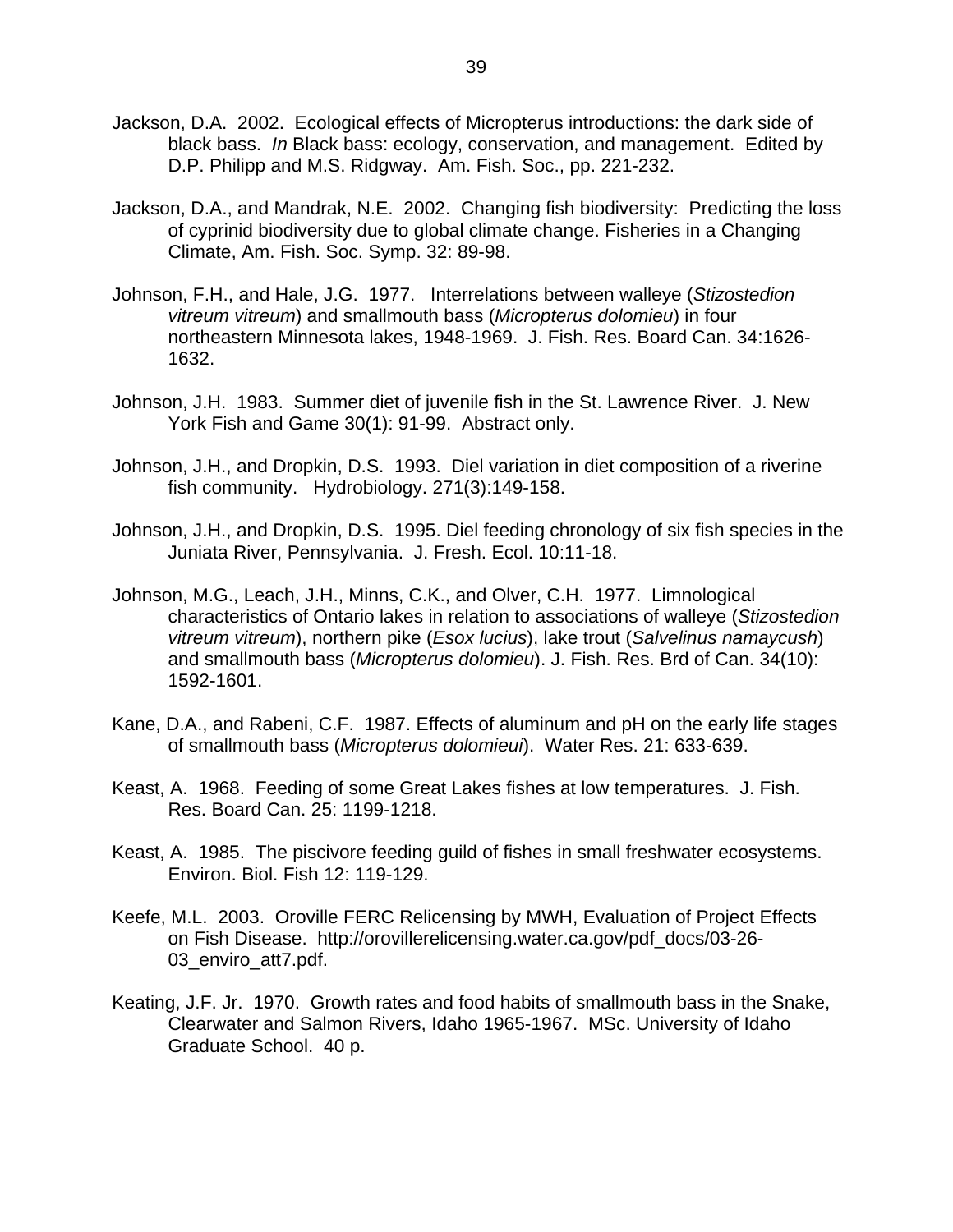- Kerr, S.J., and Grant, R.E. 1999. Ecological Impacts of Fish Introductions: Evaluating the Risk. Fish and Wildlife Branch, Ontario Ministry of Natural Resources, Peterborough, Ontario. [http://www.mnr.gov.on.ca/mnr/stocking2002/EcoImpacts\\_opt.pdf.](http://www.mnr.gov.on.ca/mnr/stocking2002/EcoImpacts_opt.pdf)
- Kerr, S.J., Dextrase, A.J., Lester, N.P., Lewis, C.A., and Rietveld, H.J. 2004. Ecological Impacts of Fish Introductions: Evaluating the Risk. Fish and Wildlife Branch, Ontario Ministry of Natural Resources, Peterborough, Ontario. http://publicdocs.mnr.gov.on.ca/View.asp?Document\_ID=12747&Attachment\_ID  $=25074$
- Kiesecker, J.M., and Blaustein, A.R. 1998. Effects of introduced bullfrogs and smallmouth bass on microhabitat use, growth, and survival of native red-legged frogs (*Rana aurora*). Cons. Biol. 12:777-787.
- King, M.A., Graham, R.J., and Woolcott, W.S. 1991. Comparison of growth of smallmouth bass from two tributaries of the York River, Virginia. *In* Proceeding of the first international smallmouth bass symposium. Edited by D.C. Jackson. Mississippi Agricultural and Forestry Experiment Station, Mississippi State University. pp. 6-13.
- Kurt, L.F., Rothaus, D.R., Mueller, K.W., and Waldbillig, C. 2003. Habitat utilization by smallmouth bass in the littoral zones of Lake Washington and Lake Union/Ship Canal. Greater Lake Washington Chinook Workshop. Abstract only.
- Lachner, E.A. 1950. Food, growth and habits of fingerling northern smallmouth bass, *Micropterus dolmieu* Lacepede, in trout waters of western New York. J. Wildl. Mgmt. 14:59-55.
- Land and Water Resources Council. 2002. State of Maine Action Plan for Managing Invasive Aquatic Species. <http://www.maine.gov/dep/blwq/topic/invasives/invplan02.pdf>
- Langhorne, A.L., Neufeld, M., Hoar, G., Bourhis, V., Fernet, D.A., and Minns, C.K. 2001. Life history characteristics of freshwater fishers occurring in Manitoba, Saskatchewasn, and Alberta, with major emphasis on lake habitat requirements. Can. Manuscrp. Rep. Fish. Aquat. Sci. 2579: xii + 170 p.
- Langhurst, R.W., and Schoenike, D.L. 1990. Seasonal migration of smallmouth bass in the Embarrass and Wolf River, Wisconsin. North Am. J. Fish. Man. 10: 224- 227.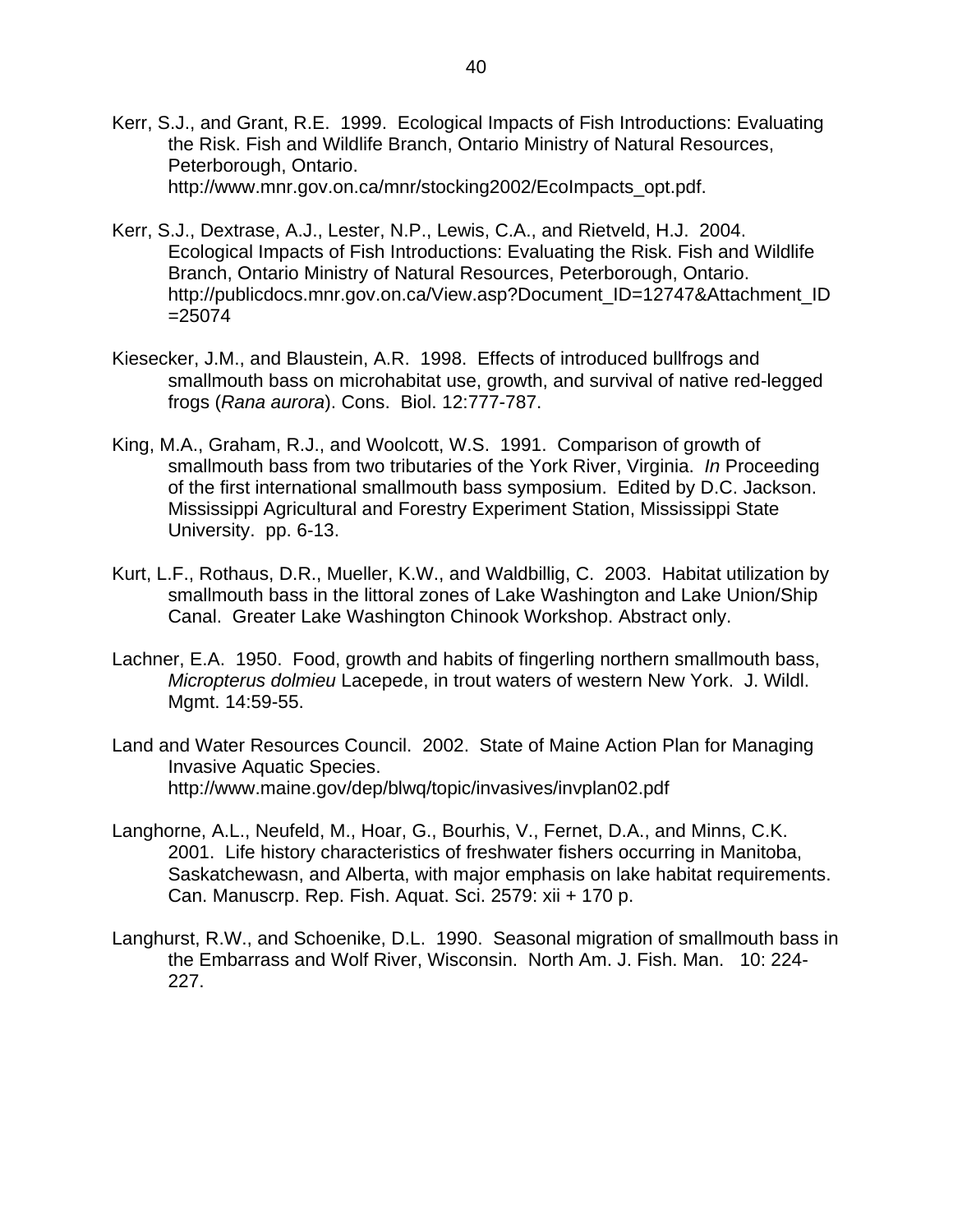- Larimore, R.W. 1952. Home pools and homing behavior of smallmouth black bass in Jordon Creek, Urbana, Illinois. Illinois Natural History Survey, Biological notes no. 25. cited in Woodbury, E. 1975. The Smallmouth Bass (*Micropterus dolomieu*) an annotated and selected bibliography. US Department of the Interior, Research Services Branch, Natural Resources Library, Bibliography series no. 32.
- Larimore, R.W. 1975. Visual and tactile orientation of smallmouth bass fry under floodwater conditions. pp. 323–332. *In* H. Clepper (ed.) Black Bass Biology and Management, Sport Fishing Institute, Washington, D.C.
- Larimore, R.W. 2000. Temperature acclimation and survival of smallmouth bass fry in flooded warmwater streams. *In* Black Bass: Ecology, Conservation, and Management. Am. Fish. Soc. Symp. 31. pp. 115-122.
- Lasenby, T.A., and Kerr, S.J. 2000. Bass transfers and stocking: An annotated bibliography and literature review. Fish and Wildlife Branch, Ontario Ministry of Natural resources. Peterborough, Ontario. 207 p.
- Levey, J.J.B., and Williams, R. 2003. 2000 Survey of Sport Fishing In British Columbia. Fish and Wildlife Branch. Ministry of Environment. 290p http://www.env.gov.bc.ca/fw/fish/stats/docs/sport\_fishing\_survey\_2000.pdf
- Lewin, W., Arlinghaus, R., and Mehner, T. 2006. Documented and potential biological impacts of recreational fishing: Insights for management and conservation. Rev. Fish. Sci. 14:305-367.
- Litvak, M.K., and Mandrak, N.E. 1993. Ecology of freshwater baitfish use in Canada and the United States. Fisheries 18(12):6-13.
- Livingstone, A.C., and Rabeni, C.F. 1991. Food relations of underyearling smallmouth bass in an Ozark stream. *In* The First International Smallmouth Bass Symposium. Edited by D.C. Jackson. Proceedings of a Symposium, Nashville, Tennessee, Aug 1989. Am. Fish. Soc. pp. 76-83.
- Lukas, J.A., and Orth, D.J. 1995. Factors affecting nesting success of smallmouth bass in a regulated Virginia stream. Trans. Am. Fish. Soc. 124: 726-735.
- Lyons, J., Forbes, A.M., and Staggs, M.D. 1988. Fish species assemblages in southwestern Wisconsin streams with implication for smallmouth bass management. Tech. bull. (Wisconsin. Dept. of Natural Resources); #161. 25 p.
- MacKay, H.H. 1963. Fishes of Ontario. Ont. Dep. Lands Forests. Toronto. 300p.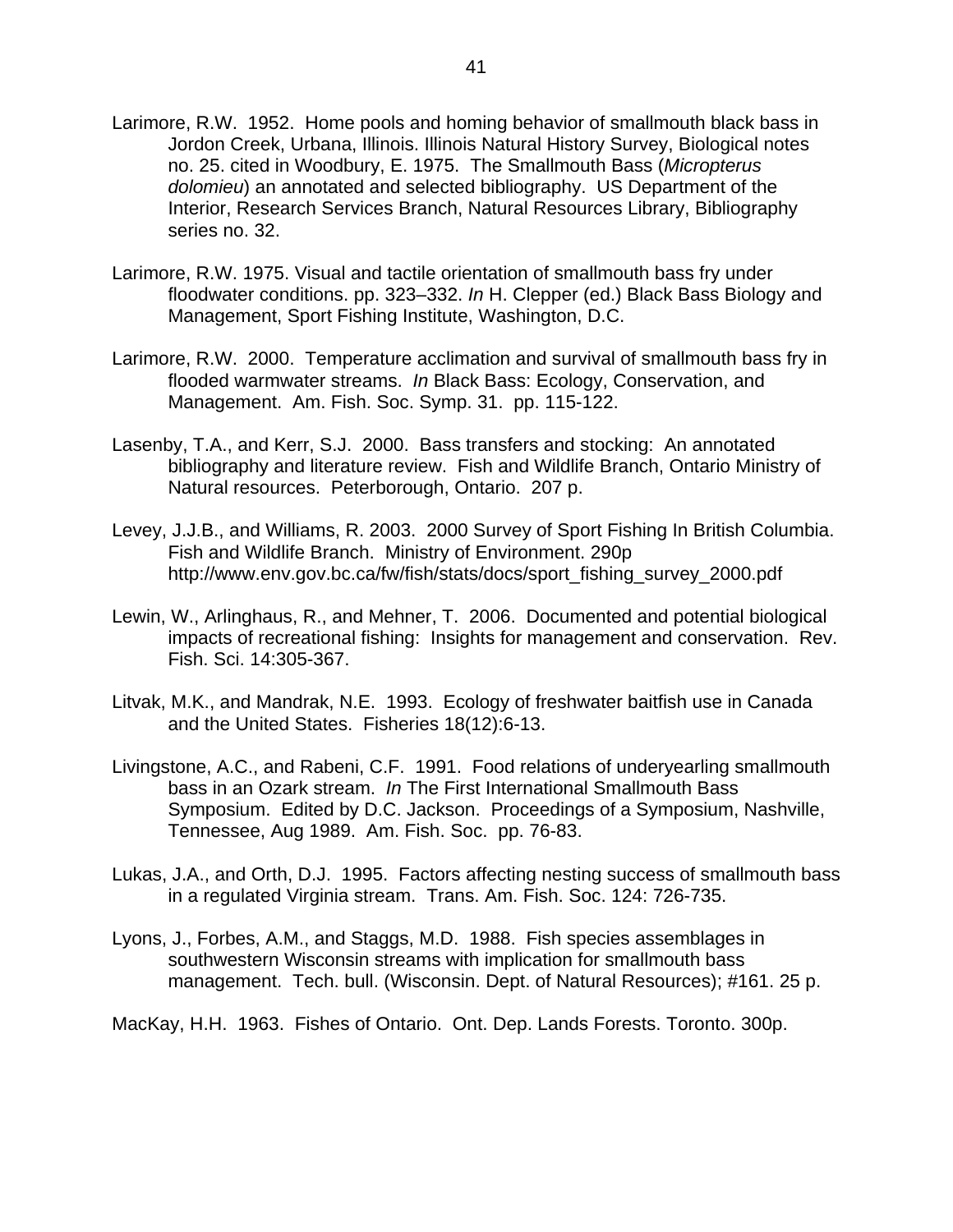- MacRae, P.S.D., and Jackson, D.A. 2001. The influence of smallmouth bass (*Micropterus dolomieu*) predation and habitat complexity on the structure of littoral zone fish assemblages. Can. J. Fish. Aquat. Sci. 58: 342–351.
- McDonald, T.E., and Margolis, L. 1995. Synopis of the parasites of fishes of Canada: Supplement (1978-1993). Can. Spec. Publ. Fish Aquat. Sci. 122: 265 p.
- McNeill, A.J. 1995. An Overview of the Smallmouth Bass in Nova Scotia. North Am. J. Fish. Mgmt. 15(3): 680–687.
- McPhail, J.D. 2007a. The Freshwater Fishes of British Columbia. University of Alberta Press. 620pp.
- McPhail, J.D. 2007b. Gaps in the taxonomic and ecological knowledge of the British Columbia freshwater fish fauna. A report submitted to the Biodiversity Branch, Fisheries Research Section of the Ministry of Water, Land and Air Protection. Fisheries Technical Report No. 105. 43 p.
- Maine Dept. of Inland Fisheries and Wildlife. 2002. Research and Management Report; Black Bass in Maine. [http://www.maine.gov/ifw/fishing/fish2002report/bass.htm.](http://www.maine.gov/ifw/fishing/fish2002report/bass.htm)
- Margolis, L., and Arthur, J.R. 1979. Synopsis of the parasites of fishes of Canada. Bull. Fish. Res. Board Can 199: 269 p.
- Marshall, T.L., and Johnson, R.P. 1971. History and results of fish introduction in Saskatchewan 1900-1969. Fish. Rep., Sask. Dep. Nat. Resour. Vol. 8:1-30.
- Martin, N.V., and Fry, F.E.J. 1973. Lake Opeongo: the ecology of the fish community and of man's effects on it. Great Lakes Fisheries Commission Technical Report 24:1-34.
- Mather, M.E., and Stein, R.A. 1993. Direct and indirect effects of fish predation on the replacement of a native crayfish by an invading congener. Can. J. Fish. Aquat. Sci. 50: 1279–1288.
- Ministry of Agriculture and Lands. 2007. Fisheries Statistics. [http://www.al.gov.bc.ca/fish\\_stats/statistics.htm](http://www.al.gov.bc.ca/fish_stats/statistics.htm)
- Morin, P.J. 1984. Odonate guild composition: experiments with colonization history and fish predation. Ecology 65:1866–1873.
- Moyle, P.B. 2002. Inland Fishes of California. Univ. Calif. Press, Los Angeles, Calif. 502pp.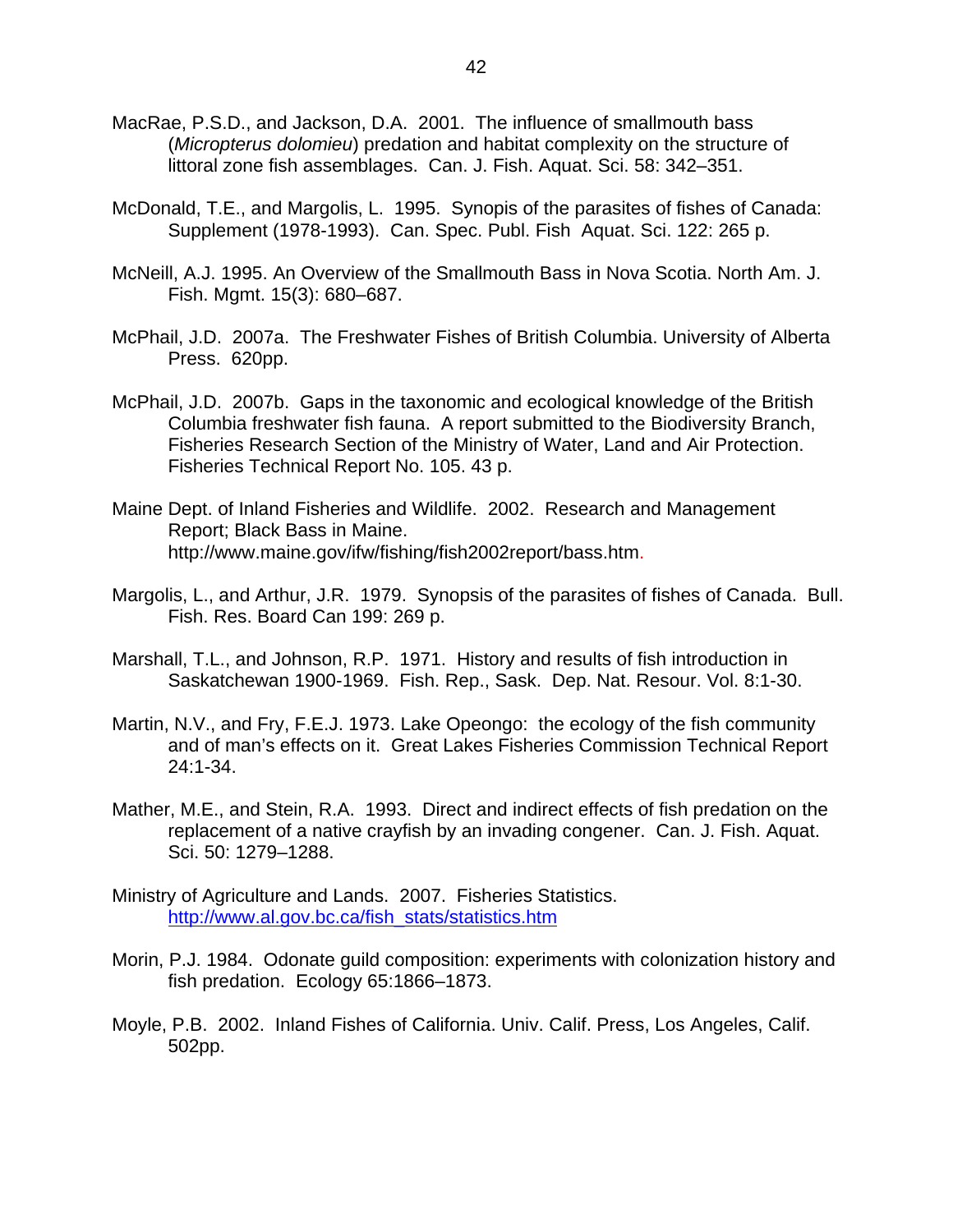- Mueller, K.W., Downen, M.R., and Fletcher, D.H. 1999. 1998 Lake Whatcom survey: The warmwater fish community 15 years after the introduction of smallmouth bass. Washington Department of Fish and Wildlife. La Conner, Washington. 35 p.
- Near, T.J., Kassler, T.W., Koppelman, J.B., Dillman, C.B., and Philipp, D.P. 2003. Speciation in North American Black Basses, *Micropterus* (Actinopterygii: Centrarchidae). Evolution. 57(7): 1610–1621.
- Nelson, J.S., and Paetz, M.J. 1992. The Fishes of Alberta. University of Alberta Press, Edmonton, AB. 437pp.
- Newbrey, M.G., Bozek, M.A., and Edwards, C.J. 2001. Effects of stream barriers as impediments to warmwater fish movement with an emphasis on culverts and siltation: An Annotated Bibliography. Report, North Central Research Station, US. Forest Service, Grand Rapids, MN. 51 p. <http://www.ndsu.nodak.edu/ndsu/biosciences/students/mnewbrey/biblio.pdf>
- Neves, R. 1975. Factors affecting fry production of smallmouth bass (*Micropterus dolomieui*) in South Branch Lake, Maine. Trans. Am. Fish. Soc. 104: 83-87.
- Nystrom, P., Bronmark, C., and Graneli, W. 1996. Patterns in benthic food webs: a role for omnivorous crayfish? Fresh. Biol. 36: 631–646.
- Okeye, D.O., and Hassler, T.J. 1985. Growth, food, and habitat of age 0 small-mouth bass in Clair Engle Reservoir, California. Cal. Fish Game 71(2): 76-87.
- Oliver, C.H., Desjardine, R.L., Goddard, C.I., Powell, M.J., Reitveld, H.J., and Waring, P.D. 1991. Lake trout in Ontario: management strategies. Ontario Ministry of Natural Resources, Lake Trout Synthesis, Toronto. 90 p.
- Oliver, J.D., Holeton, G.F., and Chua, K.E. 1979. Overwinter mortality of fingerling smallmouth bass in relation to size, relative energy stores, and environmental temperature. Trans. Am. Fish. Soc. 108:130-136.
- Ontario Ministry of Natural Resources. 2007. VHS and Restrictions on transfer of live bait fish in Ontario. [http://www.mnr.gov.on.ca/MNR/csb/news/2007/jan8bg\\_07.html.](http://www.mnr.gov.on.ca/MNR/csb/news/2007/jan8bg_07.html)
- Otto, F. 1962. The influence of stream stability on homing behavior of two smallmouth bass populations. Trans. Am. Fish. Soc. 91: 346-349.
- Paragamian, V. L. 1973. Population characteristics of smallmouth bass (*Micropterus dolomieui*) in the Plover and Red Ceder Rivers, Wisconsin. University of Wisconsin, Stevens Point. MS Thesis. 77pp.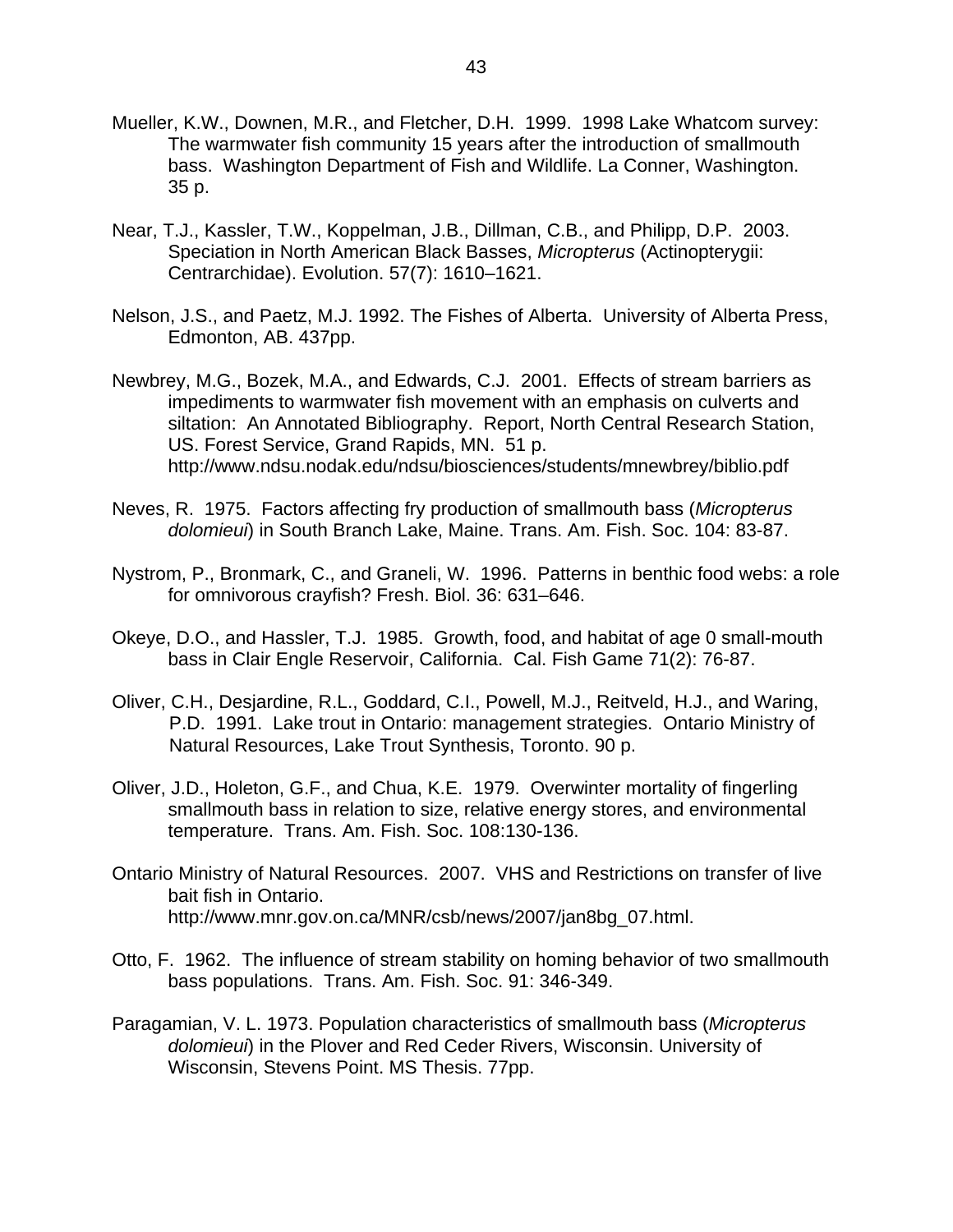- Paragamian, V.L., and Wiley, M.J. 1987. Effects of variable stream flows on growth of smallmouth bass in the Maquoketa River, Iowa. N. Am. J. Fish. Man. 7: 357- 362.
- Paragamian, V.L. 1991. Stream sedimentation and abundance of smallmouth bass. *In*  The First International Smallmouth Bass Symposium. Proceedings of a Symposium, Nashville, Tennessee, Aug 1989. Edited by of D.C. Jackson. American Fisheries Society. pp. 55-60.
- Pazzia, I., Trudel, M., Ridgway, M., and Rasmussen, J.B. 2002. Influence of food web structure on the growth and bioenergentics of lake trout (*Salvelinus namaycush*). Can. J. Fish. Aquat. Sci. 59:1593-1605.
- Peake, S., and Farrell, A.P. 2004. Locomotory behaviour and post-exercise physiology in relation to swimming speed, gait transition, and metabolism in free-swimming smallmouth bass *Micropterus dolomieu*. J. Exp. Biol. 207: 1563-1575.
- Petersen, C.J. 1991. System-wide significance of predation on juvenile salmonids in the Columbia and Snake River reservoirs. Annual report of research 1991. Fish and Wildlife Service, Portland, OR (USA). Columbia River Field Stn.
- Pflug, D.E. 1981. Smallmouth bass (*Micropterus dolomieui*) of Lake Sammamish: a study of their age and growth, food and feeding habitats, population size, movement and homing tendencies, and comparative interactions with largemouth bass. MSc. Thesis, University of Washington, Seattle. 80 p.
- Pflug, D.E., and Pauley, G.B. 1984. Biology of smallmouth bass (*Micopterus dolomieui*) in Lake Sammamish, Washington. Northw. Sci. 58:118-130.
- Philipp, D.P., Toline, C.A., Kubacki, M.F., Philipp, D.B.F., and Phelan, F.J.S. 1997. The impact of catch-and-release angling on the reproductive success of smallmouth bass and largemouth bass. N. Am. J. Fish. Man. 17: 557–567.
- Poe, T.P., Palmer, D.E., Hansel, J.C., Vigg, S., and Lofy, P.T. 1987. Feeding activity, rate of consumption, daily ration and prey selection of major predators in John Day Reservoirs: Annual report, 1986. Fish and Wildlife Ser. Cook, WA (USA) Willard Field Stn. Abstract only.
- Poe, T.P., Hansel, H.C., Vigg, S., Palmer, D.E., and Pendergast, L.A. 1991. Feeding of predaceous fishes on out-migrating juvenile salmonids in John Day Reservoir, Columbia. Trans. Am. Fish. Soc. 120: 405-420.
- Power, M.E., Matthews, W.J., and Stewart, A.J. 1985. Grazing minnow, piscivorous bass, and stream algae: dynamics of a strong interaction. Ecology 66:1488– 1456.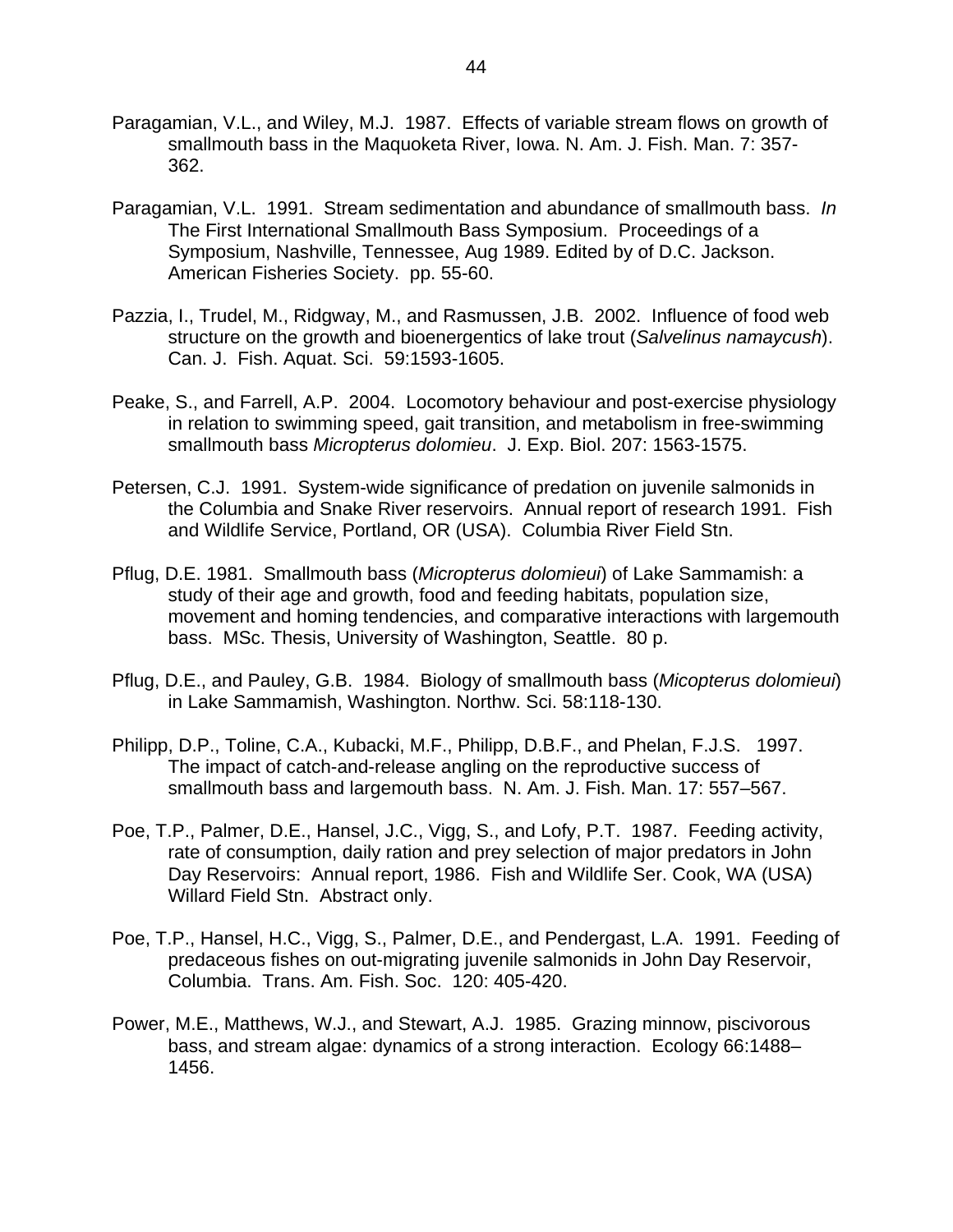- Purchase, C.F., Collins, N.C., Morgan, G.E., and Shuter, B.J. 2005. Sex-specific covariation among life-history traits of yellow perch (*Perca flavescens*) Evol. Ecol. Res. 7: 549-566.
- Raborn, S.W., Miranda, L.E., and Driscoll, M.T. 2003. Modelling predation as a source of mortality for piscivorous fishes in a southeastern U.S. reservoir. Trans. Am. Fish. Soc. 132: 560-575.
- Raffetto, N.S., Baylis, J.R., and Serns, S.L., 1990. Complete Estimates of Reproductive Success in a Closed Population of Smallmouth Bass (*Micropterus Dolomieui*). Ecology. 71: 1523-1535.
- Rawson, D.S. 1945. The experimental introduction of smallmouth black bass into lakes of the Prince Albert National Park, Saskatchewan. Trans. Am. Fish. Soc. 73: 19- 31.
- Reynolds, C.R., and O'Bara, C.J. 1991. Reproductive ecology and spawning habitat of smallmouth bass in two small streams of the Tennesse River system. *In* The First International Smallmouth Bass Symposium. Edited by D.C. Jackson. Proceedings of a Symposium, Nashville, Tennessee, Aug 1989. Am. Fish. Soc. pp. 61-65.
- Ridgway, M., and Shuter, B. 1991. The influence of body size and temperature on nesting asynchrony in smallmouth bass (Micropterus dolomieu). *In* The First International Smallmouth Bass Symposium. Edited by D.C. Jackson. Proceedings of a Symposium, Nashville, Tennessee, Aug 1989. Am. Fish. Soc. pp. 161, (Abstract only).
- Ridgway, M.S., MacLean, J.A., and MacLeod, J.C. 1991b. Nest-site fidelity in a centrarchid fish, the smallmouth bass (*Micropterus dolomieu*). Can. J. Zool. 69: 3103-3105.
- Ridgway, M., and Friesen, T.G. 1992. Annual variation in parental care in smallmouth bass, *Micropterus dolomieu*. Env. Bio. Fish 35: 243-255.
- Rieman, B.E., Beamsderfer, R.C., Vigg, S., and Poe, T.P. 1991. Estimated loss of juvenile samonids to predation by northern squawfish, walleyes, and smallmouth bass in John Day Reservoir, Columbia River." Trans. Am. Fish. Soc. 120: 448- 458.
- Robbins, W.H., and MacCrimmon, H.R. 1977. Vital statistics and migratory patterns of a potamodromous stock of smallmouth bass, *Micropterus dolomieui*. J. Fish. Res. Board Can. 34:142-147.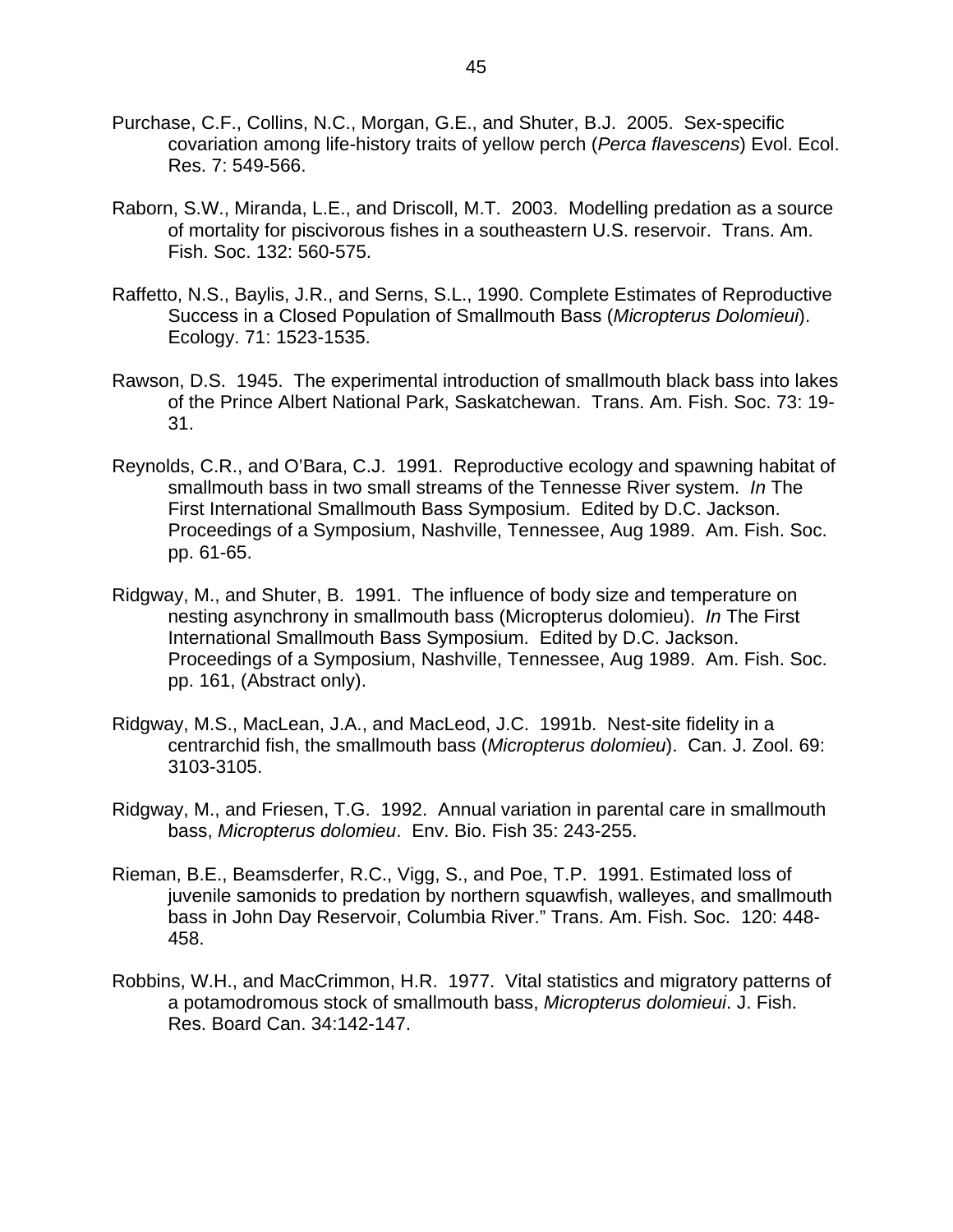- Robinson, C.L.K., and Tonn, W.M. 1989. Influence of environmental factors and piscivory in structuring fish assemblages in small Alberta lakes. Can. J. Fish. Aquat. Sci. 46: 81–89.
- Runciman, J.B., and Leaf, B.R. 2009. A review of yellow perch, smallmouth bass, largemouth bass, pumpkinseed, walleye and northern pike distributions in British Columbia. Can. Manuscr. Fish. Aqua. Sci. 2882: xvi + 123 p.
- Ryder, R.A., and Johnson, L. 1972. The future of salmonid communities in North American oligotrophic lakes. J. Fish. Res. Board Can. 29:941-949.
- Sallee, D., Langbein, J., Brown, H., and Ferencak, J. 1991. Effects of winter discharge variation on smallmouth bass, *Micropterus dolomieui*, in the Kankakee River, Illinois. *In* Proceedings of The First International Smallmouth Bass Symposium. Nashville, Tennessee, Aug 1989. Edited by D.C. Jackson. American Fisheries Society. Mississippi Agricultural and Forestry Experiment Station, Mississippi State University. pp. 90-95.
- Schwanky, K. 2006. British Columbia Bass, Article for "The Outdoor Quest." [http://www.theoutdoorquest.com/articles/bc\\_bass.htm.](http://www.theoutdoorquest.com/articles/bc_bass.htm)
- Schmidt, R.E., and Stillman, T. 1998. Evidence of potamodromy in an estuarine population of smallmouth bass (*Micropterus dolomieu*). J. Freshwater Biol. 13:155-163.
- Scott, W.B., and Crossman, E.J. 1973. Freshwater Fishes of Canada. Fish. Res. Board Can. Bull. 184. 966 p.
- Semlitsch, R.D. 2000. Principles for management of aquatic-breeding amphibians. J. Wildlife Management 64: 615–631.
- Serns, S.L. 1982. Influence of Various Factors on Density and Growth of Age-0 Walleyes in Escanaba Lake, Wisconsin, 1958-1980. Trans. Am. Fish. Soc. 111: 299–306.
- Serns, S.L., and Hoff, M.H. 1984. Food habits of adult yellow perch and smallmouth bass in Nebish Lake, Wisconsin, with special reference to zooplankton density and composition. Technical Bulletin 149, Wisconsin Department of Natural Resources.
- Shively, R.S., Tabor, R.A., Nelle, R.D., Jepsen, D.B, and Petersen, J.H. 1991. Systemwide significance of predation on juvenile salmonids in the Columbia and Snake River reservoirs. Annual report of research 1991. Fish and Wildlife Service, Portland, OR (USA). Columbia River Field Stn.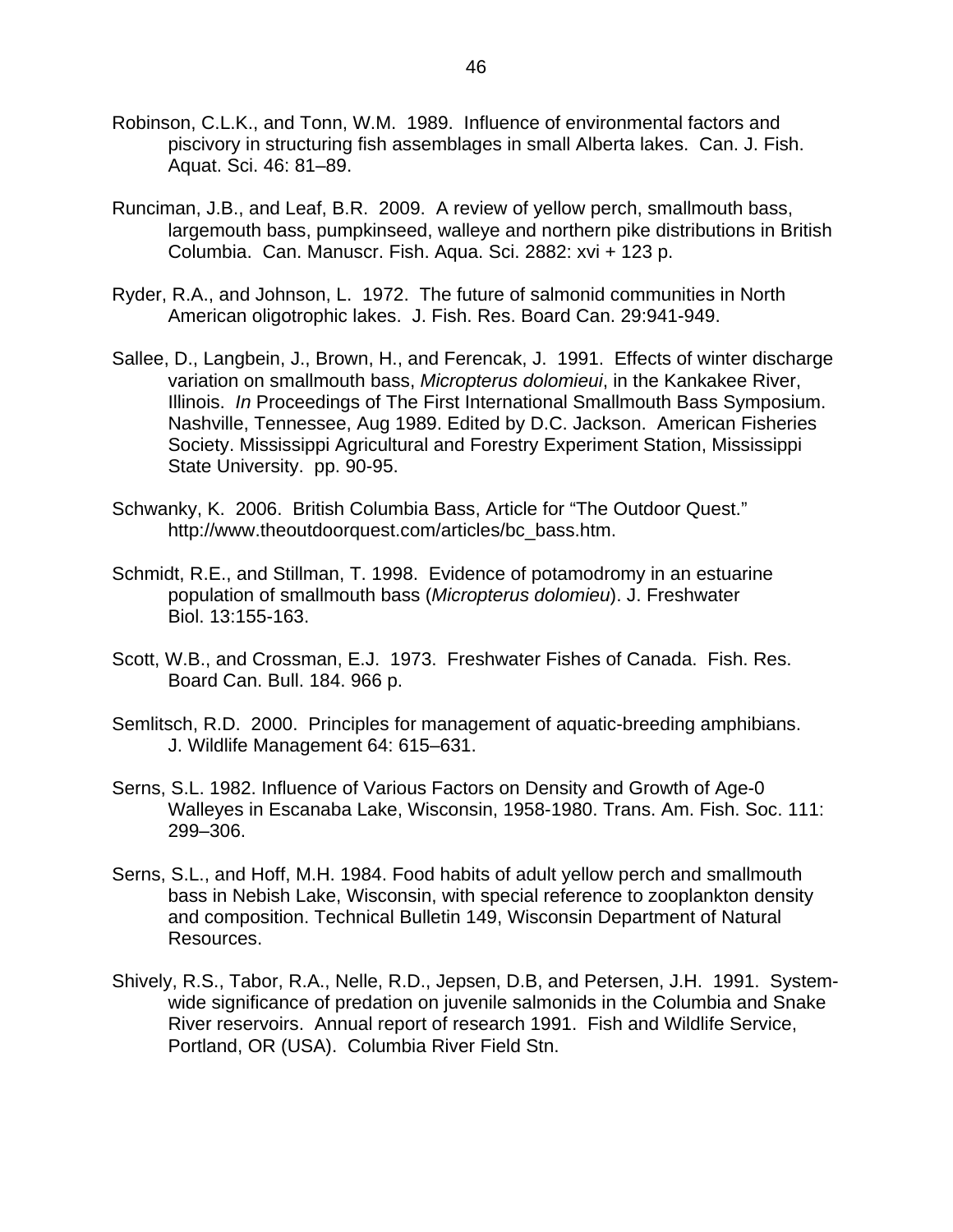- Shroyer, S.M., and McComish, T.S. 2000. Relationship between alewife abundance and yellow perch recruitment in southern Lake Michigan. N. Am. J. Fish. Mgmt. 20: 20-225.
- Shuter, B.J., MacLean, J. A., Fry, F.E.J., and Regier, H.A. 1980. Stochastic simulation of temperature effects on first-year survival of smallmouth bass. Trans. Am. Fish. Soc. 109: 1-34.
- Shuter, B.J., Schlesinger, D.A., and Zimmerman, A.P. 1983. Empirical predictors of annual surface water temperature cycles in North American lakes. Can. J. Fish. Aquat. Sci. 40: 1838-1845.
- Shuter, B.J., Wismer, D.A., Regier, H.A., and Matuszek, J.E. 1985. An application of ecological modeling: impact of thermal effluent on a smallmouth bass population. Trans. Am. Fish. Soc. 119: 314-336.
- Shuter, B.J., and Post, J.R. 1990. Climate, population viability, and the zoogeography of temperate fishes. Trans. Am. Fish. Soc. 119: 314-336.
- Shuter, B.J., and Ridgeway, M.S. 2002. Bass in time and space: operational definitions of risk. *In* Black bass: ecology, conservation, and management. Edited by D.P. Philipp and M.S. Ridgeway. Am. Fish. Soc. Symp. 31 pp. 2325-2490.
- Siefert, R.E. 1972. First food of larval yellow perch, white sucker, bluegill, emerald shiner, and rainbow smelt. Trans. Am. Fish. Soc. 101: 219-225.
- Simonson, T.D., and Swenson, W.A. 1990. Critical stream velocities for young-of-theyear smallmouth bass in relation to habitat use. Trans. Am. Fish. Soc. 119: 902-909.
- Smith, P.A., and Edwards, P.A. 2002. Two Decades of Commercial Fishery Management on Lake Ontario, 1981-2001. [http://www.glfc.org/lakecom/loc/mgmt\\_unit/02\\_Ch10.pdf](http://www.glfc.org/lakecom/loc/mgmt_unit/02_Ch10.pdf)
- Somers, K.M., and Green, R.H. 1993. Seasonal patterns in trap catches of the crayfish Cambarus bartoni and Orconectes virilis in 6 south-central Ontario lakes. Can. J. Zool. 71:1136–1145.
- Sparrow, R., and Barkoh, A., 2002. Intensive production of smallmouth bass fry. N. Am. J. Aquac. 64(3): 205–209.
- Stauffer, J.R. Jr., Dickson, K.L., Cairns, J. Jr. and Cherry, D.S. 1976. The Potential and Realised Influences on Temperature on the Distribution of Fishes in the New River, Glen Lyn, Virginia. Wildlife Monographs 50. 40pp.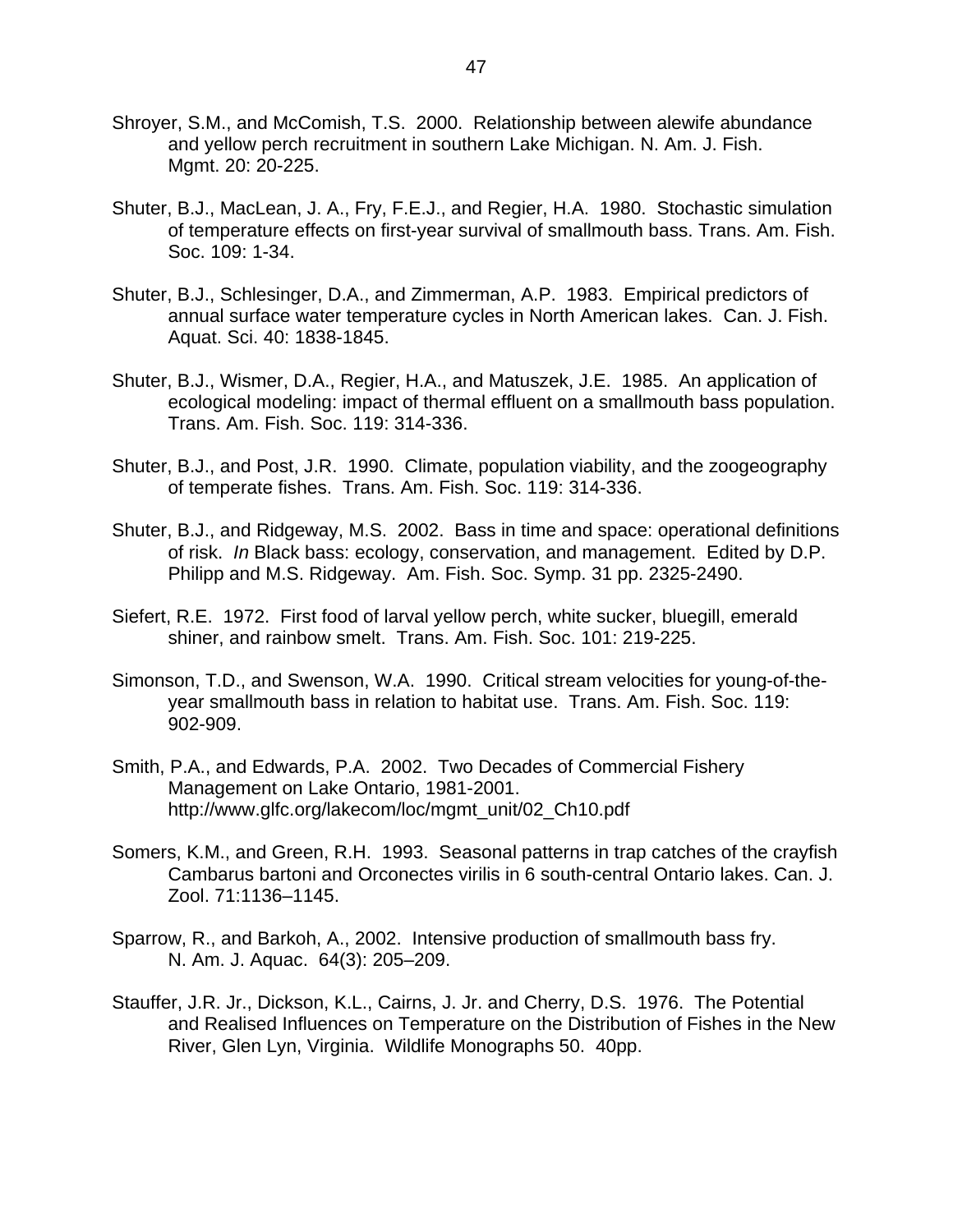- Summers, J., and Daily, K. 2001. Willamette river bass diet study, spring 2000 . Portland, Or. Fish Division, Oregon Dept. of Fish and Wildlife.
- Surber, E.W. 1943. Observations on the natural and artificial propagation of the smallmouth bass. Trans. Am. Fish. Soc. 109:1-34.
- Sweka, J., and Hartman, K. 2003. Reduction of reactive distance and foraging success in smallmouth bass, *Micropterus dolomieu*, exposed to elevated turbidity levels. Environ. Biol. Fish. 67: 341-347.
- Swenson, W.A., Shuter, B.J., Orr, D.J., and Heberling, G.D. 2002. The effects of stream temperature and velocity on first-year growth and year-class abundance of smallmouth bass in the upper Mississippi River. *In* Black bass: ecology, 85 conservation, and management. Edited by D. P. Philipp and M. S. Ridgeway. Am. Fish. Soc. Symp. 31 pp. 101-113.
- Stein, R.A., and Magnuson, J.J. 1976. Behavioral response of crayfish to a fish predator. Ecology 58: 571–581.
- Steinhart, G.B. 2004. Exploring factors affecting smallmouth bass nest success and reproductive behavior. PhD Dissertation. Ohio State University. 225 p.
- Stone, U.B., Pasko, D.G., and Roecker, R.M. 1954. A study of Lake Ontario-St Lawrence River smallmouth bass. New York Fish and Game Journal 1: 1-26. (Abstract only).
- Stuber, R.J., Gebhart, G., and Maughn, O.E. 1982. Habitat suitability index models: largemouth bass. U.S. Fish and Wildlife Service, FWS/OBS-82/10.16, Ft. Collins, Colorado.
- Tabor, R.A., and Wurtsbaugh, W.A. 1991. Predation risk and the importance of cover for juvenile rainbow trout in lentic systems. Trans. Am. Fish. Soc. 120: 728-738.
- Tabor, R.A., Shively, R.S., and Poe, T.P. 1993. Predation on juvenile salmonids by smallmouth bass and northern squawfish in the Columbia River near Richland, Washington. N. Am. J. Fish. Man. 13: 831-838.
- Thomas, C. 1995. North Carolina Wild. Wildlife Profiles, Smallmouth bass, Factsheet 2 p. produced by Division of Conservation Education, N,C. Wildlife Resources Commission, Raleigh, N.C. 2 p.
- Todd, B.L., and Rabeni, C.F. 1989. Movement and habitat use by stream-dwelling smallmouth bass. Trans. Am. Fish. Soc. 118: 229–242.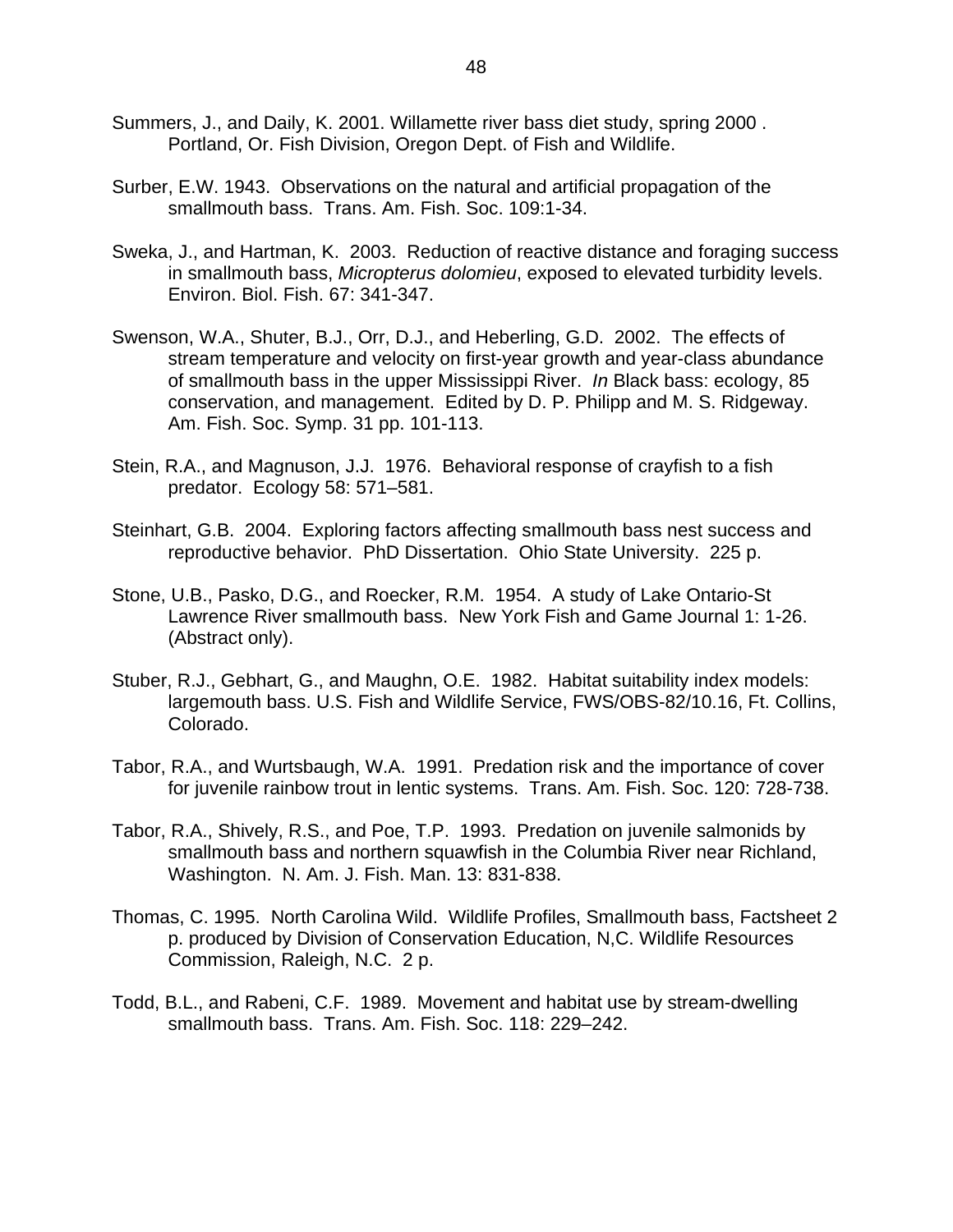- Tovey, C.P., Bradford, M.J., and Herborg, L-M. 2008. Biological Risk Assessment for Smallmouth bass (*Micropterus dolomieu*) and Largemouth bass (*Micropterus salmoides*) in British Columbia. Can. Sci. Adv. Sec. Res. Doc. 2000/075.
- Turner, G.E., and MacCrimmon, H.R. 1970. Reproduction and growth of smallmouth bass, *Micopterus dolomieui,* in a Precambrian lake. J. Fish. Res. Board Can. 27: 395-400.
- U.S. Department of the Interior 2002, Fish and Wildlife Service and U.S. Department of Commerce, U.S. Census Bureau. 2001 National Survey of Fishing, Hunting, and Wildlife-Associated Recreation. <http://www.census.gov/prod/2002pubs/FHW01.pdf>
- Van Arnum, C., Gunderson, J., Buynak, G.L., and Ross, J.R. 2004. Movement of smallmouth bass in Elkhorn Creek Kentucky. N. Am. J. Fish. Man. 24: 311-315.
- Vander Zanden, M.J., Casselman, J.M., and Rasmussen, J.B. 1999. Stable isotope evidence for the food web consequences of species invasions in lakes. Nature (London) 401: 464-467.
- Vander Zanden, J.J., Olden, J.D., Thorne, J.H., and Mandrak, N.E. 2004. Predicting occurrences and impacts of smallmouth bass introduction in north temperate lakes. Ecol. Appl. 14: 132-148.
- Vigg, S., Poe, T.P., Prendergast, L.A., and Hansel, H.C. 1991. Rates of consumption of juvenile salmonids and alternative prey fish by northern squawfish, walleyes, smallmouth bass, and channel catfish in John Day Reservoir, Columbia River. Trans. Am. Fish. Soc. 120: 421-438.
- Ward, D.L., Petersen, J.H., and Loch, J. 1995. Index of predation on juvenile salmonids by northern pikeminnow in the lower and middle Columbia River, and in the Lower Snake River. Trans. Am. Fish. Soc. 124: 321-334.
- Warner, K. 1972. Further studies of fish predation on salmon stocked in Manin Lakes. Prog. Fish-cult. 34: 217-221.
- Weidel, B., Josephson, D., and Krueger, C. 2000. Diet and Prey Selection of Naturalized Smallmouth Bass in an Oligotrophic Adirondack Lake. J. Fresh. Ecol. 15: 411-420.
- Weidel, B.C., Josephson, D.C., and Kraft, C.E. 2002. Fish community response to removal of introduced smallmouth bass in an oligotrophic Adirondack lake. Department of Natural Resources, Cornell University, Ithaca, N.Y. [http://www.dnr.cornell.edu/cek7/Publications/Weidel\\_et\\_al\\_2007.pdf.](http://www.dnr.cornell.edu/cek7/Publications/Weidel_et_al_2007.pdf)